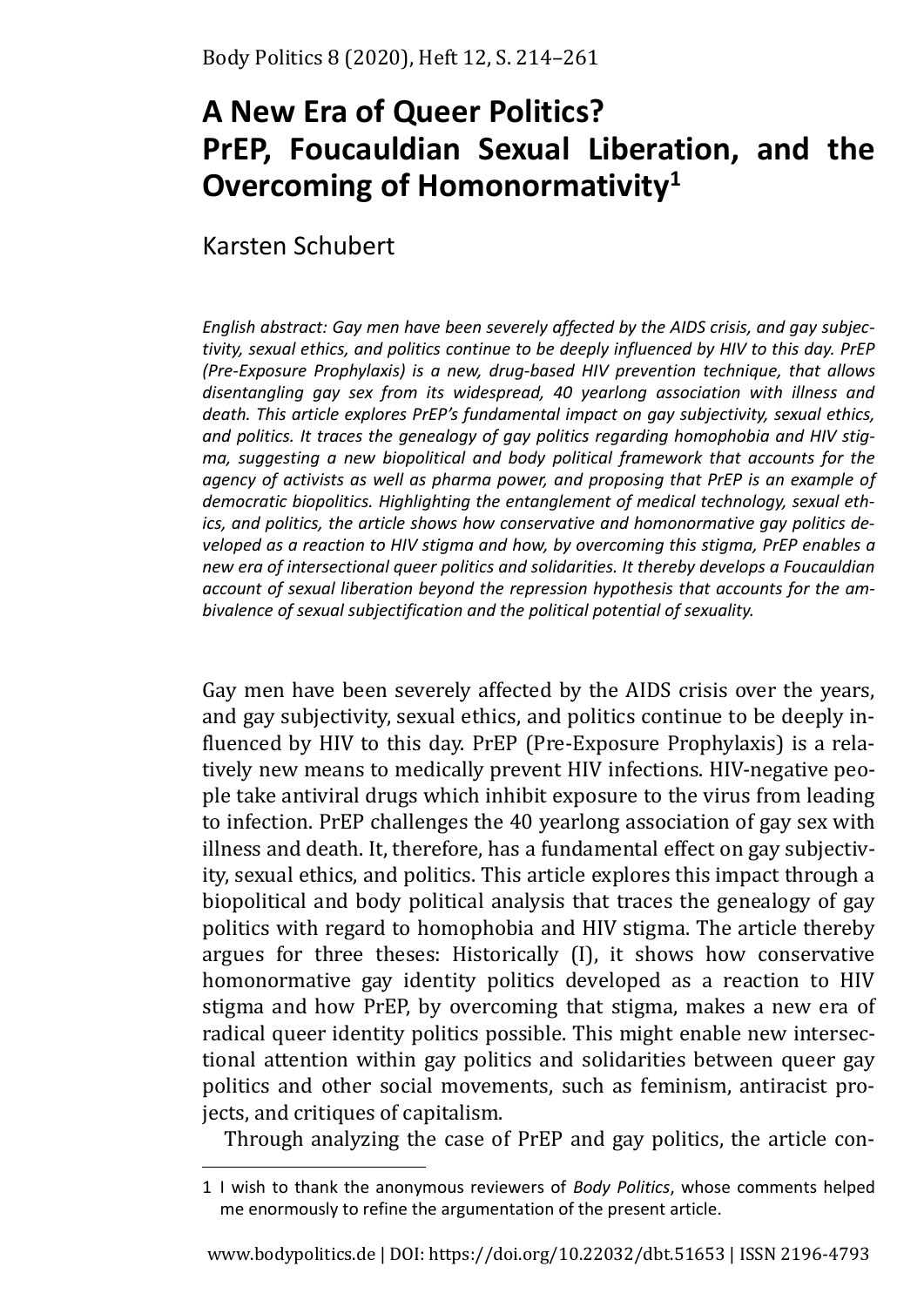tributes to biopolitical theory (II): It suggests a new vocabulary to conceptualize the relation between biopolitics, body politics, and democracy. Against common conceptions of biopolitics as top-down subjugating power, I show that bottom-up gay activist body politics play a major role in the development of HIV prevention and the implementation of PrEP. I propose to call these complex negotiations "democratic biopolitics", suggesting that biopolitical analysis, in general, should pay more scrutiny to the agency of actors who aim to influence biopolitics, especially activists, instead of reifying biopolitics as a solely subjugating power structure.

Furthermore, the article contributes to a Foucauldian theory of sex (III), more specifically: a Foucauldian approach towards a constructivist understanding of sexual liberation beyond the "repression hypothesis" (Foucault 1978). Sexual behavior is a result of subjectification, the process through which social norms form subjects and their desires. As the analysis of the debates around PrEP's implementation shows, contemporary gay sexual liberation is a matter of transforming sexual subjectification by reducing stigma and homonormativity through democratic biopolitics. The article makes this argument by developing the concept of "sexual-somatic ethics" that shows that sexual subjectification, medical technology, social stigma, ethical lifestyles, and political strategies are fundamentally interconnected. In short: There is no "natural" sexuality, but sexuality is a cultural practice that cannot be disconnected from medical technology and its political regulation. The article highlights the impact of medical technology on sexual-somatic ethics: First, PrEP is liberating *negatively*, as it disentangles gay sex from the stigma of illness, shame, and restrictive sexual norms that are the product of HIV-related guilt and homophobia. Second, it thereby makes the *ethical* creation of sexual cultures beyond such repressive norms possible. However, such sexual liberation is deeply ambivalent, as new sexual cultures come with new norms and new regimes of sexual subjectification that pressure individuals. Therefore, critically reflecting and negotiating such ambivalences and exerting control over sexual norms and the medical technologies that mediate them, in other words, *democratic* biopolitics, is an important third element of sexual liberation. Fourth, showing how such sexual liberation might make a new era of queer politics possible by reducing the homonormative stigma that inhibited queer solidarities and fostering norm-critical attitudes, the article draws a new Foucauldian connection between sexuality and broader *political* emancipation that is independent of Freudo-Marxian grand narratives.

These three theses on the history of HIV and homonormativity, democratic biopolitics, and sexual liberation, will be developed in the following steps: To set the scene, I explain the medical and pharma capitalist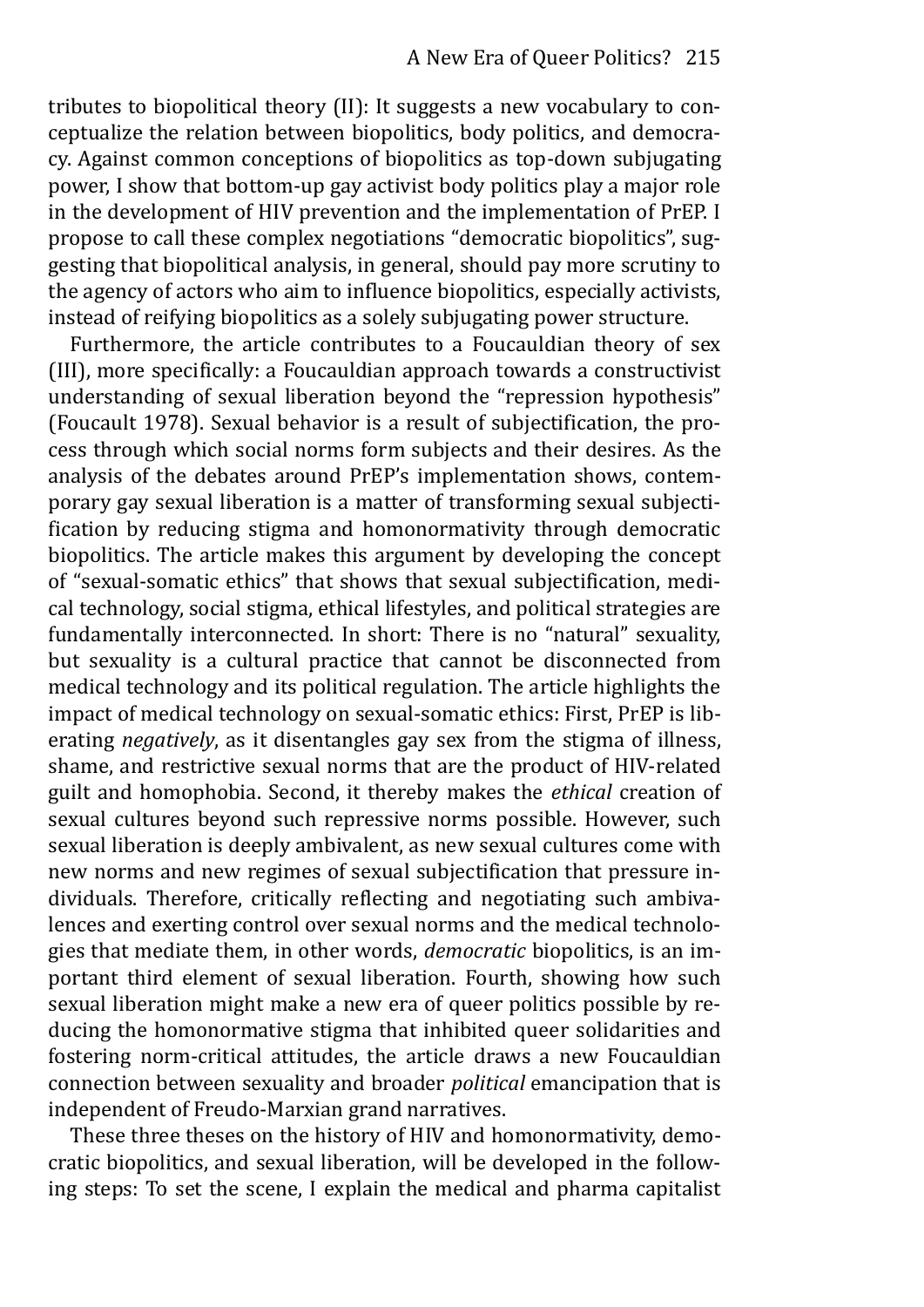aspects of PrEP (1). After problematizing subjugating power in biopolitical theory and arguing for "democratic biopolitics" as a twofold approach that takes into account body political activism (2), I reconstruct the history of HIV/AIDS with regard to gay body politics, homophobia, and HIV stigma from 1970 until 2012 (3). I show how gay body politics transformed from a radical strategy of queer sexual liberation to a homonormative and conservative strategy of merely demanding equal inclusion into the bourgeois society, leading to the stigmatization of unsafe sex. I then introduce the biopolitical approaches of molecularization and biological citizenship (4) as a refined framework for capturing the shift to pharmaceutical prevention through PrEP and accounting for the democratic biopolitics of PrEP. On this basis, I map the biopolitical and body political debates and contestations of PrEP's implementation from 2012 until 2019, highlighting how deeply entangled it is with HIV stigma and how it can lead to sexual liberation (5). In the concluding section (6) I point out how the biopolitics of PrEP should be further democratized and how PrEP may help to make new radical queer politics more prevalent. I systematize the Foucauldian account of sexual liberation and explain why such liberation is urgently required in light of the conservative attacks on queer rights in recent years.

Preliminary notes on the key terms gay, MSM, homonormativity, queer, and intersectionality are important: While public health discourse tries to avoid identity categories due to their well-documented exclusionary and repressive functions, I mostly use the term "gay" or "gay men" and not "men who have sex with men" (MSM), for two reasons. First, because "homosexual" PrEP users mostly identify as gay, since a self-perception of being vulnerable to HIV, which is connected to gay identity, is a key motivation for taking it. I understand gay subjectivity, culture, and identity as trans-inclusive concepts that do not presuppose cis-male gender identity. While parts of gay culture are transphobic, such transphobia is at odds with the queer politics that can be fostered through PrEP. Second, I use the term gay because the debate around PrEP is in part a political negotiation of gay identity; that is, it is a negotiation of what it means to be gay and what "good" gay sexual ethics entail. The concept "homonormativity", coined by Lisa Duggan (2002), aims at analyzing and criticizing such normativity of "good" ways to be gay, specifically the conservative normativity of mainstream White cis lesbian and gay politics that focuses on monogamous couplehood, marriage, and domestic consumerism. Homonormativity, as distinct from queer critique, does not contest and rather stabilizes heteronormativity, that is, the belief that heterosexuality is a natural norm, and the (implicit) support of disciplinary regimes such as marriage, sexism, transphobia, and patriarchy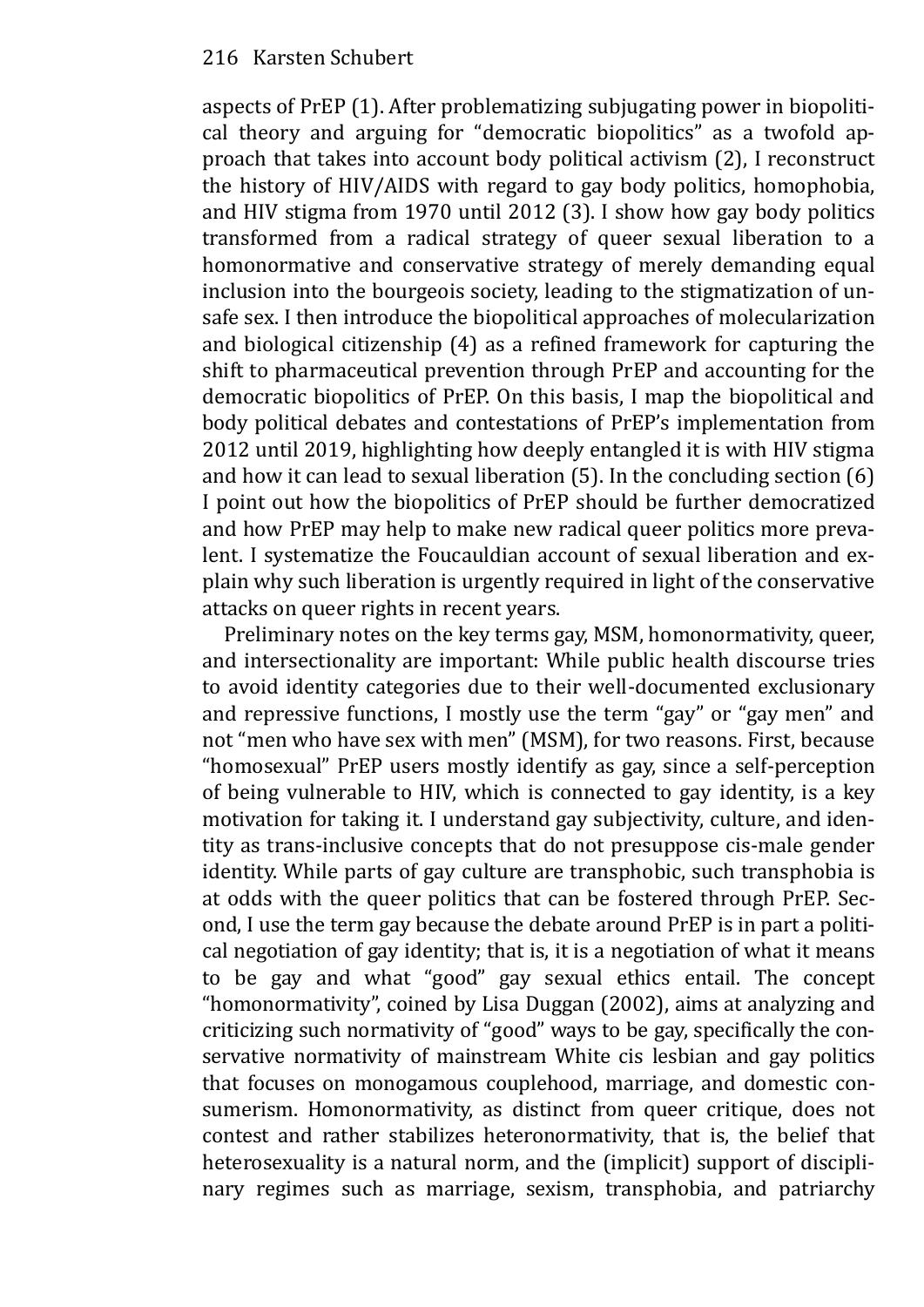(Butler 1999, 2011). This bourgeois, White, and straight-imitating conception of the good gay life is constituted in explicit distinction from gay and queer lifestyles and politics: Homonormative gay men want to be "normal", do not identify with gay subculture, do not wish to be perceived as belonging to such gay subculture, and reject queer and intersectional politics. Through this distinction, homonormativity constitutes a difference between "good" and "bad" gays and thereby leads to new forms of (internalized) homophobia.2 Furthermore, the self-interested agenda of homonormative politics is complicit in preserving systems of racial and economic oppression (Puar 2007). Queer, in contrast, is the radical critique of heteronormativity and homonormativity following an intersectional perspective, allowing for a wider critique of systems of social oppressions and making social criticism and solidarity intrinsic to queer politics (Muñoz 2009; Weiner and Young 2011; Das 2020). Queer entails the affirmation of diverse non-heteronormative and non-homonormative identities, and as such, it is a form of intersectional identity politics. While the normative perspective of the present article is aimed at fostering queer gay identity politics and intersectional solidarity through PrEP, and while strengthening an intersectional perspective is crucial for democratizing the biopolitics of PrEP, a focus on the mainstream gay debate in the global north is necessary in order to analyze the relationship between HIV, PrEP, and homonormativity, as homonormativity is produced through this debate. The body politics analyzed in what follows are therefore effectively dominated by White perspectives.<sup>3</sup>

# **PrEP – The Medicalization of HIV Prevention**

Pre-Exposure Prophylaxis (PrEP) is a medical HIV prevention procedure.

<sup>2</sup> See Duggan (2002), Murphy et al. (2008) and Halperin (2012, p. 450–452); Weil (2020); Trott (2016).

<sup>3</sup> Complex intersectionalities regarding gayness, or 'homosexual' sexual activity, and race structure the HIV epidemic especially in the U.S. African Americans have higher HIV rates than other racial minorities and Whites, with Black men who have sex with men (MSM) being the most vulnerable group: "Gay and bisexual men continue to be most affected by the HIV epidemic in the U.S. At current rates, 1 in 6 MSM will be diagnosed with HIV in their lifetime, including 1 in 2 black MSM, 1 in 4 Latino MSM, and 1 in 11 white MSM. African Americans are by far the most affected racial or ethnic group with a lifetime HIV risk of 1 in 20 for men (compared to 1 in 132 for whites) and 1 in 48 for women (compared to 1 in 880 for whites)" (CDC 2016). Many Black Ameri‐ can MSM do not identify as gay or bisexual, as U.S. gay mainstream culture is predominantly White. The complex reasons for the extreme epidemic of Black gays or nongay-identifying MSM and the difficult attempts to bring PrEP to their communities are beyond the scope of this article (Villarosa 2017).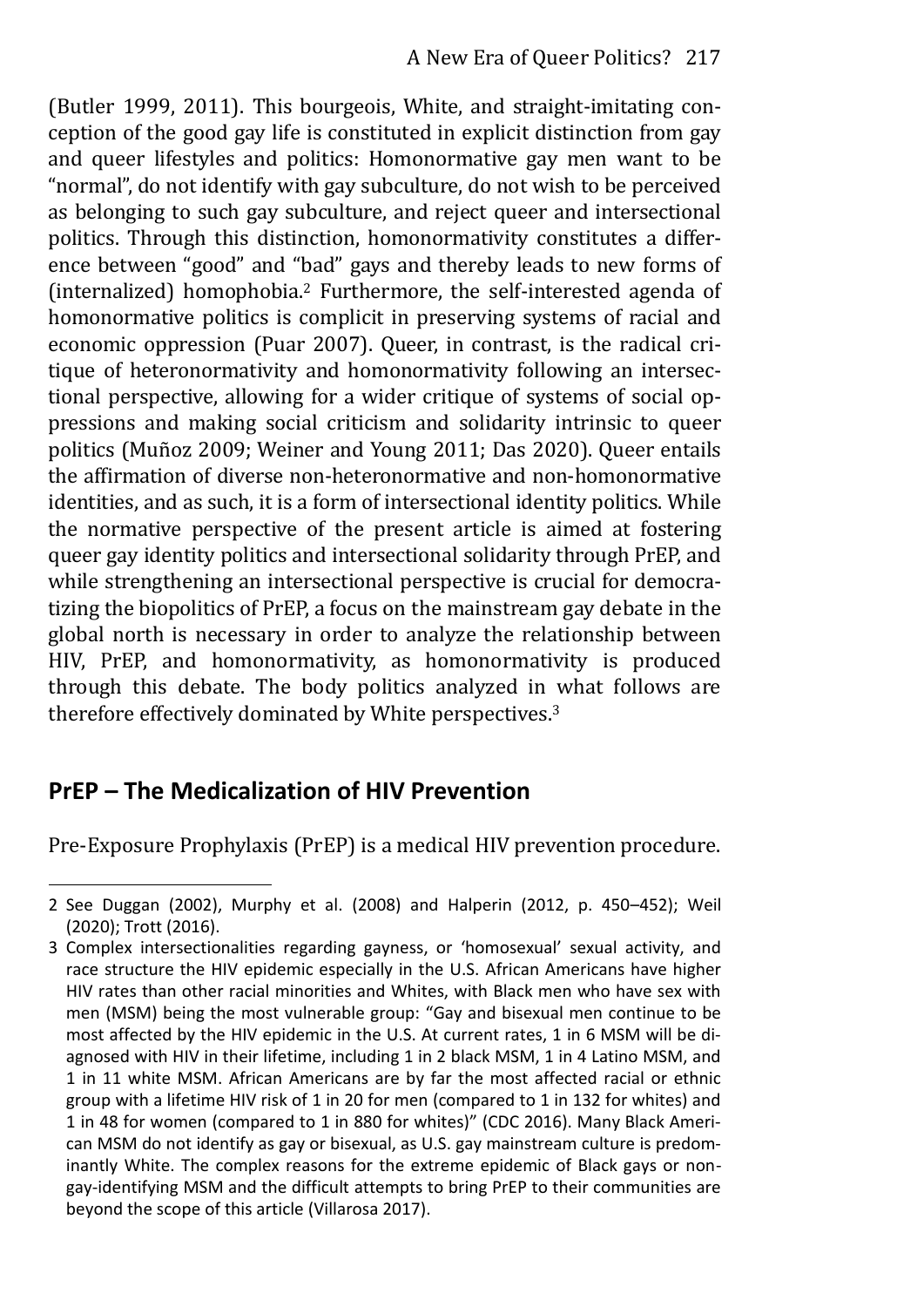It refers to anti-retroviral (ARV) drugs taken by HIV-negative individuals to avoid infection in case they come in contact with the virus.4 Studies show that PrEP is highly effective, with a protection level of about 92 percent when taken as one pill daily (Grant et al. 2010; Spinner et al. 2016; McCormack et al. 2016).5 This is a higher protection efficacy than reached through condoms, the classical behavioral prevention technique, which is around 70 percent for men who have sex with men (MSM) (Smith et al. 2015; Ryan 2015). PrEP does not necessarily offer a complete alternative to behavioral prevention methods, such as condom use or serosorting<sup>6</sup>, but – especially when it was first introduced – was often used alongside these methods as an additional means of prevention. Currently, the only drug which is certified for PrEP-use in Europe is "Truvada" and its generics, while a new drug, "Descovy", received FDA approval in October 2019 in the U.S. (Gilead 2020). Both drugs are produced by the big pharma cooperation Gilead. Drugs in other forms, such as vaginal gel, are currently being tested in studies. Truvada has also been tested in an "on-demand" scheme, which involves taking the drug shortly before and after a risk of infection, and has shown lower rates of protection than the daily regime (Molina et al. 2015; Cousins 2017).

The infection of a person exposed to HIV is caused by the virus's RNA being copied into the DNA of the infected cell through the activity of the enzyme reverse transcriptase. As a result, the infected host cell produces new viruses. Truvada consists of Tenofovir and Emtricitabine, which are reverse transcriptase inhibitors (RTI) that prevent this reproduction process by altering the enzymes required to copy the RNA into the DNA of the host cell. Truvada thus stops the reproduction of the HI virus in the cells.

PrEP can be located within a broader trend towards the medicalization of HIV prevention and sexuality (Cacchioni and Tiefer 2012). Classical prevention was behavioral; it consisted of advertising the use of condoms, refraining from certain sex practices, from certain partners, or sex altogether. In contrast to behavioral prevention, medical prevention minimizes infection through the administration of drugs (Giami and Perrey 2012). Other technologies of medical prevention which preceded PrEP are Treatment as Prevention (TasP) and Post-Exposure Prophylaxis (PEP) (Cohen et al. 2013; Forsyth and Valdiserri 2012; Cohen et al. 2012;

<sup>4</sup> Parts of the material of this section and of sections 4 and 5 have been previously published in Schubert (2019).

<sup>5</sup> The protection efficacy refers to the difference of the risk of HIV transmission per sex act between using no protection at all and the respective protection technology, for example PrEP, condom, or serosorting.

<sup>6</sup> Serosorting refers to choosing sexual partners according to their serostatus, for example, if an HIV-positive person has sex with an HIV-positive partner.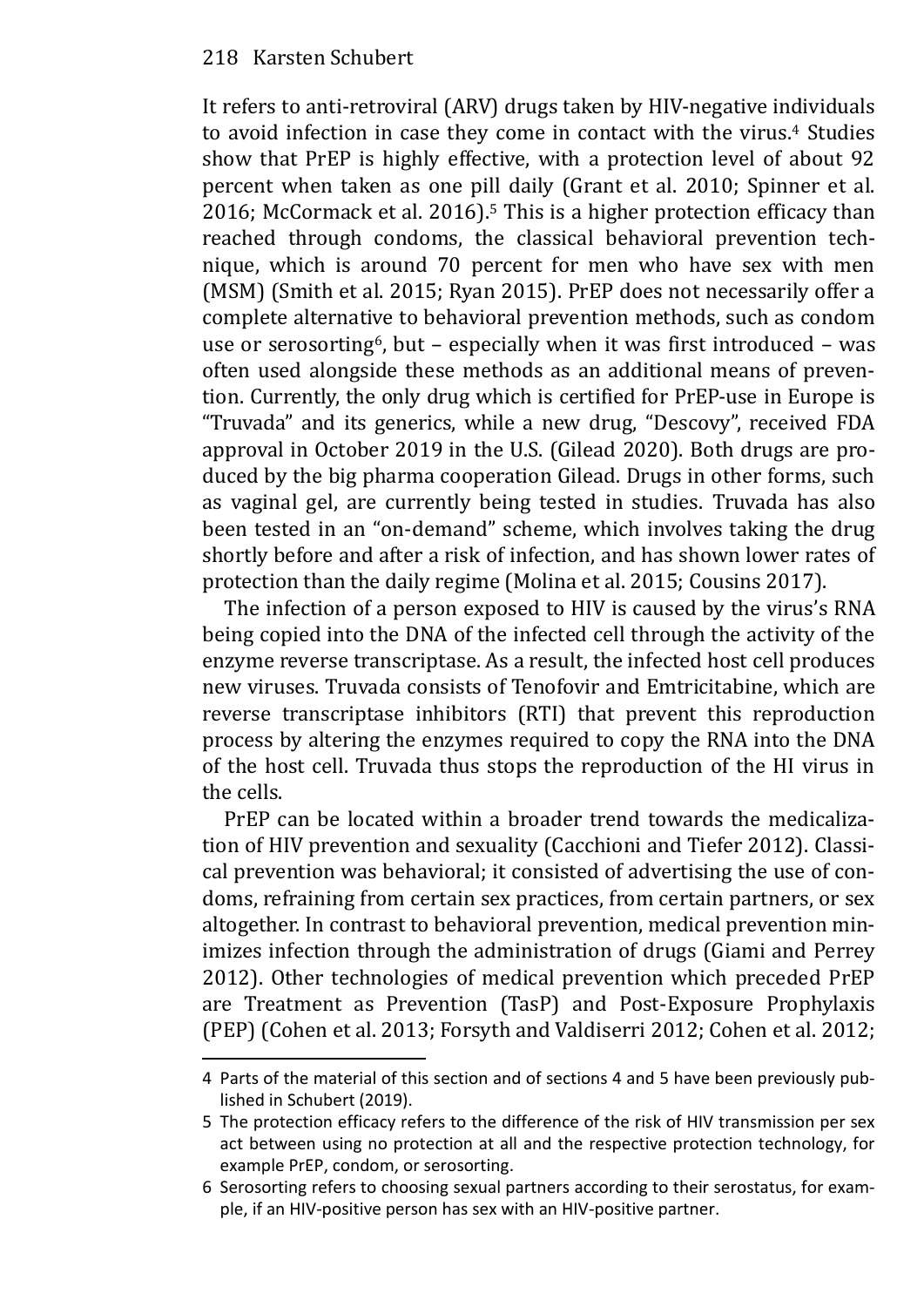Sultan et al. 2014). TasP involves lowering the virus load of HIV-positive patients by anti-retroviral (ARV) drugs so that they are not infectious anymore. PEP refers to an emergency regime of ARV drugs after a (potential) exposure, which has to begin immediately after the exposure to be efficient and, contrary to PrEP, is accompanied by significant side effects, due to its different composition of drugs. The crucial distinction between behavioral and medical prevention is the timing of the preventative act. Behavioral prevention requires making a preventative decision while engaging in sexual activity, whilst in medical prevention, the conscious act of prevention (taking a pill) is decoupled from the sexual act.

Truvada was first approved for the use as PrEP by the FDA in the U.S. in 2012 and was made widely available for risk groups through private health insurance programs, which made access easy for people with privileged economic and citizenship status, and difficult for those lacking sufficient health care plans. In Europe, public and private health insurance plans were slower to cover PrEP. The costs of about 900 EUR per month posed a crucial obstacle for many until the patent of Truvada ran out in most European countries in July 2017 (Medical Express 2018; Boulet 2018). In the United States, the patent on Truvada was protected until Sept. 30, 2020, making affordable generics available only recently. Countries of the global south, especially India, have been producing generics of Truvada and other HIV drugs for many years, engaging in legal battles over patents, to fight HIV epidemics in their territories. Many European gays, for whom PrEP was until recently not covered by their health care systems, ordered cheap Truvada-generics from India or Thailand and often used it without professional supervision. PrEP became covered for risk groups by health care systems in all West-European countries excepting Austria and Switzerland towards the end of the 2010s, with Germany and Spain as the last countries to cover it in 2019. In the U.S., Gilead's vicious biocapitalist practices around PrEP have become a large-scale political scandal, including a congress hearing about the company's profit of 3 billion dollars from PrEP, which was developed with state-financed research (House Committee on Oversight and Reform 2019).

Since Gilead's biocapitalism is solely directed at maximizing revenue and actively exposing those who are not profitable to the company to risks of illness and death, it can be called "pathopolitics" (Atuk 2020). Another product of these biocapitalist pathopolitics is the practice of offshoring; conducting risky trials in poor countries of the global south to develop drugs for the treatment of patients in the global north. This was done in Uganda and Kenya conducting the PrEP 'Partners-Trial' (Baeten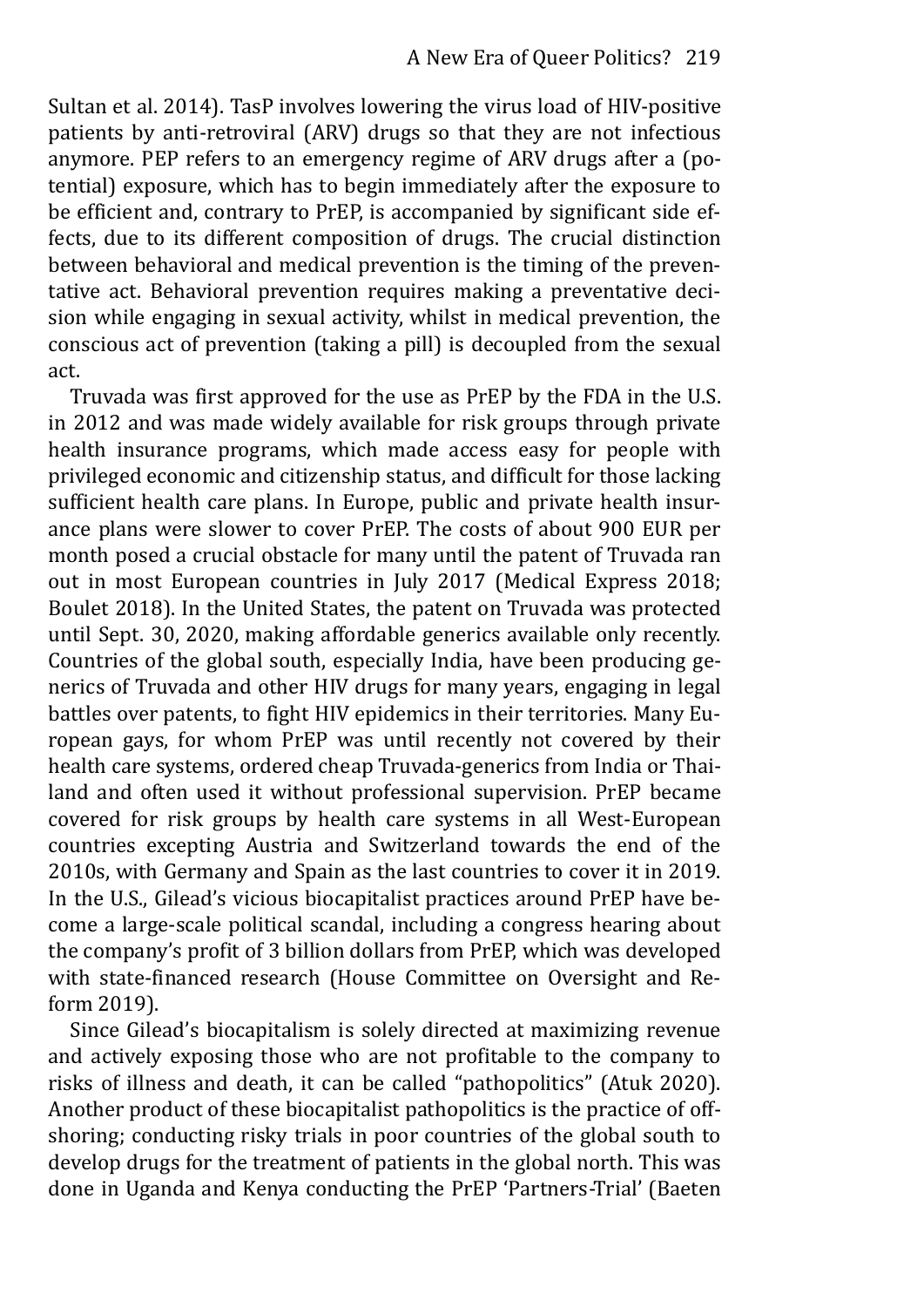et al. 2012). A further concern regarding the Partners-Trial was that it transferred drugs from HIV-positive patients, who needed them the most, to HIV-negative persons for the use as PrEP (Patton and Kim 2012). First PrEP studies in Cameroon and Cambodia in the early 2000s were discontinued due to violations of ethical standards that put participants at risk of infection after Act Up Paris protested against the trials (Singh and Mills 2005). However, despite such occasional protests, the postcolonial exploitation and biocapitalist context of HIV drug production has not received significant attention within mainstream Western gay activism that is dominated by homonormativity.

# **From Biopolitics to Body Politics**

The concept of "democratic biopolitics" that I develop through the discussion of PrEP entails a shift of perspective in biopolitical theory towards the agency of a multiplicity of actors involved in biopolitical processes. This shift is best explained by highlighting the difference between the closely related concepts "biopolitics" and "body politics". Both refer to research perspectives that take the body as a central category and locus of the political, but each employs a different understanding of the relation between the body and the political (Schmincke 2019, S. 25). Following these different understandings, they focus on distinctive phenomena, which are themselves called "biopolitics" or "body politics". The terms thus denote distinct perspectives and different phenomena within the same broader field.

Biopolitics, following Foucault, refers to modes of power and government that use or influence individual bodies for the political regulation of the life of "the population". This is mostly described as a top-down process, and the research perspective of biopolitics typically focuses on the analysis of these power structures and how they normalize and subjugate individuals. Therefore, in this classic understanding, "democratic biopolitics" is an oxymoron. Body politics, on the other hand, denotes a bottom-up politicization of bodies and the contestation of their social and political regulation, especially by feminist, queer, and gay activists, as well as the internal contentions between different activist strategies (Schmincke 2019).7 The perspective of body politics focuses on the potentially resistant and emancipatory practices in light of biopolitical

<sup>7</sup> Feminism is an ongoing body political fight for, among others, bodily self-determination of women against the patriarchal control of women's bodies. See the enormously influ‐ ential feminist body political handbook of the Boston Women's Health Book Collective (2011).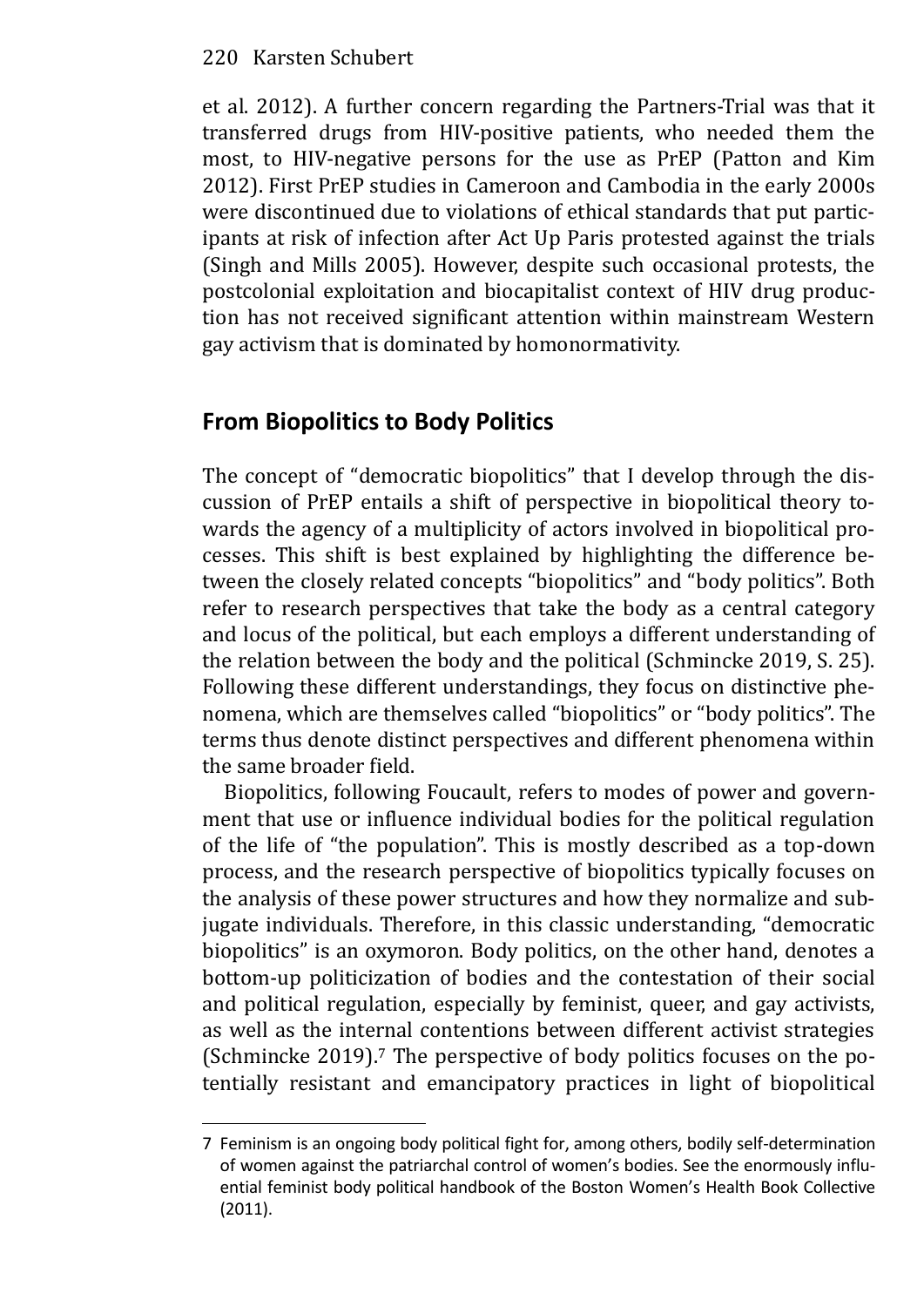normalization. The difference between biopolitics and body politics is in focus and emphasis, rather than stemming from different paradigms: After all, biopolitics was coined by Foucault, and the Foucauldian concept of productive power highlights that power does not spread topdown, but as a complex network and through the involvement of subjects in technologies of the self and practices of resistance and freedom (Foucault 1978). Nevertheless, typical biopolitical analyses focus on the repressive or subjugating side of productive power.<sup>8</sup>

Michel Foucault develops the concept of "biopolitics" in *The History of Sexuality I* (Foucault 1978) and the *Governmentality Lectures* (Foucault 2007, 2010). Here, Foucault argues that modern governmentality operates through a specific kind of power over life, which governs both the individual and the collective. On the individual level, biopolitics operates through disciplinary power, which Foucault analyzed in his earlier *Discipline and Punish* (Foucault 1977)*.* On the collective level, biopolitics is the regulation of the population through scientific knowledge, such as demography and statistics. The concept of biopolitics, through which these two levels of power are interlinked, has proved to be enormously productive, spurring the development of whole fields of research.9 The most common use of biopolitics is as an evaluative concept of social critique, especially in the governmentality studies tradition. Governmentality studies follow up on Foucault's analysis and examine different aspects of neoliberal governmentality in order to expose the repressive sides of neoliberal governmentality and the subjectifications it produces (Bröckling et al. 2011a, 2011b; Burchell et al. 1991; Dean 1999; Lemke 2008; Nilsson 2013).

Biopolitically, PrEP has been mainly analyzed from such a top-down perspective of subjugating biopolitics. The focus in such analyses lies on PrEP as a new technology within the governmentality of health that individualizes responsibility, surveils gay bodies, rationalizes gay sex culture, and functions as a tool for government interference into gay subjectivity. From this perspective, the body political aspect of PrEP's devel-

<sup>8</sup> The term "repressive power" is problematic, as Foucault posits his analysis to criticize accounts of juridical power that focus on repression as insufficient to account for the complexity of productive power. However, the relation between productivity, repression, critique, and freedom is far from clear in Foucault's texts, and this stimulated widespread debates. I argued elsewhere (2020a) that a more careful differentiation between power as repression and power as freedom is needed within these debates. This allows to name the repressive or subjugating side of power within a Foucauldian approach, as I do in the present article; doing so, I do not systematically differentiate between subjugation and repression. Using the wording "repressive power" is there‐ fore not meant to break with Foucault's theory of power, but to highlight the repressive modes of power within Foucault's constructivist account of productive power.

<sup>9</sup> For a general overview see Lemke (2011), Mills (2018), and Laufenberg (2014).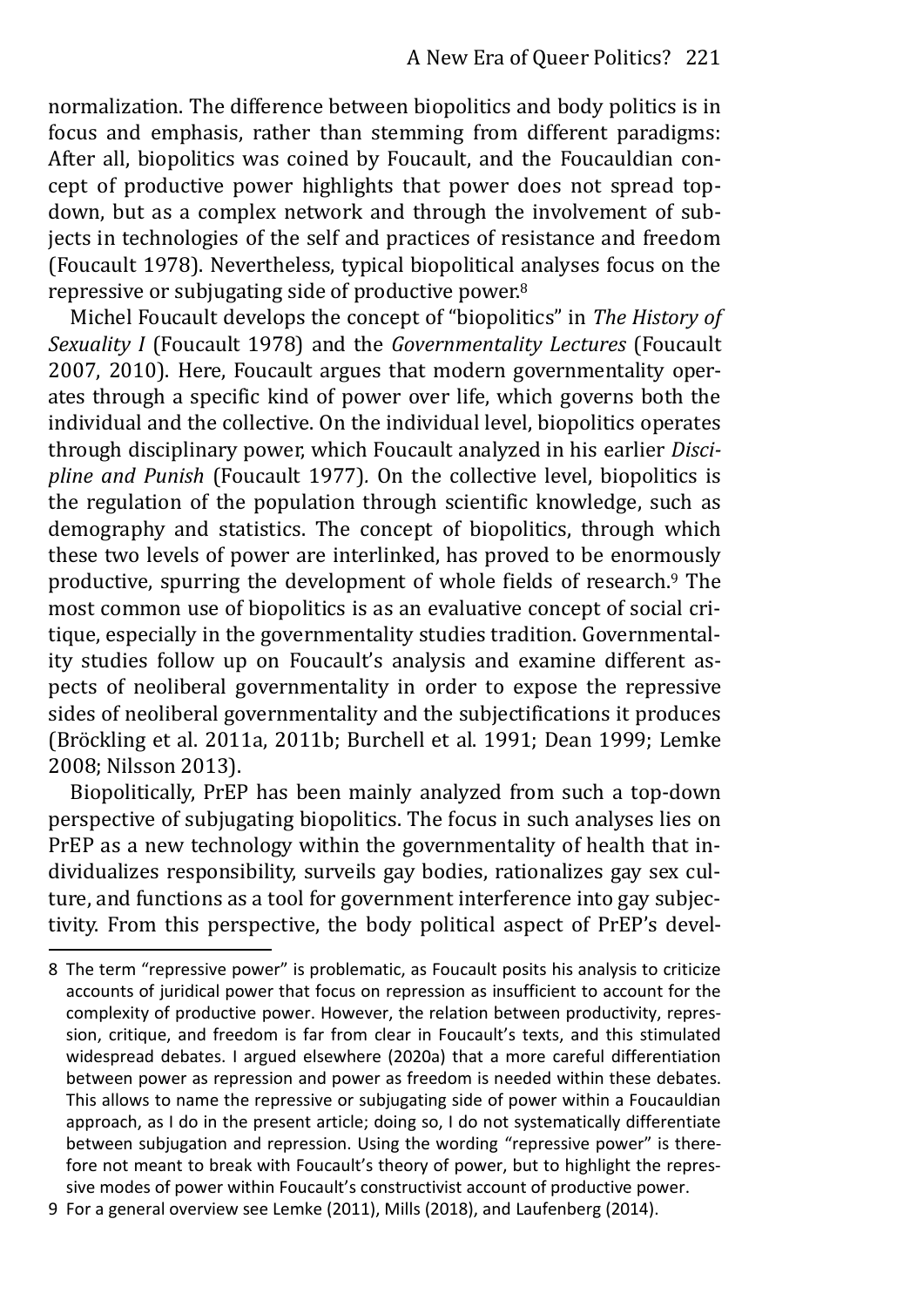opment, based on the agency of gays and activists in relation to healthcare governmentality, is lost.10 In my analysis, I aim to recover it by contextualizing PrEP within the history of gay activism and body political contestations of sexual ethics within the context of homophobia, HIV/AIDS, and homonormativity (1970-2012), as well as by analyzing the body political and biopolitical debates around PrEP during its recent implementation (2012-2019). The case of PrEP shows that contemporary biopolitics consist of both top-down power and subjectification (the classic foci of biopolitical analysis), as well as body political activism and ethics. To highlight this double constellation of power and agency, I propose the term "democratic biopolitics".<sup>11</sup> In the following section, I reconstruct the biopolitical history of the governmentality of HIV/AIDS as intertwined with gay activist body politics. This shows how deeply embedded in stigma the discourse on gay sex is and how the current homonormative gay politics, into which PrEP intervenes, developed.

# **The History of HIV/AIDS as Biopolitical and Body Political Contestations**

The complexity of the history of HIV/AIDS politics and activism can only be captured by accounting for both the broader biopolitical developments and technologies of power (top-down) and the body political activism and negotiations within the gay community (bottom-up), as well as their interconnections. Gay sex has been problematized, normalized, and re-created before HIV/AIDS and throughout the different phases of the pandemic as a result of homophobia, heteronormativity and tradi-

<sup>10</sup> The most prominent biopolitical analysis is Dean (2015a), that I criticized in detail in Schubert (2019), another example is Orne and Gall (2019).

<sup>11</sup> The interest in conceptualizing "democratic biopolitics" is shared with other authors. Prozorov (2019) aims at developing such a concept in his monograph, starting from the problem that biopolitics and democracy are seen as contradicting terms because biopolitics, as a general mode of modern government, undermines democracy. He proposes to solve this problem by turning to political theory, reframing biopolitics as a contradiction between particular government and universal sovereignty, while arguing for a plurality of lifeforms. Prozorov's framing risks losing the specificity of biopolitics by its translation into the general democratic problem of the relation between particularism and universalism. While my analysis of the democratic biopolitics of PrEP shares a commitment to plurality, I do not start from the problem that biopolitics and democracy are fundamentally incompatible. In contrast to Prozorov, my use of the concept "biopolitics" refers to such modes of government that address individual bodies and people, and not to modern politics as a whole. Thus, my theoretical problem is not a fundamental incompatibility between democracy and biopolitics but the more specific question of the role of actors, activists, counter-movements, and ethics in the analysis of biopolitical processes.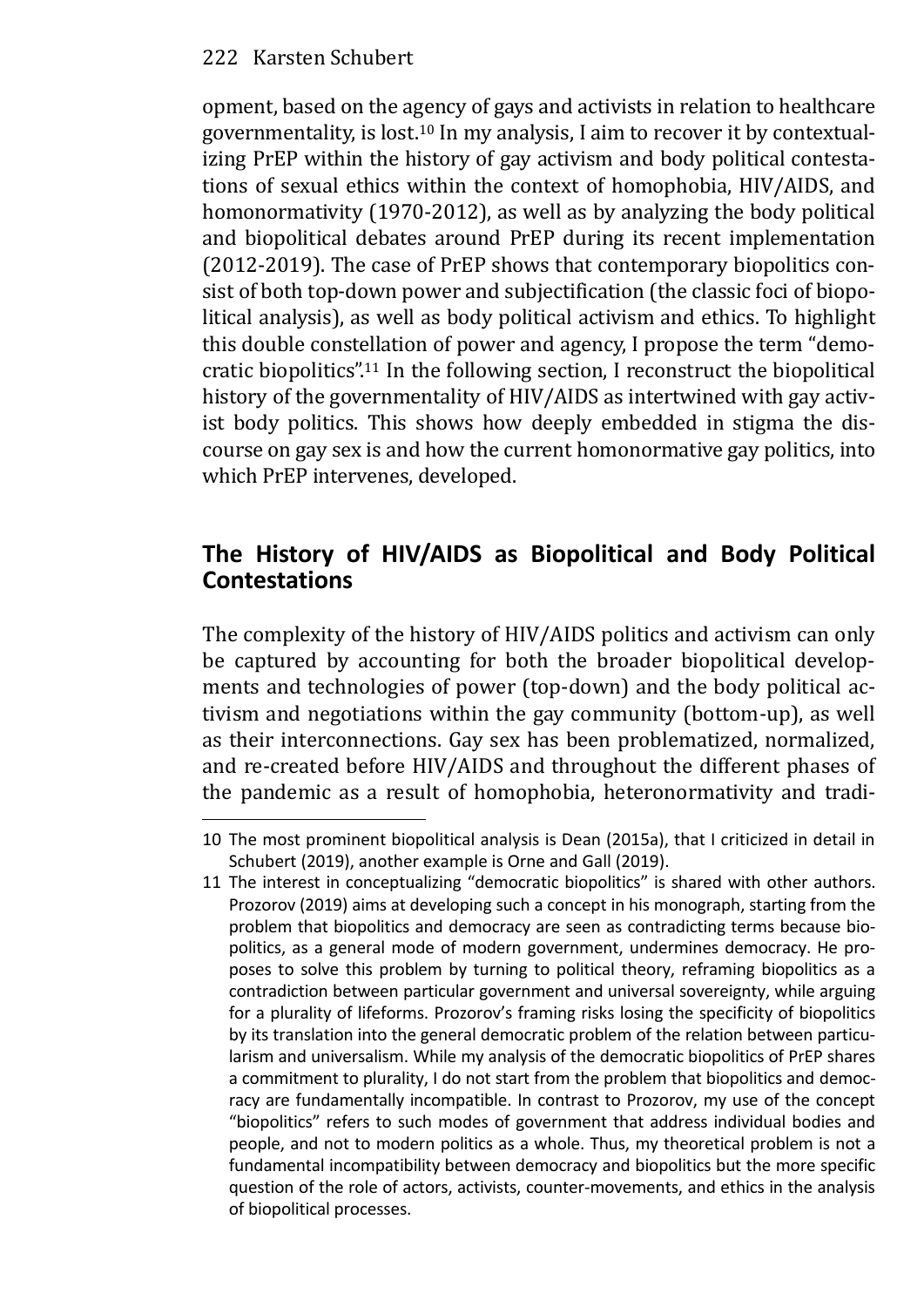tional models of sex, the development of medical technology, public health strategies, as well as gay and queer activism, identity politics, and sexual subjectification. I will focus on Germany and the U.S., as they represent two different models of public health responses that nevertheless lead to the same constellation of individual responsibility and shame in which I locate the contemporary contestations of PrEP. Four phases can be distinguished:

- 1. Pre-AIDS and sexual liberation (1970s);
- 2. Early AIDS crisis with gays as a risk group and sex panic (approx. 1980-85);
- 3. HIV/AIDS and risk management through condoms (approx. 1986- 1995);
- 4. Homonormativity, gay rights advancement, and development of antiretroviral therapy (ART) (approx. 1996-2012).

(1) Pre-AIDS and sexual liberation. The 1970s were a time of political emancipation and sexual liberation for gay men in Western states. These developments took place within the context of the broader cultural revolution of '68 and the general sexual liberation that came with it. New gay identity politics emerged, and wholly new forms of gay culture and politics prospered with it in urban centers, especially bars and night clubs, as well as sex clubs that concentrated in 'gay' districts.12 Gay emancipation was body political, as it developed new sex cultures and new regimes of sexual subjectification,13 and it was fundamental, as it brought about new forms of gay subjectivity (Halperin 2012, p. 433–437). It was "queer world-making" (Berlant and Warner 1998, p. 558) *avant la lettre*, centering on the utopian and transformative potential of new sexual ethics (Muñoz 2009a). Both in Europe and the United States reflections about the active development of gay lifestyles and ethics as separate from straight society intensified, and "coming out" as gay became a central step in gay subjectification (for these processes in Germany see Beljan 2014,

<sup>12</sup> Certainly, gay activism and subculture existed long before the 70s, but was differently coded, for example in the German "homophiles movement". See Dannecker (2010) and Wolfert (2010) for the conflictual development of the homophiles movement to the "gay movement" (Schwulenbewegung), and the other contributions in Pretzel and Weiß (2010) for the situation of gay men in Germany after the war. However, these earlier phases are not essential for analyzing the body political contestations of PrEP.

<sup>13</sup> For example, the practice of fisting or fist fucking did not exist prior to the 70s and anal sex was uncommon (Dannecker 1991, p. 24; Beljan 2014, p. 191, 228). This underscores that there is no "natural" sex, rather it is always a result of sexual subjecti‐ fication that is conditioned by a complex array of cultural, political, economic, and technological factors.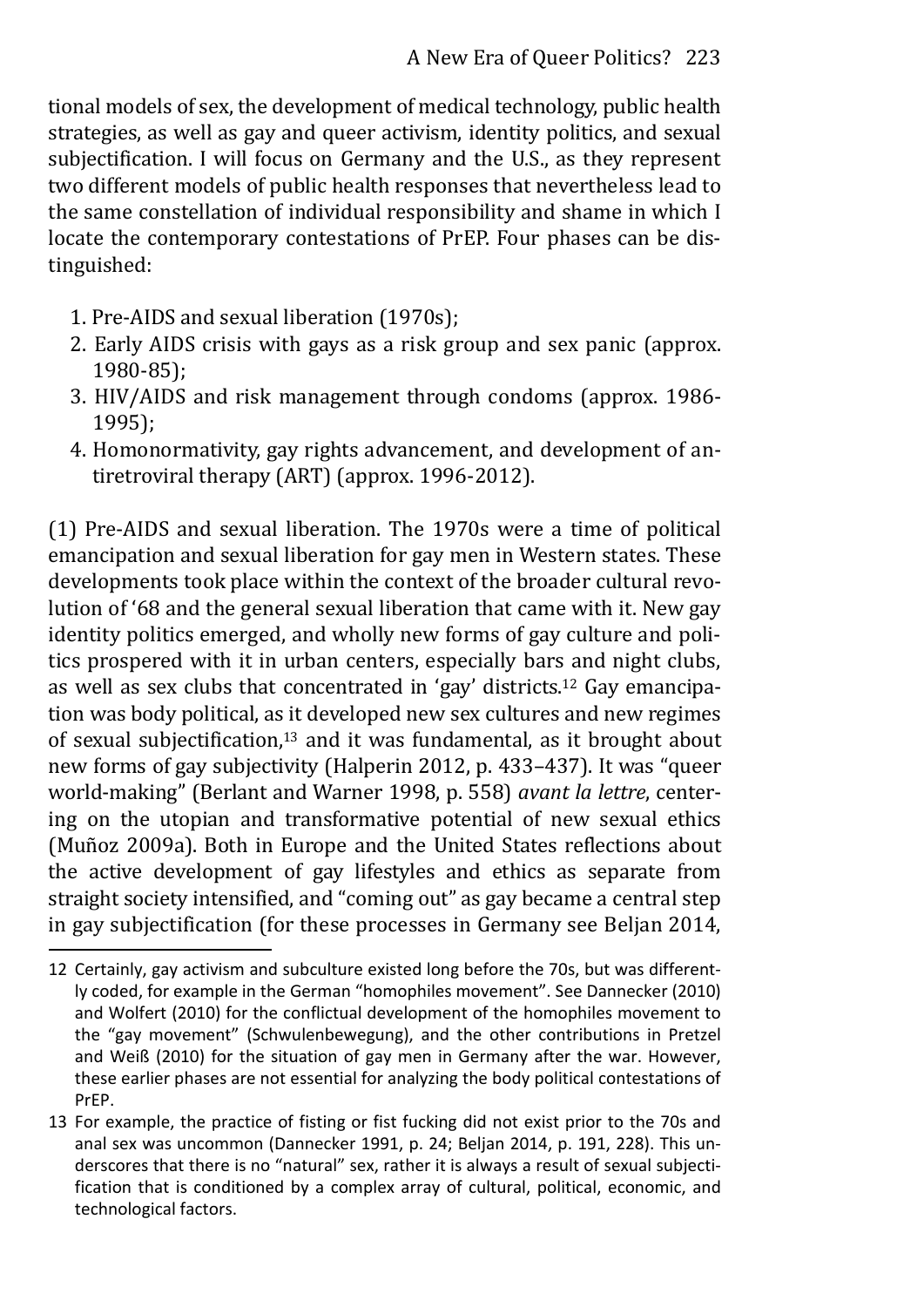p. 83–122). In Germany, for example, the former pejorative term "schwul" was appropriated as an affirmative and proud form of identity.<sup>14</sup> While gays and lesbians visibly protested for their rights in pride parades, their politics were not broadly discussed in mainstream media and politics. The 70s were the starting point of ongoing strategy struggles, within gay politics, between an integrationist strategy that demands inclusion into equal citizenship, and a radical strategy of critique that had a shocking effect on bourgeois consciousness. These strategies developed into what today is termed "homonormative adaptation" vs. "queer critique of heteronormativity".<sup>15</sup>

(2) Early AIDS-crisis with gays as a risk group and sex panic (approx. 1980-85). The early years of the pandemic are characterized by uncertainty, the attribution of AIDS to gay men as a primary risk group, a homophobic sex-panic, and more generally a panic about any contact with gay men. The U.S. CDC had diagnosed matching symptoms among gay men in 1981, and the disease was called "GRID" (Gay-related immune deficiency) or "gay cancer" before the CDC introduced the name Acquired Immune Deficiency Syndrome (AIDS) in 1982. Along with gay men, IV drug users were considered a second risk group.16 The public discourse around AIDS was dominated by an othering of the disease (Bänziger 2014, p. 188; Epstein 1998): HIV was discussed as a problem of social outcasts, in particular as a gay disease, not as a general health crisis. Accordingly, the medical and public health response was very slow. Moralistic, homophobic, and sex-negative rhetoric of blaming and shaming constructed gays as responsible for AIDS, portraying them as a homogeneous group characterized by immoral and promiscuous sex practices (Beljan 2014, p. 178–192; Watney 1997). Gay sex was constructed as inherently dangerous and morally bad, in opposition to heteronormative, healthy, good sex (Beljan 2014, p. 209). Media discourse around AIDS "has made the oppression of gay men seem like a moral imperative" (Bersani 1987, p. 204), and conservative AIDS policies included forced testing, the shutting down of gay businesses, and criminalization of sex (Halperin and Hoppe 2017, p. 347–408). Foundational writings in queer theory, that developed partly in response to the new sexual repression, perceive gay genocidal tendencies in the U.S. society (Bersani 1987, p. 198–204;

<sup>14</sup> Cf. Dobler (2012). Surprisingly from the contemporary perspective, the term "schwul" was used mostly for lesbians until the 70s.

<sup>15</sup> For the detailed reports and analysis about these strategic discussion between gay activists in Germany in the 70s see Dannecker (2012), Gammerl (2012), Griffiths (2012), Haunss (2012), Holy (2012), Kraushaar (2012), l'Amour laLove (2012), Pretzel et al. (2012), and Woltersdorff (2012).

<sup>16</sup> HIV had spread as early as the late 70s among Manhattan's IV drug users, who fell out of the healthcare system, cf. Des Jarlais (1989).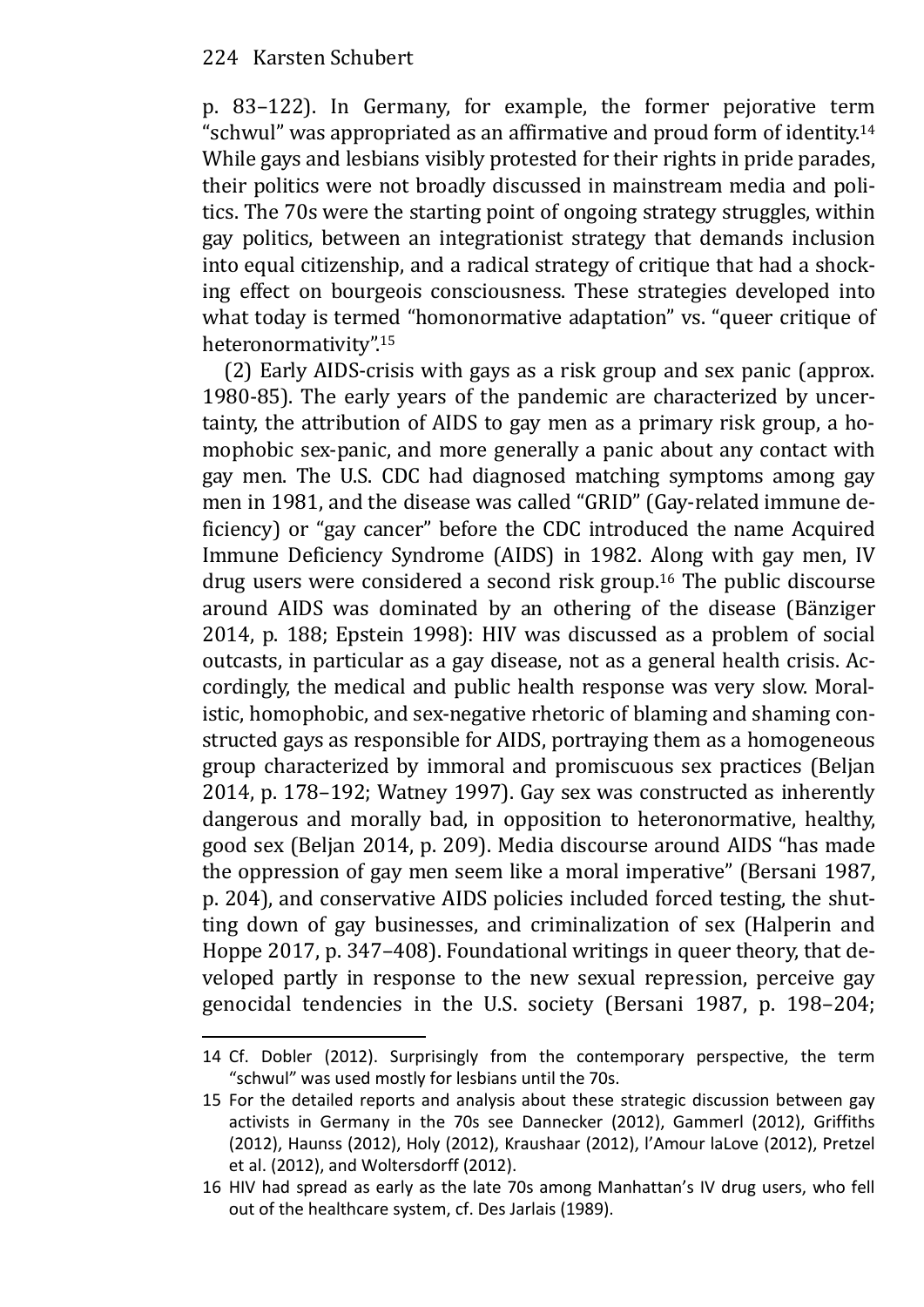Sedgwick 1990, p. 38) and describe intense sex wars during the 1980s, aimed at the repression of (non-heteronormative) sexuality (Rubin 2011). Sex and promiscuity as explanations for the spread of AIDS created an opportunity for the rehabilitation of conservative movements that pushed back against the sexual liberation of the 70s (Bänziger 2014, p. 190–196). While gay activists problematized the pushback against sexual liberation based on AIDS and developed safer sex techniques in defense of gay pleasure (Berkowitz 2003), the emphasis on saving sexual liberation was contested and lost traction, as gay activism focused increasingly on AIDS prevention (Haunss 2012, p. 209). The stigma around gay sex exists to this day and can be traced in the contested body politics of PrEP.<sup>17</sup>

(3) HIV/AIDS and risk management through condoms (approx. 1986- 1995). With the completed identification of the HI-Virus as the cause of AIDS in 1985, a new paradigm of prevention was developed both by public health institutions and gay activists. New medical knowledge made it possible to differentiate sexual practices according to the risk of infection. While gay men were still viewed as a primary risk group of HIV/AIDS, the main prevention paradigm shifted from risk group to risk practice (Bänziger 2014, p. 196–201). This shift resulted, inter alia, from the bidirectional HIV/AIDS activism, that on the one hand mounted political pressure for the employment of differentiated and effective public health policies instead of conservative and homophobic ones, and on the other hand, developed and implemented safer sex strategies within the gay communities. While Germany swiftly adopted liberal and communitybased prevention politics by massive funding of gay community-run HIV/AIDS organizations, the "AIDS-Hilfen"; state-sponsored prevention programs in the U.S. benefited from fewer resources, and their development was therefore significantly slower, leading to state-independent groups like ACT-UP becoming core actors.18 Lesbians and straight wom-

<sup>17</sup> See Brier (2009) and Patton (1985) for a history of early HIV/AIDS politics and activism in the U.S., and Reichert (2018) for a history of HIV/AIDS in Germany that is based on interviews with gay men of different generations, including those who survived the AIDS crisis, grew up with AIDS/HIV, and use contemporary prevention techniques such as PrEP. Bochow (2013b) critically discusses the thesis that HIV/AIDS led to wider acceptance of gay lives through raising public attention.

<sup>18</sup> See Telge (2013) for the shifts of German gay activism from radical leftist antiparliamentarism to the state funded HIV/AIDS activist infrastructure ("AIDS-Hilfen") and Bochow (2013a) for the history of these "AIDS-Hilfen" until the contemporary queer paradigm. Schaffar (2020) interprets the AIDS-Hilfen as practicing democraticsolidary biopolitics especially in the early phase of the pandemic, and then changing towards neoliberal approaches of individual risk management, a process which was completed with the introduction of PrEP. In opposition to this interpretation, I argue that the negotiations of PrEP, as well, are democratic biopolitics.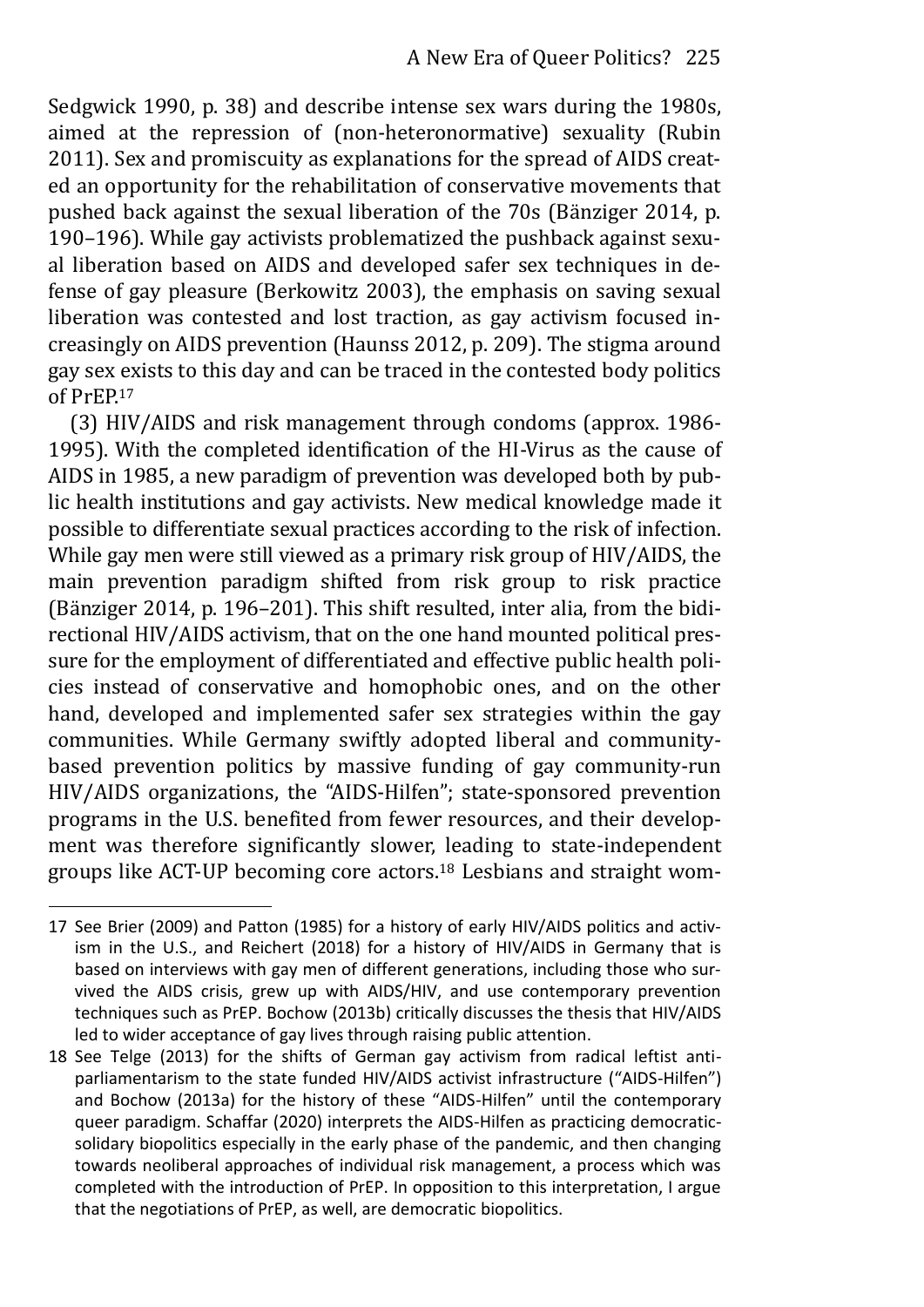en became actively involved in ACT-UP, making it a place of new queer alliances of solidarity (Cvetkovich 2003; VICE 2015). Safer sex was understood as a complex array of behavioral modifications and prevention practices, with condom use as the central technique. It is remarkable how quickly the gay community adapted and developed new ways of having sex – and promiscuity (Crimp 1987) – during the epidemic (Dannecker 1991). Within the context of the emergence of neoliberal governmentality and new public health (Bänziger 2014, p. 196–199; Lengwiler 2010), the differentiation of risk practices led to the individualization of responsibility that altered the moralistic shaming practices.19 Condom use was equated with responsible and rational behavior and morally demanded not only to save oneself but also for the protection of others. Stigma and shaming in this paradigm shifted away from gays as a homogeneous group towards those who did not want to or failed to adhere to safer sex, and the infection with HIV was understood as resulting from individual irresponsibility. Specific practices like sex without a condom, cruising, and places like tearooms and backrooms were stigmatized (Beljan 2014, p. 214). The moral difference of good heteronormative sex vs. bad gay sex was supplemented by the distinction between good, safer gay sex and bad, risky gay sex. The possible, permissible, and responsible ways of having safer sex became the subject of heated debates within the gay community (Beljan 2014, p. 193–203). Proponents of stricter safer sex approaches, as Larry Kramer (2011) in the U.S. and Rosa von Praunheim in Germany, urged gays to act responsibly, not without attacking the value of promiscuous gay sex culture. Such discourse was criticized by, among others, early queer theorists (for example Crimp 1987) in the U.S. and Martin Dannecker (1991) in Germany for the moralization of health and the conservative stigma it produced. They problematized the rationalization of sex through safer sex paradigms as a normative undoing of gay sexual liberation and urged gays to keep their queer sexual ethics despite the temporarily necessary changes in sexual behavior (Beljan 2014, p. 224–231). These attempts were, however, unsuccessful, as gay subcultures were already under pressure due to increasing homonormativity.

(4) Homonormativity, gay rights advancement, and the development of antiretroviral therapy (ART) (approx. 1995-2012). The condom had become the gold standard of sexual health prevention, promoted by gay HIV/AIDS organizations and public health agencies. Hardly contested and fully normalized, it was central in the sexual subjectification of gays who experienced the dramatic first phase of the epidemic and those who

<sup>19</sup> For a social-philosophical and genealogical critique of responsibility, independent of gay ethics, see Vogelmann (2014).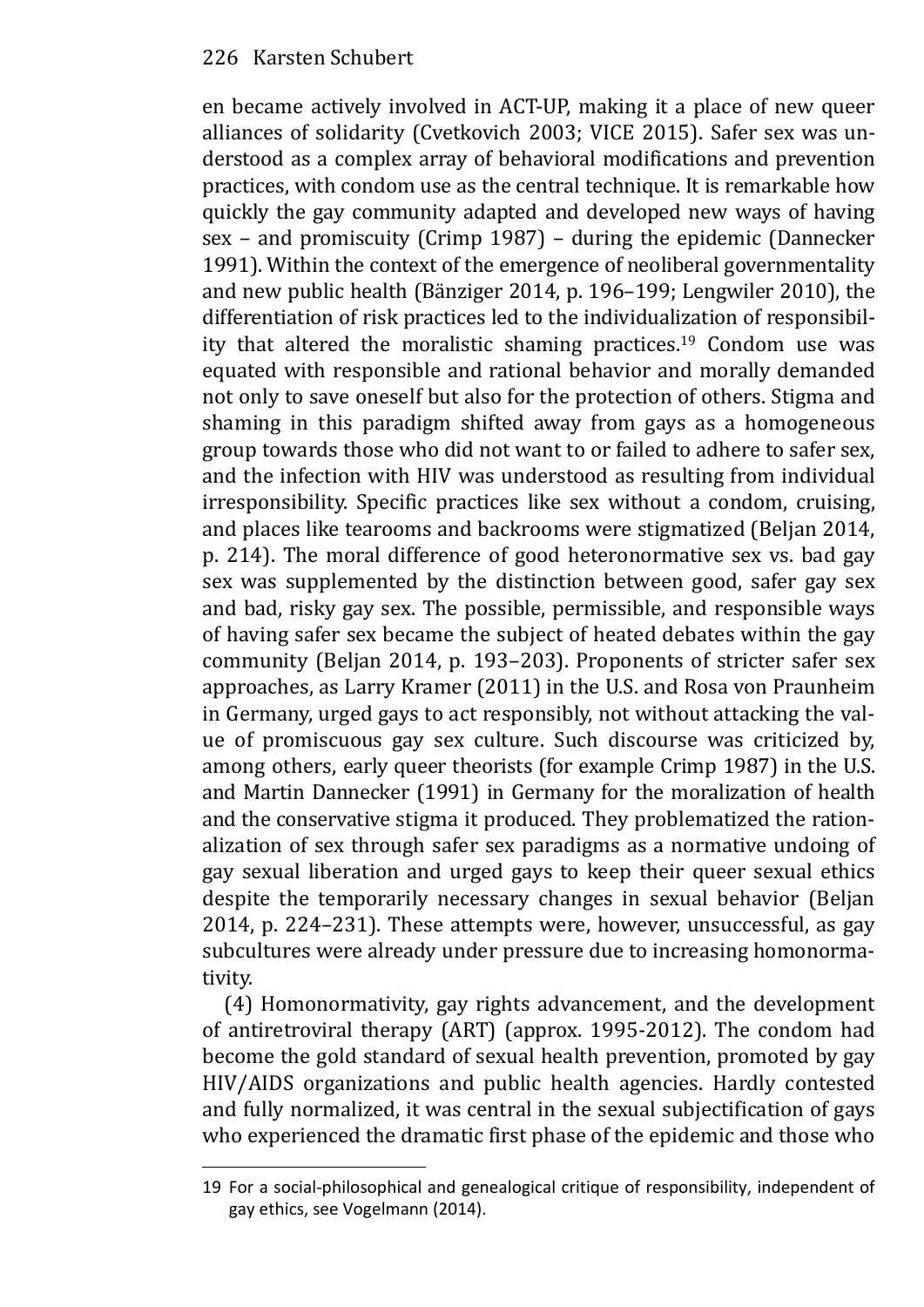grew up with the images of the infected homosexuals. Along with this normalization of the condom and the stigmatization of those who failed to use it, the homonormative (Duggan 2002) distinction between good gays and bad gays was consolidated. Symptoms of this consolidation are the development of practices that deliberately transgressed the boundaries of safer sex, such as bareback (condomless sex) or even "bug chasing" (seeking to become HIV positive) (Dean 2009), and their scandalization in the media, which reinforced HIV-related stigma. Effective antiretroviral therapies (ART) significantly decreased the death rate of HIV from 1996 on. The continuous medical progress over the years – today's ARTs have only slight side-effects and hardly affect life expectancy – led to a gradual transformation of the perception of HIV from a quasi-death sentence to a manageable condition. Since ARTs achieved the suppression of the viral loads of patients to undetectable levels, they served, additionally, as the first phase of medical prevention: Treatment as Prevention. Condomless sex between an HIV-positive partner with AR-therapy and zero viral load and a negative partner was now safe from the danger of HIV infection. Such modifications in the medical framework of safer sex were continuously debated within gay communities and gay HIV/AIDS organizations, but less disputed than safer sex strategies in the early epidemic and the introduction of PrEP in the late 2010s. During this phase, the gay rights movement continued to achieve legal progress as well, and today most legal discrimination in Western states is abolished. However, medical success and achievements in the battle for gay rights did not lead to a reduction of HIV and condom-related stigma, despite the increasing focus of gay HIV/AIDS and public health organizations on antistigma work. The reason is homonormativity, that is, a normative ranking of differences between good and bad gays and gay lifestyles. Homonormativity has not been targeted by the gay rights movement but rather produced and reinforced.20 The gay rights movement focused on legal equality and full gay inclusion into bourgeois heteronormative society, especially into the military, marriage, adoption, and the workspace. The demand for inclusion was underscored by performances of heteronormative lifestyles, and gays who were too provocative and queer, that is, too different, threatened the political message "we are just like you" that was deemed necessary by gay rights activists for achieving legal equality

<sup>20</sup> See Haunss (2012) regarding the link between HIV and normalization in German gay activism; Woltersdorff (2017) for the intrinsic connection between neoliberalism and homonormativity; Andersson (2019) for an analysis of homonormative aesthetics. See Puar (2007) for the connection between homonormativity, nationalism, and racism that she calls "homonationalism", and that is part of a wider "sexual exceptional‐ ism" (Dietze 2019). Regarding the connection between homonormativity and biopolitics see Laufenberg (2016).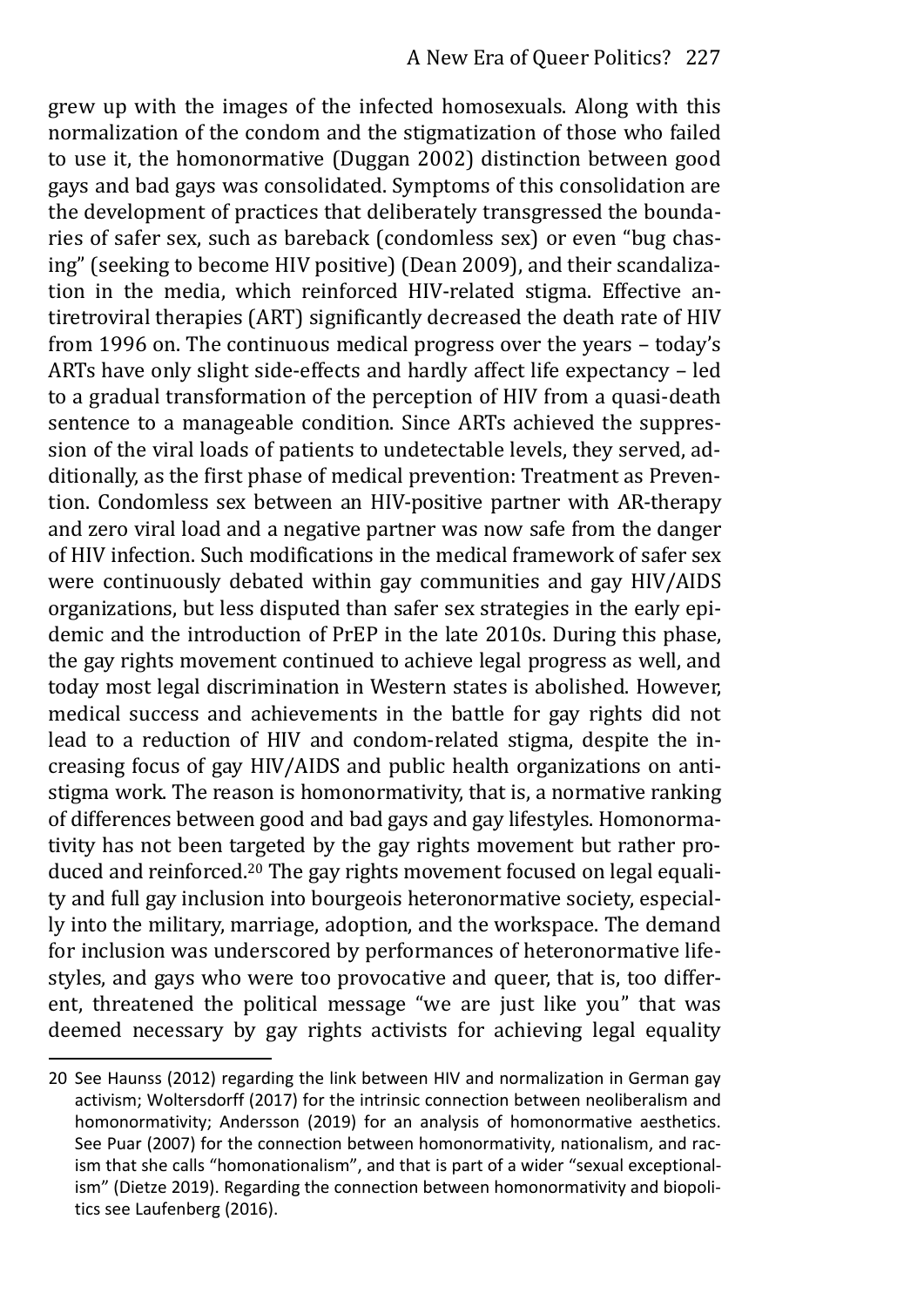(Halperin 2012, p. 443). The stigma and homophobia that accompanied the AIDS crisis led to shame and the reinforcement of the gay desire to be included in mainstream society and thereby laid the groundwork for the gay rights movement's strategy of adaptation (Gould 2009). Proponents of radical gay world-making similar to the pre-AIDS era – the attempts to develop specifically gay ethics and lifestyles that do not follow heteronormativity, but attempt to realize sexual liberation – were a minority and did not fit into homonormativity. With the progress in legal equality, a homonormative gay life became increasingly possible and livable, and with more gays choosing it, homonormativity further expanded, due to the decrease of radical gay subjectification in gay cultures. The decrease of gay subjectification resulted, as well, from the disappearance of many urban gay cultural spaces, such as bars and clubs, in the context of the AIDS crisis, and further fueled by neoliberal gentrification and the rise of online dating (Halperin 2012, p. 437–442). Homonormativity was and is so widespread that it dominated the mainstream gay media representation, fostering "normal" and straight, White, clean-cut, and healthy bodies, styles, and lifestyles (Halkitis 2000; Kagan 2018). This domination, moreover, explains the creation of new subversive queer counter cultures and styles, such as the gay hipster in the 2000s (Rehberg 2018). Queer theory developed as an intellectual and political counter-movement to homonormative politics and can be interpreted as reviving part of the counter-normative radical spirit of the 70s.21 In opposition to the previous generation's 70s gay activism, queer theory and politics are intersectional and tackle racism (Tas and Niedel 2013; Crenshaw 2008; Muñoz 2009b), sexism, and other forms of discrimination, and focus increasingly on trans politics (Halberstam 2018).<sup>22</sup> In effect, homonormativity led many gay men to adapt to the older homophobic sanctioning of promiscuity and stigmatization of HIV. Therefore, the condom continued to play a central role in the gay imaginary and was intrinsically connected with individual responsibility and guilt. This situation is radically changed by PrEP, not without significant body political contestation.

<sup>21</sup> With the crucial difference that it relied on poststructuralist accounts, see especially Foucault (1978) and Schubert (2020b). For a critique of queer politics from a homonormative perspective see Feddersen (2013). The existence of concurring homonormative and queer pride marches in some German cities shows that strategic discussion between homonormative and queer politics is still widespread, see Tietz (2012).

<sup>22</sup> Niedel (2012, 2013) further argues, that queer theory needs to be supported by theories of hegemony for a realist conception of politics and the state.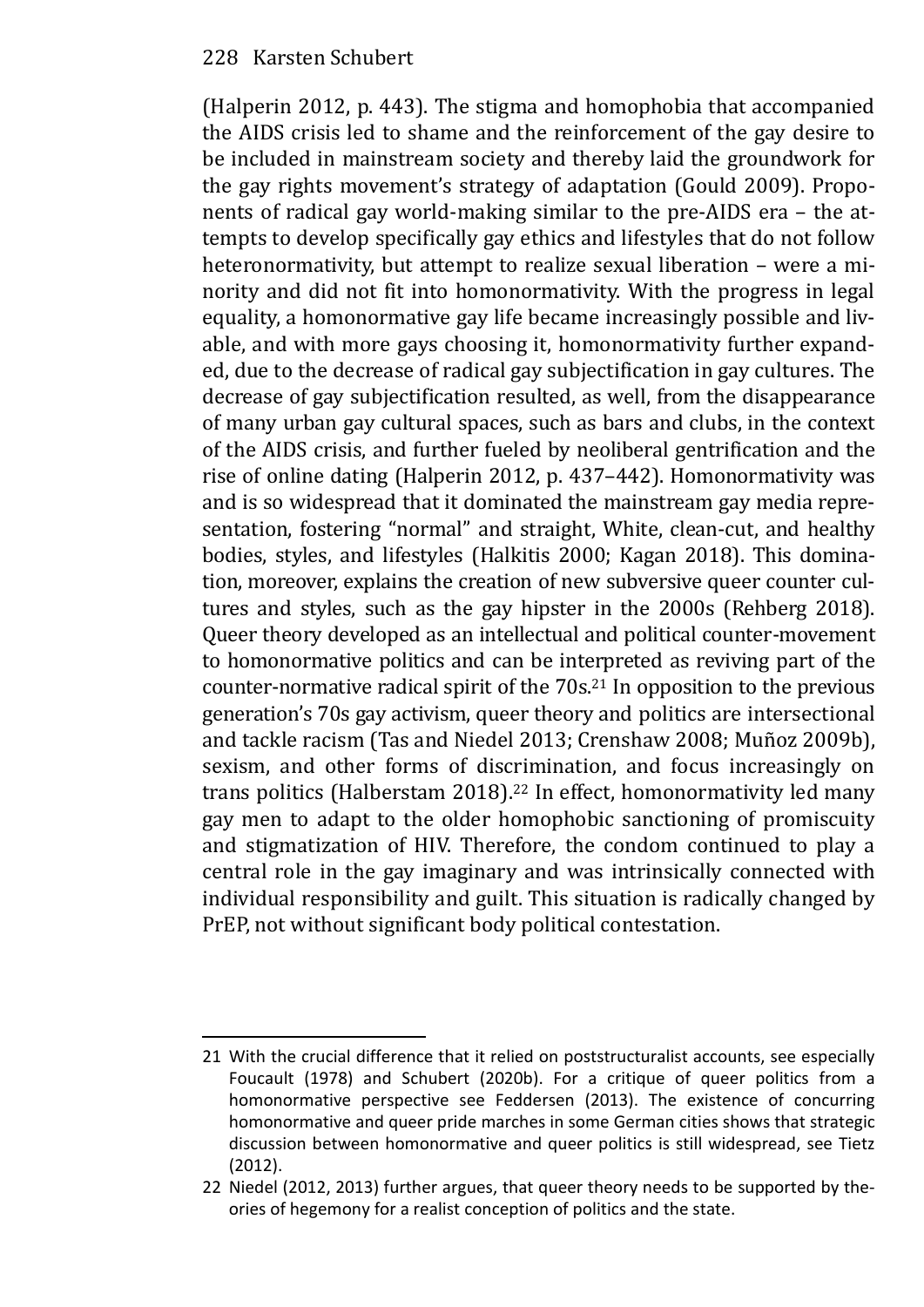# **Body Politics in Times of Molecularization**

PrEP begins a new phase of pharmaceutical prevention. To analyze its impact on the biopolitical and body political negotiations of gay sexuality, sociality, homophobia, and homonormativity, I introduce Nikolas Rose's and Paul Rabinow's account of molecular biopolitics, biopolitical citizenship, and biosociality (Rose and Rabinow 2016; Rose 2007a; Rabinow 1999, 2005). They highlight a shift away from biopolitics at a molar level of bodies and peoples: "It is at this molecular scale that our contemporary biopolitics operates: 'molecular biopolitics' now concerns all the ways in which these molecular elements of life – from drug molecules to oocytes and stem cells – can or should be mobilized, controlled, combined and accorded properties that previously did not exist" (Rose 2007). This shift to molecular biopolitics in the field of HIV prevention is materialized in the transition from the condom to PrEP.

Rose's and Rabinow's concepts of biosociality and biopolitical citizenship highlight the connection between top-down biopolitics and bottomup body politics that I call "democratic biopolitics". Biopolitical citizenship entails the capability of "biological citizens" to make ethicalpolitical decisions on biopolitical questions (Rose 2007b, p. 259; Fassin 2009). According to Rose, biomedical innovation neither leads to a utopian future nor overwhelmingly repressive pharmacopower, as "classic" top-down biopolitical analyses of subjugating biopower tend to argue. Rather, it brings about a multitude of small-scale adaptations that significantly alter the way we understand our bodies and lives, and that are subject to open biopolitical struggles. What was regarded as "natural" in the past becomes an object of possible interventions, changing the oppositions of nature vs. culture, normal vs. pathological, and treatment of illness vs. enhancement of capacities, thereby opening up new possibilities of political deliberation about the worth of different forms of life (Rose 2007b, p. 253f.): "Our biological life itself has entered the domain of decision and choice; these questions of judgment have become inescapable. This is what it means to live in an age of biological citizenship, of ,somatic ethics,' and of vital politics" (Rose 2007b, p. 254). This approach is particularly suited to analyze the body political contestations of PrEP because it acknowledges the agency of biopolitical citizens.

Somatic ethics, for Rose, is closely linked to biocapital. Biomedical intervention is prone to capitalization through pharmaceutical companies, which require ethical approval by professional bioethical experts, often philosophers, who are dependent on grants and research money. At the same time, biopolitical struggles require actors in the pharmaceutical industry as well as patients and activists to think ethically about their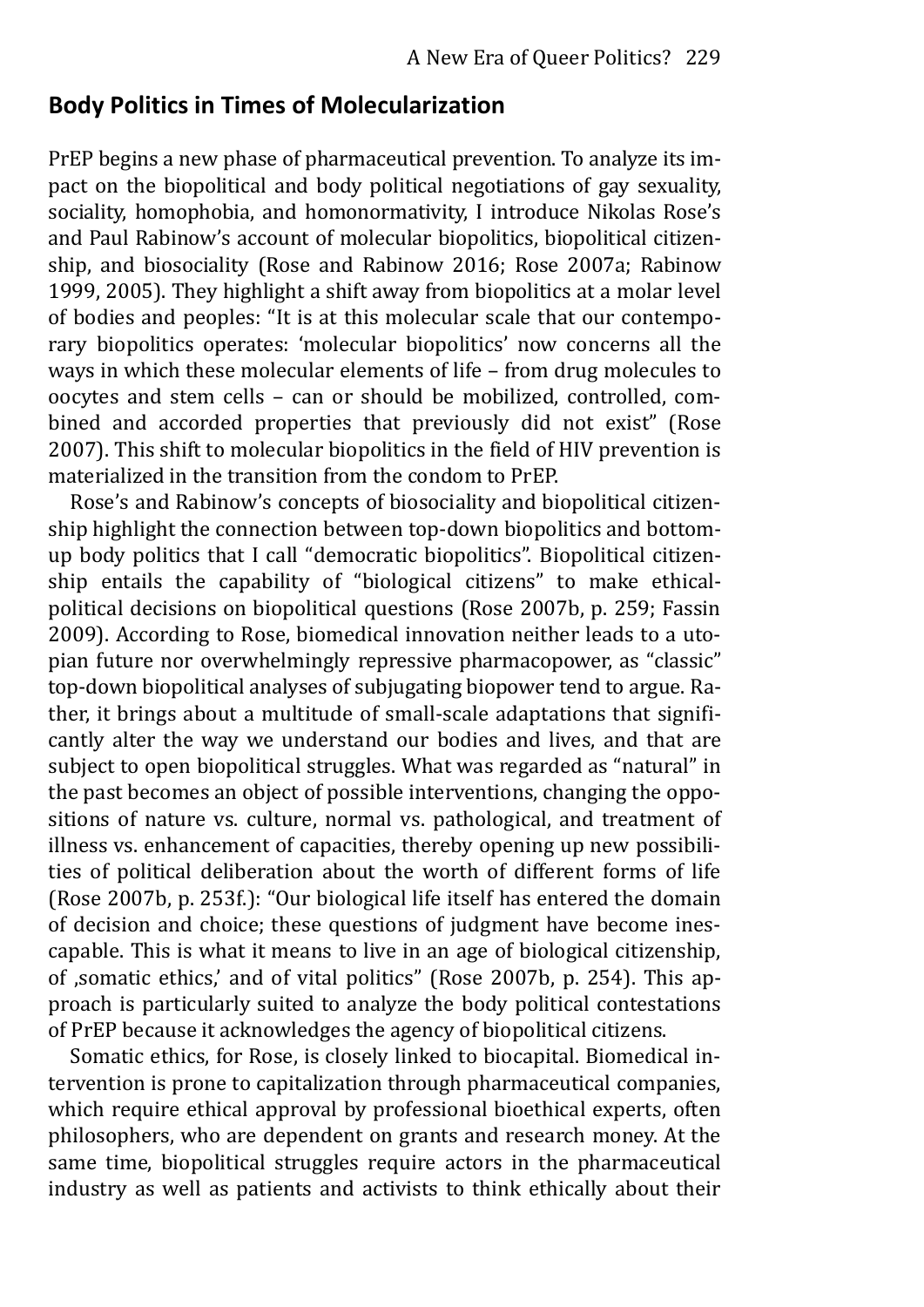choices and everyday actions in relation to different biomedical knowledges and experts. As a result, they will build new normative expectations based on these technologies and become experts themselves (Rose 2007b, p. 257).<sup>23</sup>

HIV/AIDS activism is an example of such biological citizenship, illustrating what Rose terms "biosociality". AIDS patients and activists came together in communities, performing numerous undertakings such as spreading information, campaigning for rights regarding treatment and quality of life and fighting societal stigma, and claiming a voice in the development of medical expertise (Rose 2007b, p. 144; Epstein 1998). The activists and the traditional medical community, who started as antagonists, soon allied: This enabled medical professionals to reach their target community of gay men, and in turn, the activists became decisive actors in the advancement of medical expertise and safer-sex advice.

The concepts of "biocapital", "biosociality", "biological citizenship", and "somatic ethics" offer a useful toolbox for the reconstruction of the contemporary contestations of PrEP as following from the body politics of HIV/AIDS. The concept "biocapital" denotes the capitalist logic of Big Pharma and the politics behind pricing and patents, which antagonize the interests of patient communities and public health providers. The concept "biosociality" refers to the fact that a community of (potential) PrEP users is constituted through their risk of infection. Biological citizenship is the act of claiming active rights and the empowerment of a policymaking community. In fact, the main drivers for the development of PrEP were public health and the gay community, and not Big Pharma.<sup>24</sup> "Somatic ethics" refers to the ethical practices surrounding PrEP. Because PrEP enables certain practices, especially condomless sex, which are often morally sanctioned, it constitutes a specific case in which somatic ethics are highly contested. In the initial stages of PrEP's development, its biosociality did not just stem from biological traits or illness (as in classical patient activism), or the risk connected to the high prevalence of HIV/AIDS in the gay community (as in classical HIV activism), but from a specific sub-group of gays who engaged in "high-risk" sex practices often conceptualized as an ethical choice.

# **The Latest History of Gay Body Politics: PrEP's Implementation**

The development and implementation of PrEP from 2012 until 2019

<sup>23</sup> See for patient activism Epstein (2016) and Novas (2016).

<sup>24</sup> The big initial PrEP studies were financed by public health institutions and not by pharma companies, see fn. 33.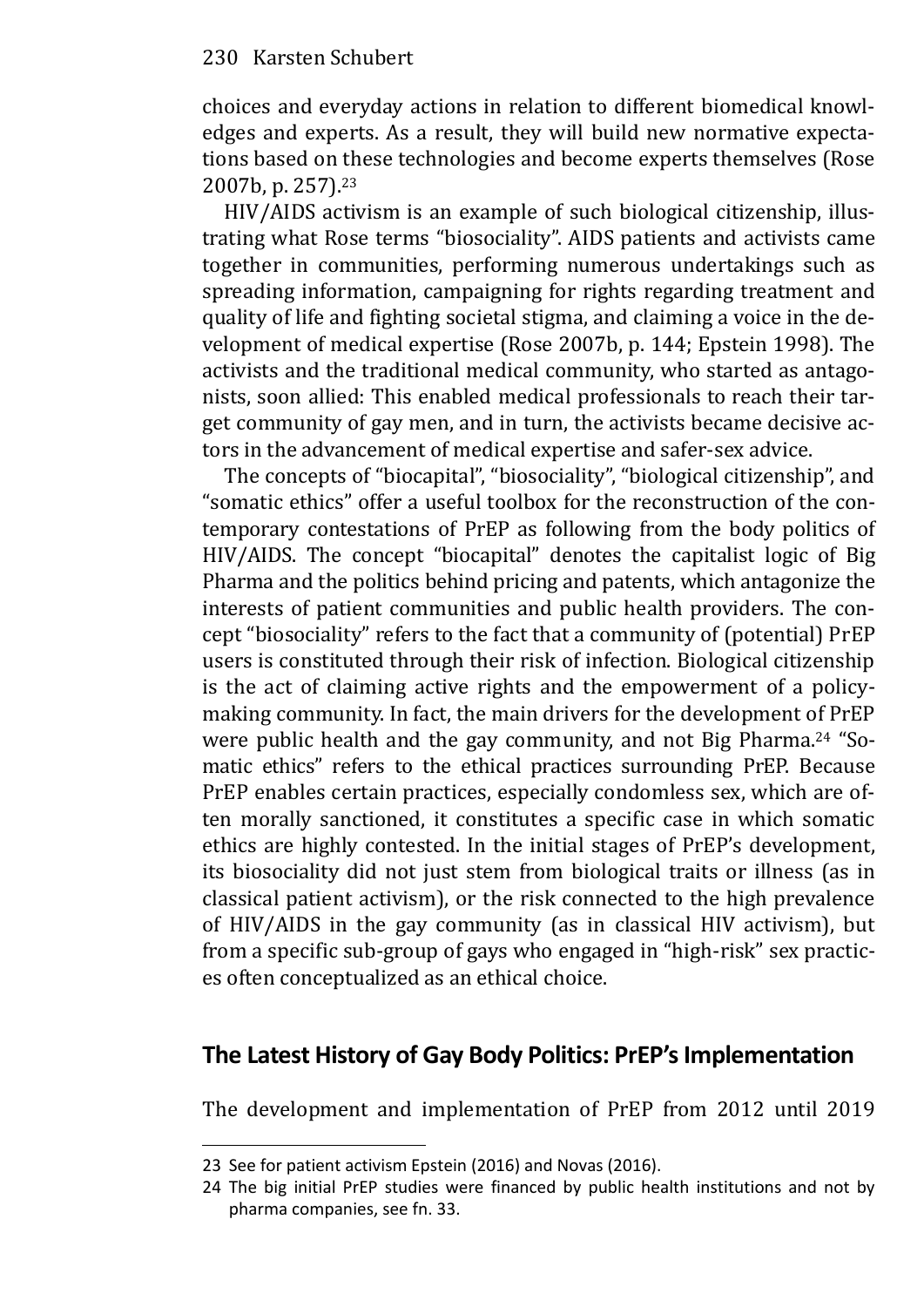consists of a new historical phase of the biopolitics and gay body politics of HIV/AIDS. The contestations of PrEP expand the tension outlined earlier between gay sexual liberation and radical queer critique on the one hand, and homonormative values and rights-based integrationist strategies on the other hand. This tension is crystallized in the alternative between PrEP and the condom.

To show how molecular biopolitics and ethical body politics interact and lead to new sexual subjectification and new possibilities for gay ethics and politics, I will analyze this historical phase in greater detail, by mapping the debate on PrEP and distinguishing four positions: (1) gay pro-PrEP, (2) gay anti-PrEP, (3) professional pro-PrEP, and (4) professional anti-PrEP. These four positions appear simultaneously during this period and therefore do not imply a historical order. On the one hand, the gay perspective and the debates within the gay community between pro-PrEP and anti-PrEP camps demonstrate the meaning of PrEP for gay body politics and its ambiguous potential for sexual liberation. By discussing them, I differentiate three aspects of sexual liberation (negative, ethical, democratic), discussing the fourth aspect in the concluding section (political emancipation). On the other hand, the analysis of the nongay perspective of medical professionals, with pro-PrEP and anti-PrEP positions, is key for understanding the framework of the democratic biopolitics of PrEP. As in the reconstruction of the history of HIV/AIDS and gay activism, I focus on Germany and the U.S. As opposed to the early, quick, and liberal German response to the epidemic in the 80s, PrEP implementation was significantly slower in Germany than in the U.S., while the debate about PrEP can be equally mapped through the four positions in both contexts.25 The method of mapping follows Foucault's analysis of discourse and power, focusing on the reconstruction of the struggles about norms of sexuality, sexual subjectivation and subjectivity, and homophobia (Foucault 1971, 1978). In line with this method and according to the proposed categories, my sources include a variety of materials, such as medical research, queer theoretical research, activist statements, media sources, and social media posts and messages.

(1) Two main positions may be distinguished within the pro-PrEP gay perspective. On one hand, many gays are informed about the medical and public health advantages of PrEP and draw on them to argue in favor of PrEP. I will elaborate on these arguments when I describe the non-gay medical-professional pro-PrEP position.26 On the other hand, there is a

<sup>25</sup> For a detailed account of PrEP in the context of the history of the German AIDS-Hilfen see Bochow (2019).

<sup>26</sup> The distinction between the gay and non-gay medical perspectives collapses to some degree, as many HIV medical experts are gay and HIV research developed partially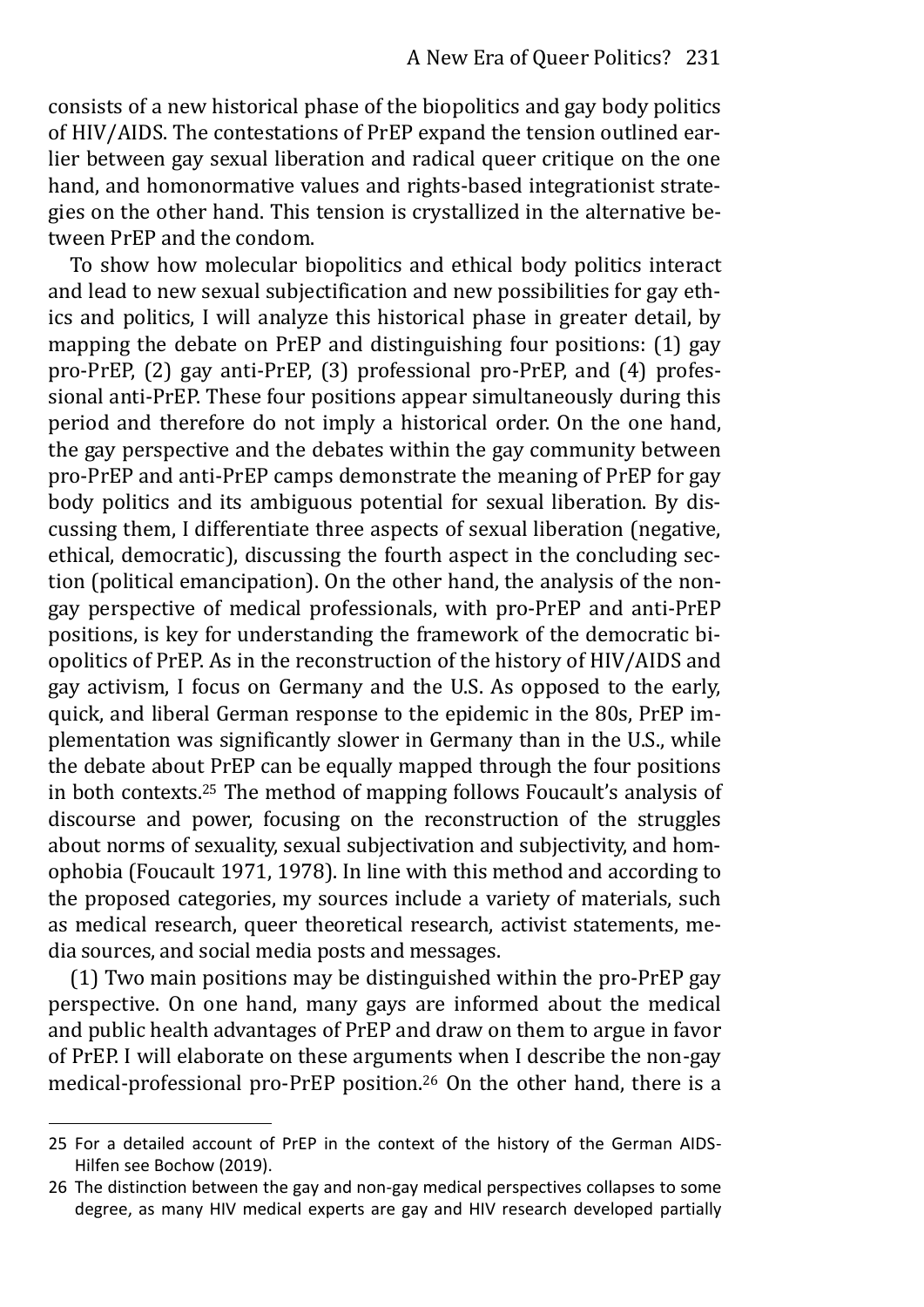non-medical argument for PrEP, which draws on the significance of PrEP for gay subjectivity and experience (Auerbach and Hoppe 2015). I will reconstruct this argument, which falls into Rose's category of somatic ethics, first. More precisely, I propose to call what is at stake here "sexual-somatic ethics": the negotiation of politics, subjectivity, sexual pleasure and desire, sexual norms, and medical technologies. The starting point is that sex without condoms (bareback) is simply more pleasurable than sex with condoms. However, even the utterance of this banality is dangerous in a climate of moralized sexuality, the history of which I reconstructed above. Bareback sex is viewed as bad, shameful, and dangerous (Ashford 2015; Dean 2009), even though this view is already diminishing with the implementation of PrEP. The most extreme form of such a position, taken by Act-Up Paris, promoted the condom as the only means of safer sex despite the availability of medical prevention (Davis 2015). *Prima facie*, the affirmation of bareback does not operate in the realm of reason and responsibility, but "merely" in the realm of desire and pleasure (Dannecker 2019b, see also the other contributions in Dannecker 2019a). The immediate reaction to bareback by most people is that it is irresponsible, given the dangers of condomless sex and the relatively small effort it takes to use a condom. This immorality judgment is reinforced when considering the supposed higher risk of infecting others with STIs when engaging in condomless sex. Desire and pleasure are not strong arguments in this discourse on responsibility, reason, and guilt. Prevention politics, within this paradigm, exclusively means informing people about certain risks, assuming that this will lead them to make "rational" choices during sex (i.e. use a condom).<sup>27</sup>

This resistance against the wish to enjoy condomless sex shows something more deeply problematic in the current state of gay sexuality and subjectification. It results from the homophobic stigmatization of gay sex and the homonormative stigmatization of wrong ways of gay sex – and PrEP is seen by many gays as an answer to this more fundamental problem. Blatant and open homophobia, reinforced in the last couple of years in the West due to the rise of right-wing movements, is evidently a major issue. Homophobic hate speech has been presented by these movements as a legitimate position in public discourse.28 However, even within di-

out of the gay community's HIV activism.

<sup>27</sup> For a critique of this rationalistic paradigm which leaves out gay experience, subjectivity, fantasy, sex and desire, see Adam (2011), Race (2012), Dean (2011, 2012, 2015a, 2015b), Halperin (2016), Trachman and Girard (2018).

<sup>28</sup> In Germany, for example, there is a correlation between the growing political power of the homophobic right-wing populist party AfD, the rise of homophobic attitudes (LSVD n.d.; Decker and Kiess 2016, p. 51), and the rise of homophobic hate crimes (Beiker 2017), that many actors interpret as a causation (LSVD 2017). A social and political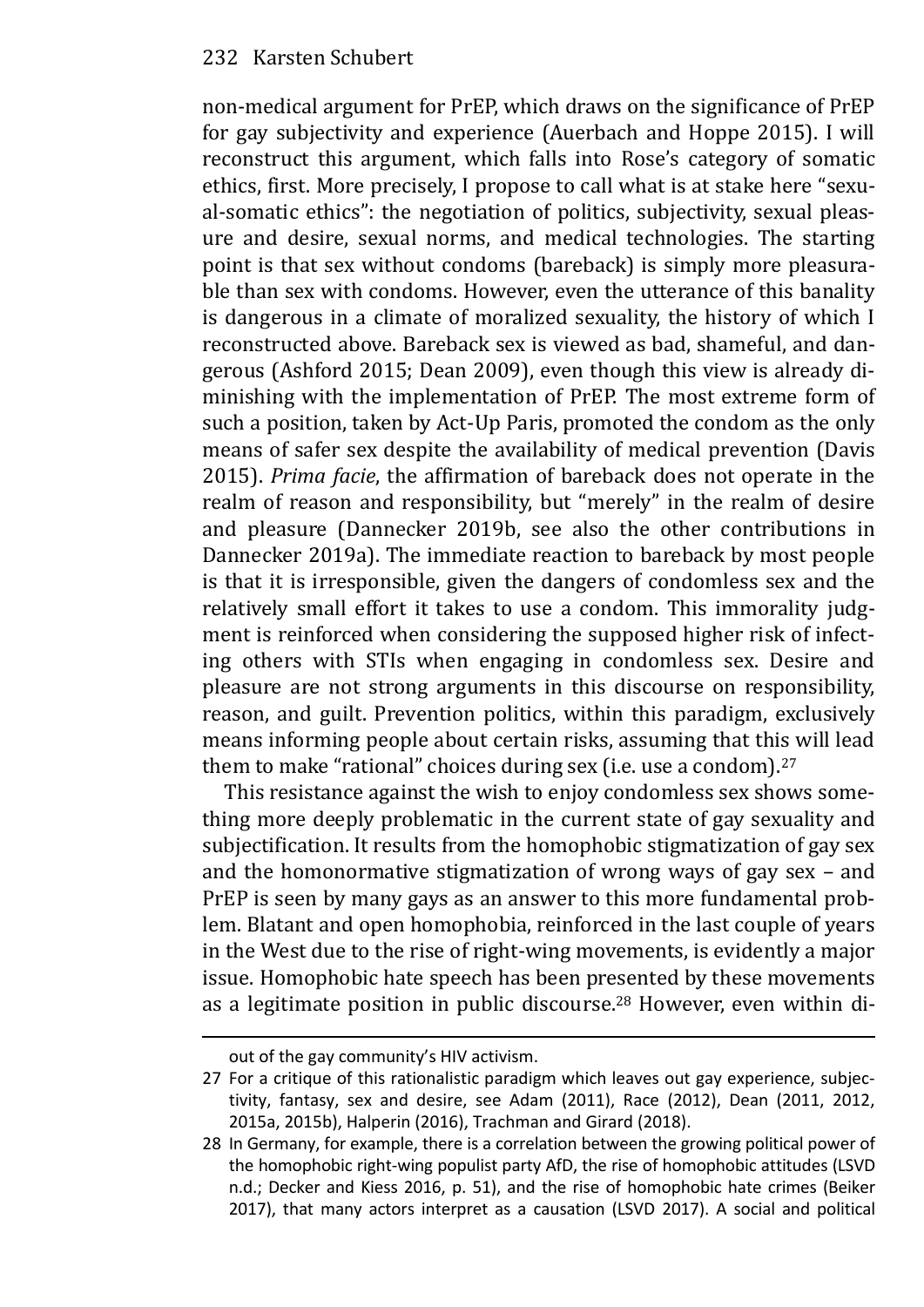versity-affirmative liberalism, where homophobia seems to be absent and gays are happily married, homophobia deeply structures gay subjectivity and sexuality, as the reconstruction of the history of HIV/AIDS as contested body politics has shown. Being gay is now acceptable, but only if you are a "good gay". If one lives a normalized, bourgeois, and successful life, a life of homonormativity that follows heteronormative rules, gayness is not an issue. This acceptance of bourgeois gayness is a success of the gay rights movement of the 90s which was achieved by disidentifying from the stereotypes of hypersexualized and effeminate gays, through adopting "normal", masculine, and desexualized behavior. Respectable gays present their sexual orientation as an accidental, nonessential, property of their personality; they do not take it to determine who they are. With gay marriage, the journey towards normalization has reached its destination, and many gays simply behave like straights nowadays and are happy to receive social recognition and acceptance for it. But this acceptance comes at the price of a new exclusion. Trans\* and gender non-conforming people, queers of color, and gay men who engage in different sex than with one stable partner in a long-term romantic relationship are barred from this homonormativity (Flores 2017). Recently, such exclusion is done with the help of another concept: identity politics. As soon as queer people voice their specific perspective that contrasts hetero/homonormativity, they are criticized for fostering a particularist identity political agenda against the common good.<sup>29</sup>

While the gay pride of the "good gays" constitutes the facade of contemporary liberalism, the gay shame of the "bad gays" is its flipside (Halperin and Traub 2009). This continues the long-lasting constellation of shame and guilt surrounding gay sex (Hequembourg and Dearing 2013). The history of the body politics of HIV renders intelligible the fact that that the AIDS and post-AIDS generations grew up with a deep fear of gay sex (Cain 2017; P. 2015). Not only was it viewed as shameful, but

movement against gender equality, sexual emancipation and self-determination with many personal and thematic overlaps with right-wing movements and parties became more outspoken and powerful in Europe over the last years, c.f. Hark and Villa (2015); Kuhar and Paternotte (2017). Some West European right-wing parties define tolerance for different lifestyles as "European", in order to reject Muslims, Islam, and people of color as homophobic and uncivilized. It is important to note that this seemingly gayfriendly rhetoric is used only instrumentally for promoting anti-muslim racism (Siegel 2017). Queer organizations fight against this instrumentalization of their cause for racist projects and point out that homo- and transphobia is a general problem in society. It is not specific to Muslims, but rather promoted by (right-wing) anti-egalitarian ideologies. See for example GLADT (2009).

<sup>29</sup> Recent evidence was provided by the outrage against "identity politics" in German media that followed gay activists' critique of a homophobic panel discussion of the social democratic party, c.f. Blech (2021).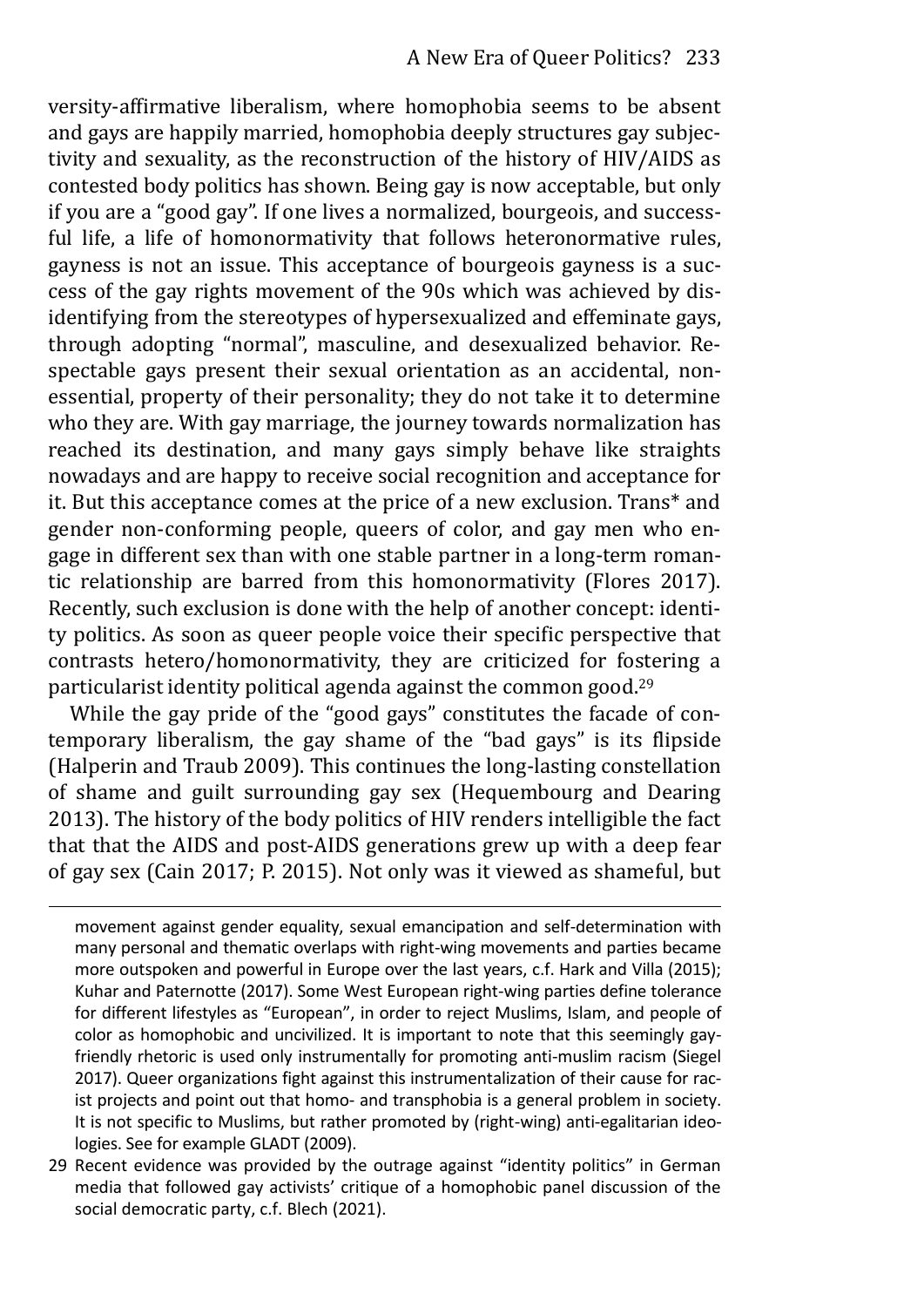also as dangerous. Engaging in it was problematic enough, but engaging in it in an "unreasonable" and frivolous way and getting infected with HIV or other STIs expels gays from the framework of liberal acceptance of homosexuality. While guilt no longer automatically accompanied being homosexual, it became more often coupled with engaging in non-normative and "irresponsible" sex. Therefore, gay sex was constituted around an economics of guilt that stems from the liberal and homonormative refinement of homophobia, of which condoms are an essential part.<sup>30</sup> Adherence to condom usage is a perfect guilt instigator, and many gays report psychic self-tortures after having forgotten to use them, not only because they feared an infection, but because of the stigma related to the supposed irresponsible behavior, to which infection would be attributed. Under this rubric, condom-based gay sex is intrinsically linked to guilt, fear, and internalized homophobia. PrEP is a new chapter in the queer fight against internalized homophobia and finally helps to disentangle gay sex from its 40 yearlong intertwinement with illness and death (Collins et al. 2016; Koester et al. 2017; Grace et al. 2018; Gilbert 2018; Riley 2020).<sup>31</sup>

<sup>30</sup> Race (2016) describes the anti-PrEP attitudes in the community as a fear of sex.

<sup>31</sup> Exemplary for this liberating function of PrEP for gays in relation to guilt and condoms is this public Facebook-post, which was widely shared, and which is worth citing: "PrEP-Post: Es sind diese Regeln, die wir so sehr internalisiert haben, dass wir sie selbst dann befolgen, wenn sie durch eine grundlegend veränderte Situation überflüssig geworden sind. […] Meine Generation (Ich bin 30) ist die Generation an Homos, die nach der Aids-Krise aufgewachsen sind. Für uns galt immer "SEX OHNE KONDOM = TOD", und das haben wir internalisiert. […] Für Leute, die seitdem [ca. 2004, K.S.] in Therapie sind, lässt sich der Virusspiegel soweit senken, dass er sich nicht mehr auf die Gesundheit auswirkt, und Positive unter der Nachweisgrenze sind NICHT MEHR ANSTECKEND. Sex mit ihnen = ungefährlich. Das ist seit 2011 bekannt. Wie lange hat das gebraucht, bis das bei dir ankam? Bei vielen hat es lange gedauert. Vielleicht, weil die Leute das nicht wahrhaben wollten. Weil Positive als Unberührbare galten, als Gefahr für die öffentliche Gesundheit. Und das auch noch selbstverschuldet. Quasi das Gegenteil von Kriegsveteranen, weil sie ihr Schicksal nicht ehrenvoll auf dem Schlachtfeld, sondern auf eine perverse Weise in Darkrooms und in Klappen besiegelt haben. Diese Angst sitzt immer noch tief. Kondome waren nie der Heilsbringer, niemand wollte das Kondom an sich, aber sie waren halt die einzige halbwegs sichere Methode, sich und seine Partner vor einem recht unangenehmen Tod zu schützen. Denke mal kurz nach, ob du Bareback-Sex mit Begriffen wie Verantwortungslosigkeit, Unmoral, Lustbesessenheit etc. assoziierst. (Das habe ich auch.) Diese Vorurteile sitzen tief, weil sie mal begründet waren. Jetzt kommt die PrEP. Heutzutage ist die Situation grundlegend anders. Menschen funktionieren so, dass sie, anstatt unbegründete Vorurteile zu überdenken, sich lieber neue Rechtfertigungen für diese suchen. Wenn ich mit Leuten über die PrEP rede, wenn ich sage, dass ich jetzt auch ohne Kondom safen Sex haben kann, stecken mich manche sofort in die Schmuddelecke. Bringen Argumente wie: 'Es gibt resistente HIV-Stämme', 'Was ist mit Syphilis & Trip‐ per', 'hat die PrEP nicht krasse Nebenwirkungen'. Das etablierte Denkschema dahin‐ ter: Kondom = Verantwortung -> Kein Kondom = Gefahr. […] Natürlich gibt's Leute, die die PrEP als Freifahrtsschein zum Rumbumsen sehen. Für mich ist sie aber ein Teil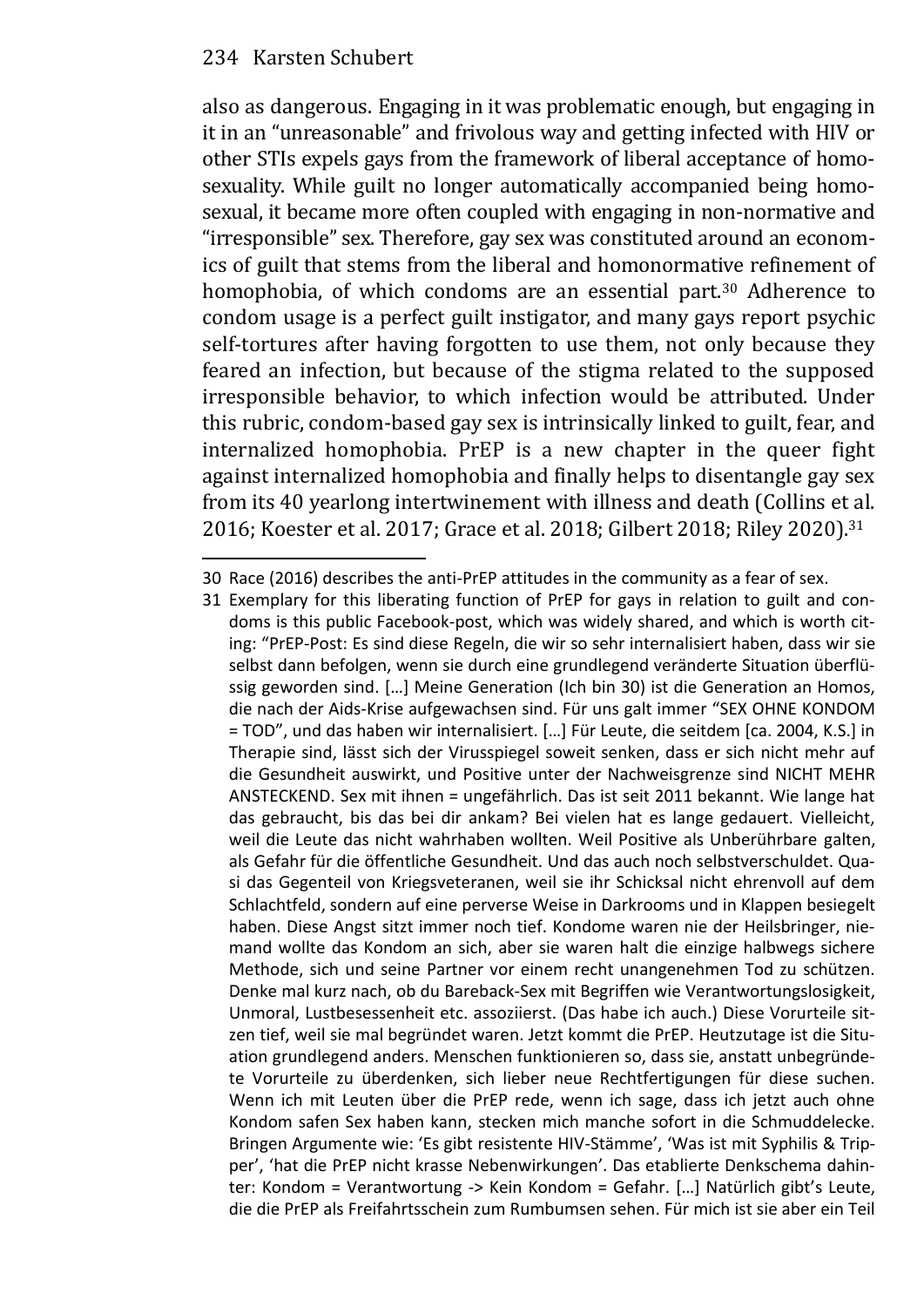The liberating aspects of PrEP do not concern homophobia and social stigma alone. It also eases the dynamics of gay sexuality: PrEP reduces the need for constant negotiation of illness during gay sex. Gays have to be constantly aware of risks and negotiate them in order to act responsibly and to deflect guilt in the sexual paradigm of condoms, fear, and guilt.<sup>32</sup> They have to make assumptions about how "dangerous" the partner is and whether they can trust them. The bottom (the receptive partner in anal intercourse), especially, has hardly any control over the use of condoms and has to check manually sometimes during the intercourse if the condom is still in place (Danan 2018). Thus, sex equals constant worrying for many gays. PrEP can change this condition. In terms of responsibility, this means that for the first time one can efficiently take responsibility by shifting to adhering to the drug regime, away from the often-uncontrollable dynamics of sex. In this nuanced assessment of the shifts of responsibility, the difference between the focus of classic biopolitical critique of top-down repressive power and the body political perspective becomes clear: Dean (2015a), who criticizes the biopolitical side effect of PrEP, does not interpret this shift of responsibility as liberating, but as an intensification of the rationalization and disciplining of sexuality, since for the first time, responsibility can be objectively measured through drug levels in the blood (Dean 2015a, p. 233).

The discussion shows that sexual ethics, social norms, and (medical) technology are intertwined and form a nexus of power. Building on Rose's term "somatic ethics", this sort of ethical problematization may be called "sexual-somatic ethics". The concept reflects the development of community norms, sexual subjectification, sexual cultures, political positions, personal choices, desires, and pleasures in relation to medical technologies. Sexual-somatic ethics are crucial for a constructivist account of sexual liberation following Foucault. While PrEP does not liberate sex from social power and does not recover any natural essence of sex, it does lead to a situation in which the ethical norms of sex can be further developed and improved. Liberation here means two things: First, as negative liberation, the overcoming of repressive norms of

32 Regarding the negotiation of responsibility see Young et al. (2016).

von einem verantwortungsbewussten Umgang mit meiner Sexualität. Ich kann mich dazu entscheiden, safe ohne Kondom zu ficken, wenn ich das möchte, und das ist eine große Befreiung. In Situationen, wo ich mehr Sicherheit will – etwa in Darkrooms – oder wenn mein Partner danach fragt, kann ich jederzeit 'nen Gummi drüberzie‐ hen. Die gibt's ja trotzdem noch" (Hartmann 2017). It is remarkable that the author returns to framing responsibility and differentiates responsible and irresponsible PrEP users after having criticized this rational throughout the post. This could be seen as indication for how severe the connection between gay sex and responsibility discourse is.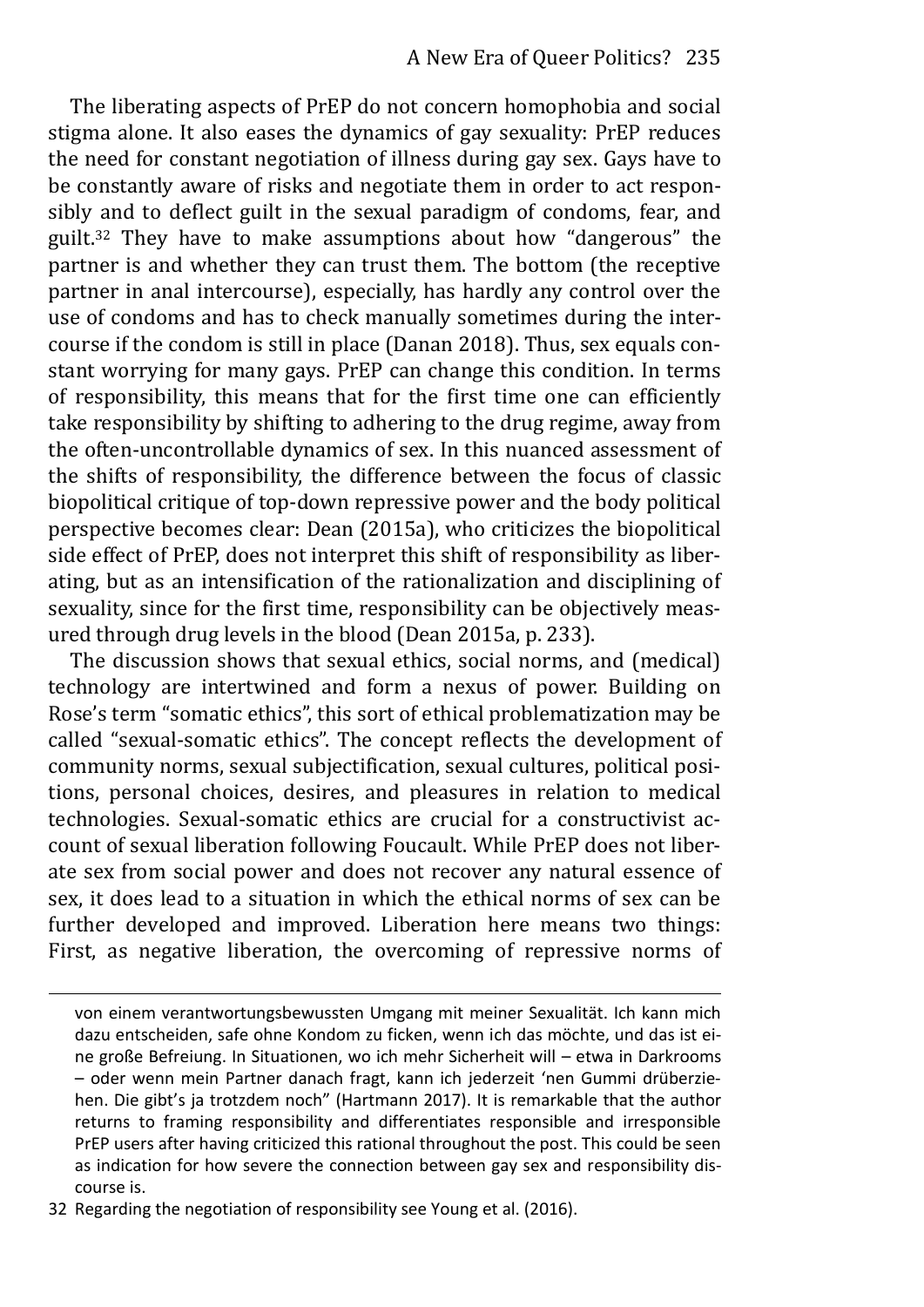homonormativity that bring stigma and shame into gay lives. Second, as ethical liberation, the creative aspect of the development of new sexual cultures and pleasures in the new situation of medical and technological infrastructure, for which I present evidence below. Both aspects of such constructivist sexual liberation are Foucauldian: the first one relates to subjectification as being constituted and normed by power, and the second to subjectification as communal ethics that aim at the active creation of new desires, pleasures, and ways of being (Foucault 1997a).

(2) The anti-PrEP gay perspective, as well, comprises medical arguments on the one hand, and arguments that address subjectivity, sexual norms, and politics that fall under the rubric of sexual-somatic ethics on the other. As above, I will only reconstruct the ethical arguments here, discussing the medical arguments which are used by gays alongside the non-gay medical professional and public debate. Gay opponents against PrEP argue that it significantly changes gay sexuality and fosters a culture of condomless sex which effectively limits the freedom of those who want to use condoms. Many reports and complaints by gays in major Western cities, where PrEP prevalence is already high, show that it became more difficult to organize hook-ups through apps when insisting on condom use (Holt et al. 2018). Sex is a cultural practice and participants are subjectivated into a sexual culture. Sex cannot be essentially designated as natural, rather it is always mediated through norms and technology. Before PrEP, condom usage was the standard and unquestioned norm, and thus accepted as non-intrusive for many gays, even though condom adherence was a problem for a significant number of them (Dean 2011; Halperin 2007, p. 11–37). The possibility for HIV-riskfree condomless sex changes this sexual subjectification. The condom is thrown into question and becomes the object of a battle of sexual ethics, where many desire condomless sex, and others defend the condom as the only means for safer sex, especially taking into account other STIs such as tripper, syphilis, and hepatitis C. The sexual subjectification towards condomless sex is seen by many as a pressure to take PrEP as well, even if they do not wish to. PrEP might become the new norm, and in some places already became the new norm, to which one has to adhere in order to participate in the transformed sexual culture. This is particularly a problem for sex workers, both male and female, who are faced with increasing pressure to engage in sex without condoms. In contexts of transphobia, insufficient healthcare, and social welfare, trans persons, especially trans women, often choose sex work due to the absence of other options to earn money. This makes trans persons specifically affected by PrEP politics. Thus, sexual liberation is intrinsically contested, especially in the era of molecular biopolitics. This is why the constructivist account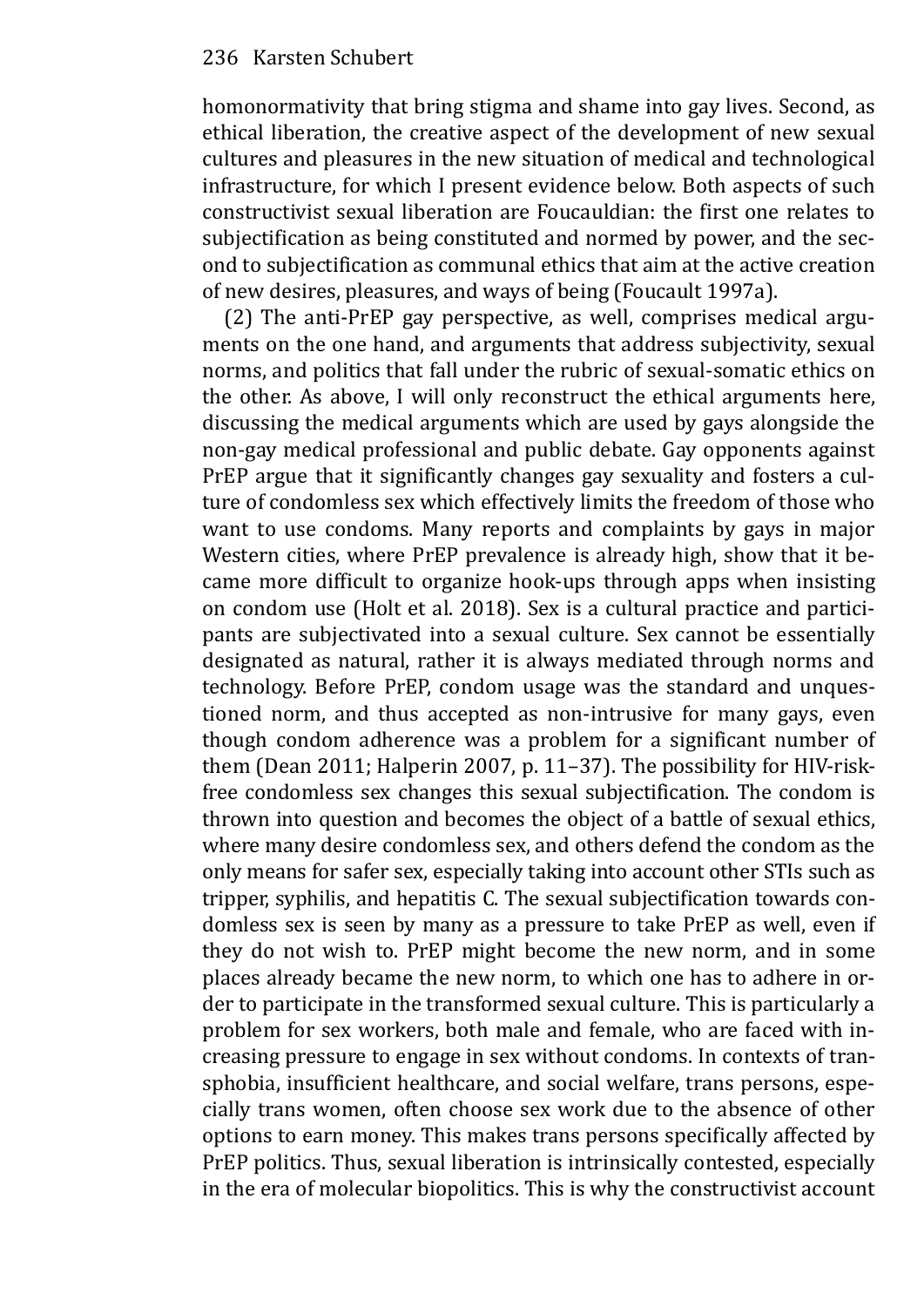of sexual liberation needs a third, *democratic* element in addition to the negative critique of repressive power and the ethical creation of new sexual cultures: the deliberation of the power-effects of such new sexual cultures and the sexual subjectification they entail in the scope of democratic biopolitics.

Anti-PrEP gay arguments can also be understood in terms of the bioand body political vocabulary. Even when they do not refer to Foucault and the term "subjectification", the critique I reconstructed above can be captured by this concept. Some connect sexual subjectification, that is, the changed community norms and the pressure on individuals they entail, to public health authorities and the pharma industry. The argument is that PrEP is promoted by pharmaceutical companies to produce new markets and exploit PrEP-users economically by changing sexual subjectification. Certainly, the pharmaceutical industry, specifically Gilead, appreciates non-infected people taking drugs, as they outnumber the infected (Thissen 2014; Behnke et al. 2014). In this regard, PrEP inscribes itself in the general trend of medicalization and especially pharmaceuticalization (Bordogna 2014) of prevention. However, such arguments overlook the spearheading of the development of PrEP by a collaboration between the gay community/activists and public health communities through the early integration of the gay stakeholders in the processes of the three most important PrEP-MSM-studies iPrEx, Ipergay, and Proud (Cairns et al. 2016, p. 2). The initial MSM-PrEP studies were not financed by Gilead, who only donated the drugs and placebos, but by government-sponsored research institutes.<sup>33</sup>

<sup>33</sup> The iPrEx-Study was mostly financed by the U.S. National Institutes of Health (NIH) (Grant et al. 2010), the Ipergay-Study mostly by the French Agency for Research on AIDS and Viral Hepatitis (ARNS) (Molina et al. 2015), and the PROUD-Study was largely financed by the British Medical Research Council Clinical Trials Unit at University College London and Public Health England (McCormack et al. 2016). The presently running Discover-Study compares Truvada and Descovy and is fully sponsored by Gilead (AVAC 2018). Descovy is a slightly modified version of Truvada, which is supposed to have less side-effects. Gilead needs to prove the advantages of Descovy over Truvada in order to keep profits high after the patent of Truvada recently run out, which opened the market for cheaper generics of Truvada.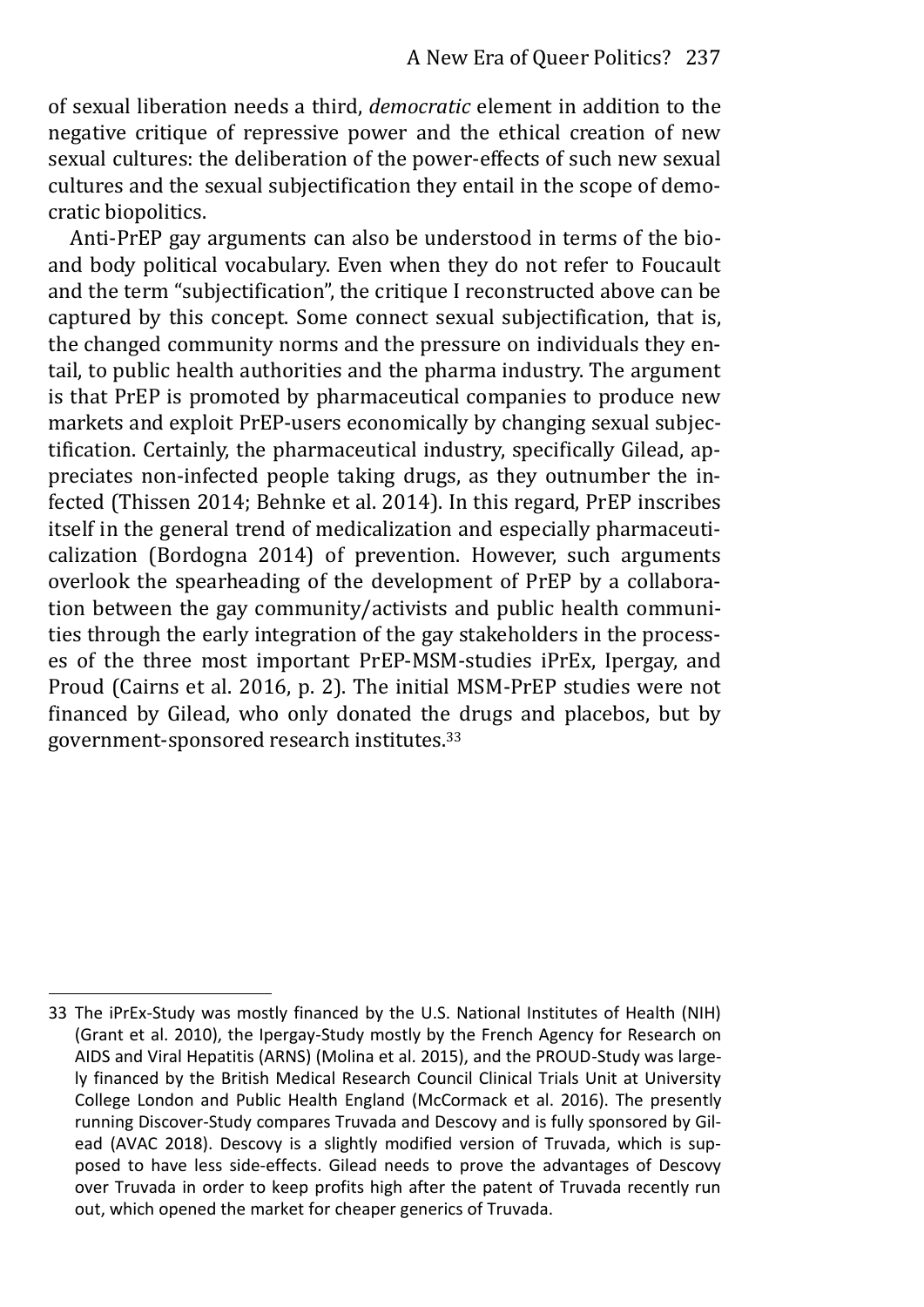Alongside concerns regarding the change of sexual-somatic ethics and the exploitation of gays by Big Pharma through PrEP, there is also a straightforwardly hateful homophobic stigmatization of PrEP users within the gay community (Calabrese and Underhill 2015; Grace et al. 2018; Calabrese 2020).34 It is the intra-community version of the homophobic guilt and shame economics of sex that leads to the homonormative construction of good gays and bad gays, as described above. One example of this PrEP-shaming is the slur "Truvada Whores", which was used as hate speech against gays on PrEP, referring in an abjecting way to their supposed promiscuous sexuality (Duran 2012; Møller and Ledin 2020). In an



act of typical gay re-iteration, this concept was quickly re-appropriated (Galinsky et al. 2013) by pro-PrEP gays and PrEP-users and turned into a self-identification that signifies pride and the criticism of social stigma and slut-shaming (bones 2014; Duran 2014). The clearest instantiation of hate speech against PrEP can be found on online hook-up and dating networks. The following citations are extracted from screenshots of online dating conversations, which I received from PrEP activist Emmanuel Danan in Berlin (Danan 2018). They clearly show HIV and PrEP stigma in the gay community (Content warning: Hate speech and explicit language). The insults are often constructed in terminology related to responsibility and based on misinformation about the medical technology, its efficiency, and risks. They show how important it is for gay guys to be on the "good" side, a desire which is sadly often enacted through stigmatizing others for their sexuality and their (well informed) prevention choices:<sup>35</sup>

"You're making the responsible people pay for what the irresponsible people are doing."

<sup>34</sup> Stigma has a particularly high impact on young Black MSM as well as Black and Latina trans women in the U.S., cf. Quinn et al. (2019); Brooks et al. (2019).

<sup>35</sup> I extracted the texts of the chats exactly as they appear on the screenshots.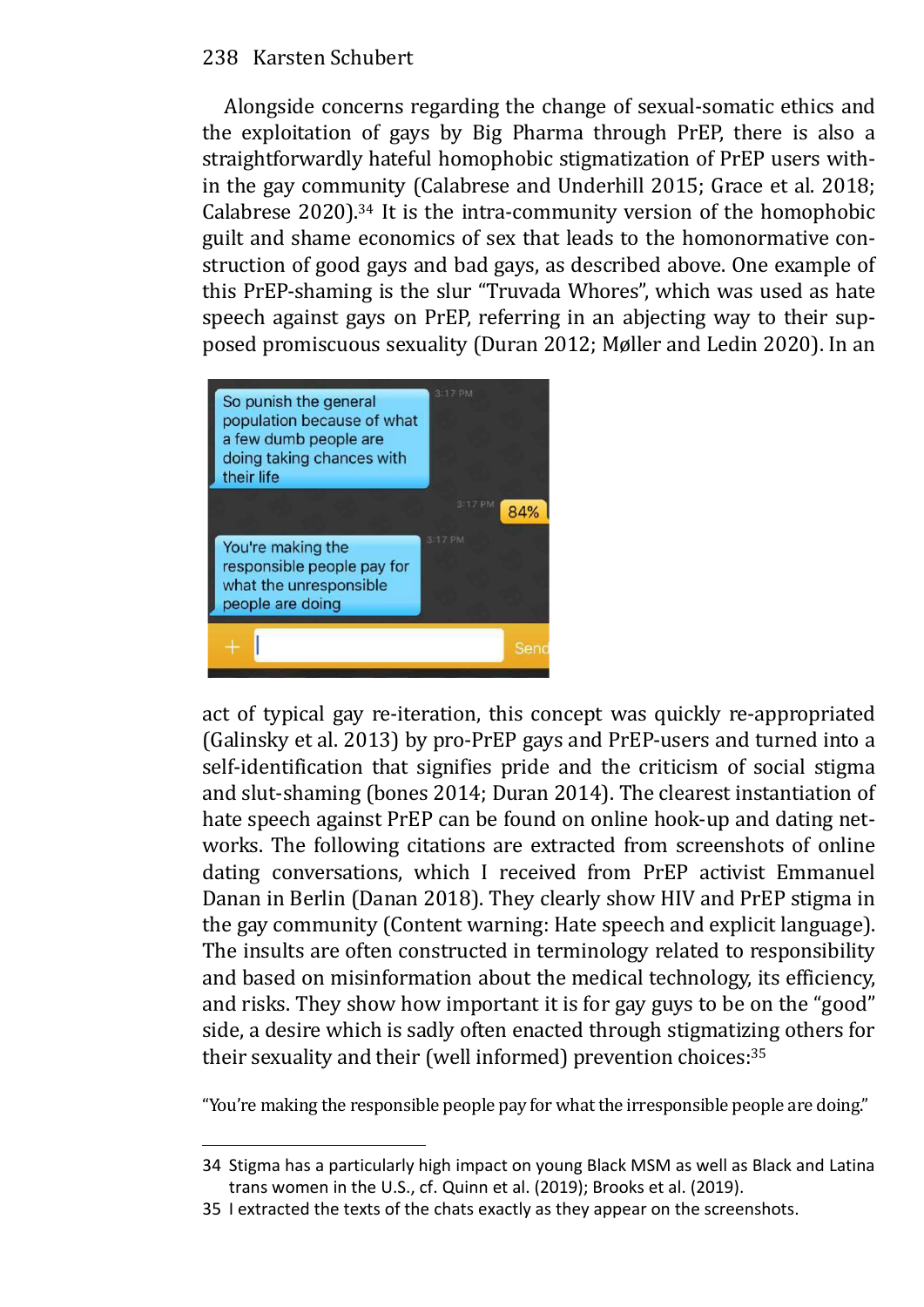"Oh look, one of those fags that's proud to be a who're! Lol. Gay pride!!" —Answer: "I shall take that as a compliment & move on with my evening"— "Lol ok whore"

"Go fuck Poz guys you sicko. Your gross as fuck. I keep blocking you but you keep making new profiles. No one cares if your on pRep. Ok"

"Neg on prep  $=$  HIV  $+$  = go away"

"Prep. Fuckin disgusting. Dirty breeder. Prep is to stop HIV only. Not other vile STD"

"Hi treibe es nicht mit Leuten die prep. Nehmen Zu risky. Syphilis und so.. sorry." — Answer: "Auch ne Einstellung."— "Ja bin Vorsichtig U d mit meiner Einstellung bin ich nicht allein. . sorry. Prep Leute sind für Menschen 2 Ter Klasse . Jo alles gute"

"baresex ist jedenfalls unverantwortlich. wird Zeit daß die AFD Listen anlegt mit Leuten wie dir und sowas eingesperrt wird. Sicherungsverwahrung oder Endlösung"





Despite the heavy HIV and PrEP stigma, and the hate speech feeding off the stigma, there is also some good news: The increased use of PrEP has already led to measurably less HIV and PrEP related stigma in gay online dating (Golub et al. 2018) and attitudes (Hammack et al. 2019). That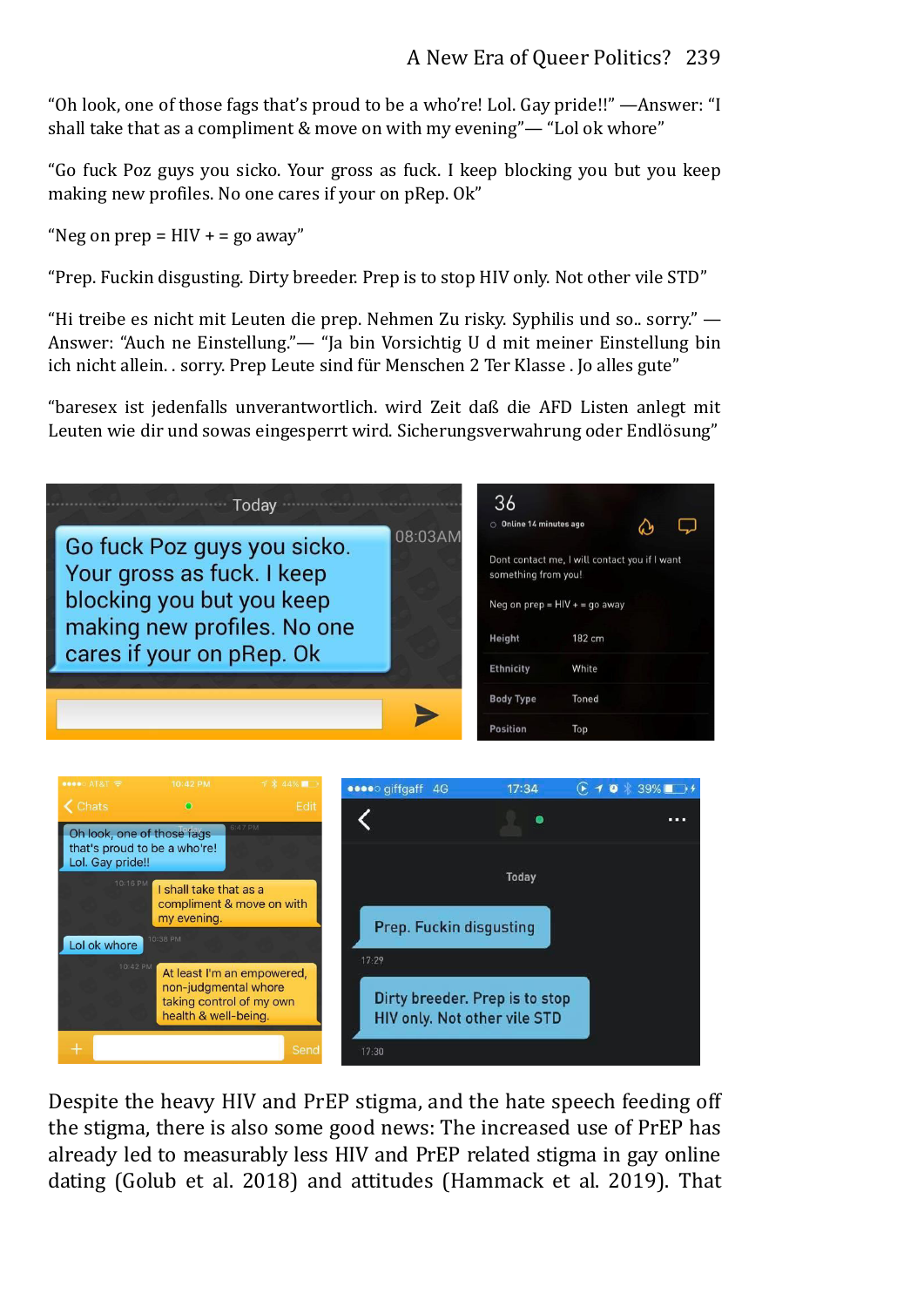PrEP increasingly becomes an object of cultural representation is a sign of its continuous normalization in gay culture (Weil and Ledin 2019).<sup>36</sup> Spurred by the advances of antiretroviral therapy and PrEP, as well as the novel digital infrastructures on hook-up apps, new sexually-liberated gay subcultures have developed in Western urban environments, such as the "pig" culture, along with sexual-somatic ethics and sexual subjectification that significantly reduce stigma and lead to a new sense of gay community and gay world-making (Florêncio 2020; Hakim 2018; Hakim and Race 2020; Møller 2020; Race 2017; Shield 2019; Strong 2020).<sup>37</sup>

(3) The pro-PrEP professional perspective points out that PrEP is a useful, efficient, and cost-effective tool to lower infection rates of vulnerable populations, and therefore a necessary component in the strategy to finally end the battle against HIV/AIDS. As the efficiency of PrEP is unquestioned today, I will focus on two problems raised by PrEP-critics, and PrEP-supporters' answers to these: The potential spread of other STIs because of increasing rates of condomless sex, and the problem of financing. One argument against PrEP is the assumption that it leads to the spread of more sexually transmitted infections, as it fosters a culture of condomless sex, for which there is some evidence (Nguyen et al. 2018). The argument of medical professionals and gay PrEP advocates against this concern is that first, condoms do not work well in preventing other STIs (mainly gonorrhea, chlamydia, syphilis) so that the difference in infection rates is not significant. Second, on the contrary, PrEP helps in the fight against these other STIs, as it leads many vulnerable people to get tested for these STIs regularly, as the PrEP regime requires a general sexual health check-up every three months (Scott and Klausner 2016; Montano et al. 2017). Public health schemes spend a lot of energy on motivating vulnerable people to get tested, but outreach to the community is difficult, especially within a rationalist sex-education paradigm. With PrEP, people who are particularly at risk (with or without PrEP) for STIs visit doctors to get tested of their free choice to get the PrEP drugs. The second concern around PrEP is that it is expensive. However, several studies show that it is cost-effective if given to vulnerable populations because the costs of the lifelong treatment of an infected person are far higher than the costs for PrEP (Juusola et al. 2012; Schneider et al. 2014; Cambiano et al. 2018; Shen et al. 2018).

<sup>36</sup> These findings of the deep entanglement of subjectivity, culture, politics, and technology could also be analyzed drawing on the French Science and Technology Studies (STS) tradition (Latour 2007), as Race (2017, 2015a, 2015b) proposes.

<sup>37</sup> For the liberating impact of PrEP on sexual-somatic ethics see also Gonzalez (2019) and the other contributions in Varghese (2019). For the development towards condomless sex in gay porn and its cultural impact see Mercer (2017), Lee (2014), and Garcia (2013).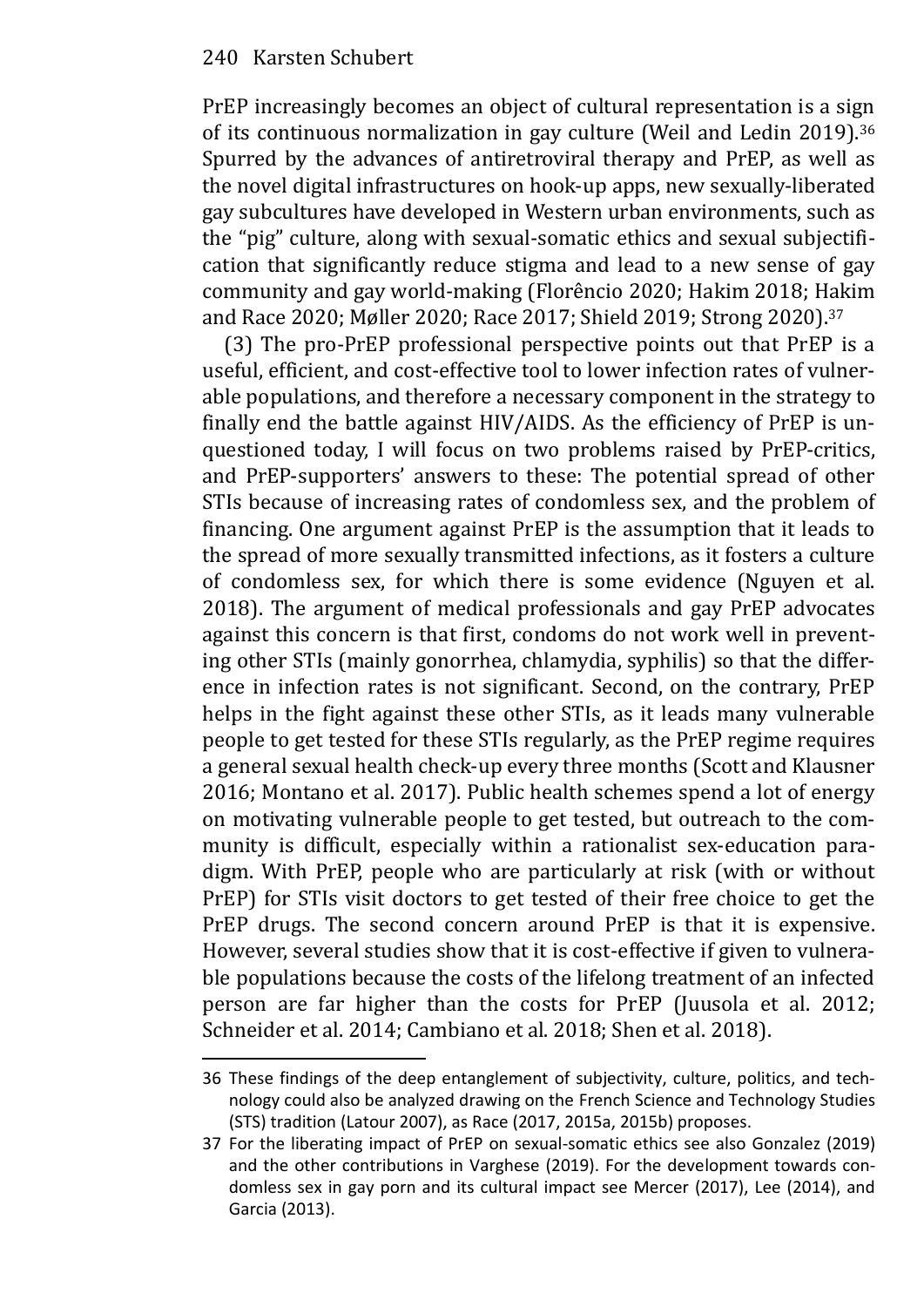The major concern of pro-PrEP public health professionals nowadays is the unequal distribution of PrEP among vulnerable communities, and the stigma that is limiting PrEP use and adherence. While PrEP is increasingly accepted and welcomed in gay cis-gendered populations of privileged social status, men who have sex with men (MSM) but do not identify as gay, transgender people, gays of color, straight black men and women, and migrants are particularly vulnerable to HIV in many countries but do not have easy access to PrEP (Ayala et al. 2013; Land 2017; Sevelius et al. 2016; Elopre et al. 2017; Page et al. 2017; Villarosa 2017). Intersectionality amplifies this problem, for example in regarding Black trans women in the United States. This is due to structural systems of social and economic repression, such as racism, transphobia, and the lack of efficient social welfare and public healthcare system. Furthermore, it is in part because sex education programs are framed upon rationality, risk management, and individual responsibility and therefore remain unapproachable to vulnerable communities (van Doorn 2013). A related problem is that regular adherence to PrEP is based on an identification as somebody who is at risk of becoming infected with HIV. While this identification is already charged with stigma in gay communities who have been dealing with HIV for more than three decades, it is no surprise that in communities in which HIV is not an ongoing topic, such identification is even more challenging. A further problem is the still enormous costs of HIV drugs, as pharma companies are creatively using legal frameworks and patents for maximizing profit, contrary to the interest of patients, potential PrEP-users, and the general public. This is especially scandalous given that the major studies that enabled the development of PrEP were financed by public research institutes (Summers 2018).

(4) The anti-PrEP medical and general public perspective invokes PrEP criticism, described above, that is tackled by arguments and studies from the pro-PrEP camp. Four further arguments are made against PrEP, yet their significance in the debate has increasingly declined: First, a general skepticism towards the idea of medicating healthy bodies, given potential side effects; second the possibility that Truvada resistant HIV strains might develop; third the problem of drug adherence, and fourth the homophobic argument that the general public should not pay for the pleasure of gays. Some medical professionals, especially if they are not HIV specialists, are skeptical about the idea of medicating healthy bodies for prevention purposes. They argue that even though users hardly experience side effects, Truvada is still a heavy drug that affects kidney, liver, and potentially bone integrity. What is more, Truvada may have long-term side effects which are still unknown (Wood 2012). This attitude towards medicalization may be culturally rooted. A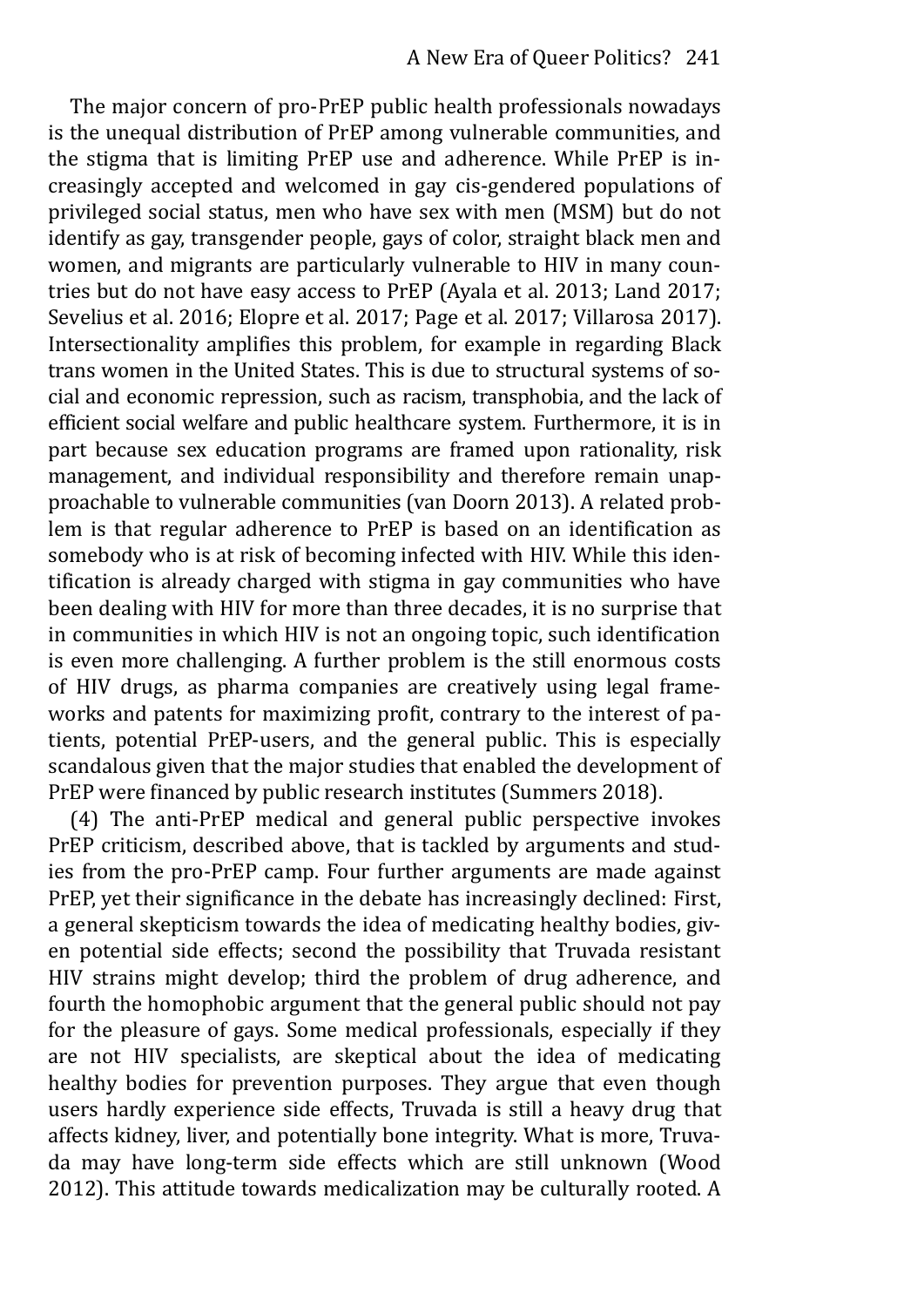skeptical attitude is more prevalent in Germany than in the United States. Public attitudes in the U.S. towards pharmaceuticals and biomedical technology can be described as pragmatically open, while Germans are rather skeptical of (bio-)technological interventions in bodies and nature (Meulemann 2005; Schöne-Seifert 2005). Second, while the possibility that Truvada-resistant HIV strains might develop is discussed and regularly checked in studies, to date, no resistant strains occurred (Delaugerre et al. 2018). Third, low drug adherence is a problem all studies point to. However, this does not lead to many seroconversions, as Truvada and Descovy are also effective on low adherence rates, so that adherence levels are generally high enough to enable prevention (Haberer 2016; Closson et al. 2018). Nevertheless, adherence remains a crucial factor and must be tackled by PrEP programs. Fourth, homophobic attitudes prevail among medical professionals and the general public. Stereotypes of promiscuous gay men who rightfully suffer for their lifestyles are still common – and lately rising due to the influence of right-wing populists in Europe and the United States.38 PrEP is perceived as related to a choice of a risky and promiscuous sexuality, which is imagined as immoral, and, it is argued, should therefore n ot be sponsored by the general public.<sup>39</sup>



- 38 See fn. 28.
- 39 Two examples of this widespread homophobic discourse are the comment of a local German newspaper regarding the announcement to cover PrEP by German public insurances and the user comments of an earlier article on PrEP on the mainstream German news website Spiegel Online, cf. irb/dpa (2017) and Queer.de (2018). A recent study, on the other hand, shows strong public support in the U.K. for government-provisioned PrEP, cf. Hildebrandt et al. (2020), while another study shows increasingly homophobic and stigmatizing PrEP discourse in the U.K. media between 2012 to 2016, cf. Mowlabocus (2020).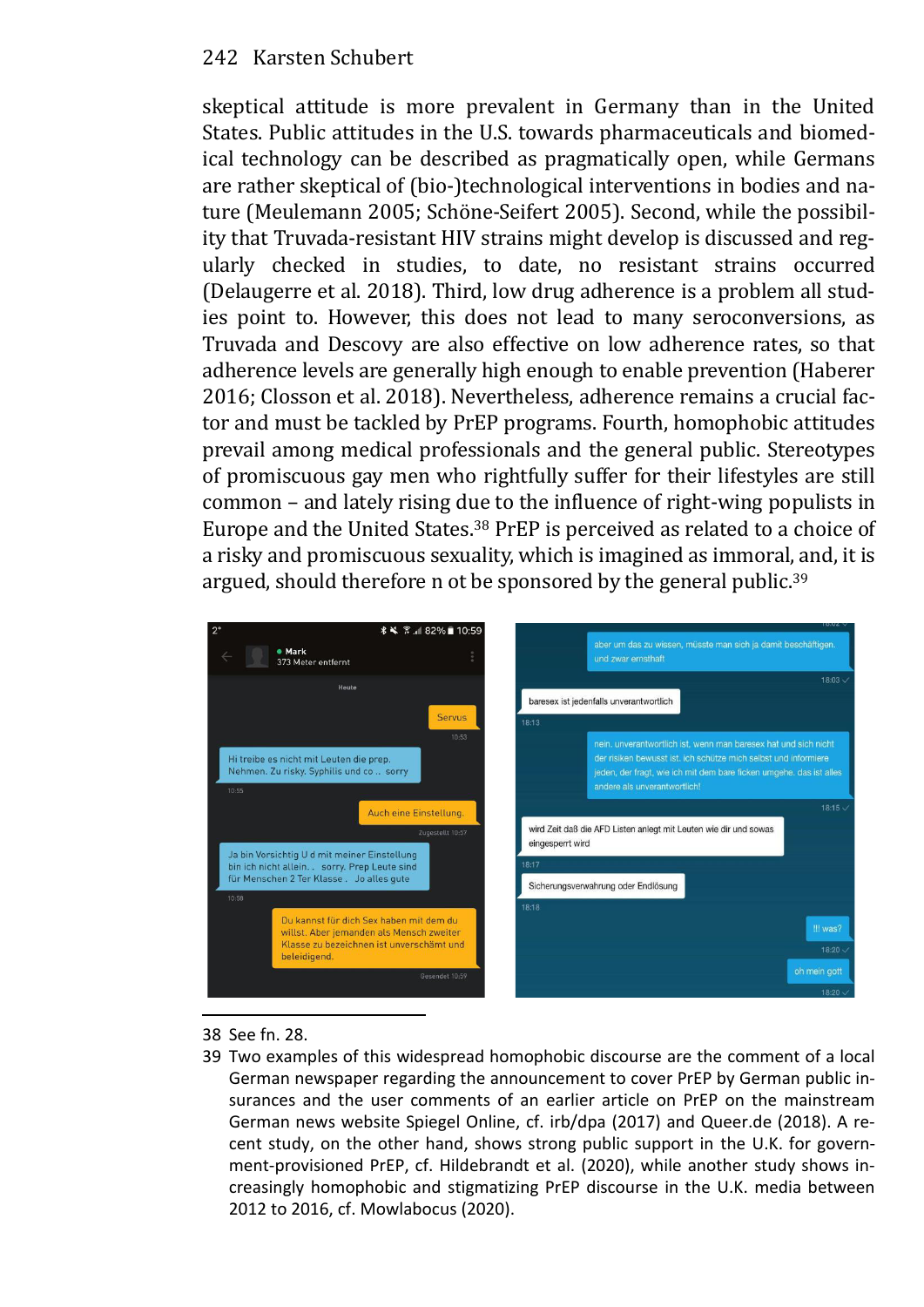This homophobic rationale, which stresses the individual responsibility for behavioral prevention, ignores the fact that the HIV epidemic tar-gets gays, trans\* persons, and people of color, who are all underprivileged minorities that deserve public help. Furthermore, as the scale of the HIV epidemic nowadays is due to the blatantly homophobic reaction in the 1980s, it is adequate to move beyond individual responsibility and turn to redress past injustice by providing effective prevention programs in the present.

While the anti-PrEP positions are still voiced in 2020, they are no longer influential in the gay community, among healthcare professionals, or within the general public. The pro-PrEP position thus succeeded in becoming hegemonic. Along with the further implementation and mainstreaming of PrEP, gay sex is increasingly disentangled from HIV, death, and illness, and the related HIV stigma is slowly reduced. These processes diminish the predominance of the homonormative differentiation between respectable and shameful gay sex that has been a driving force for homonormative politics. These transformations have allowed for a new phase of gay sexual-somatic ethics and queer world-making through urban sexual cultures, that can be viewed as a contemporary queer extension of the 70s sexual liberation project.

# **A New Era of Queerness?**

The biopolitics of PrEP entered a new phase in 2019 when Germany and Spain began covering PrEP through public health care systems. They were the last countries of Western Europe to do so, except for Austria and Switzerland. This can be seen as an endpoint of the contested implementation of PrEP in the global north: The new hegemonic HIV prevention paradigm is to include PrEP as the third component of prevention, in addition to condoms and treatment as prevention. As in the early phase of HIV prevention, when the condom and the first HIV drugs were implemented, this mainstreaming of PrEP was not a top-down process of repressive biopolitics, but rather a complex negotiation of sexualsomatic ethics concerning healthcare and prevention policies, between gay PrEP activists, researchers in universities and the pharma industry, and public health officials. Calling these negotiations and contestations of PrEP "democratic biopolitics" highlights that they are complex relations between top-down biopolitics and bottom-up body politics.40 This

<sup>40</sup> Elsewhere (2019, p. 142f.) I analyzed five elements of the democratic biopolitics of PrEP. They can be called democratic, as 1) questions of representation, power, and interest are at stake and negotiated, 2) different sexual-somatic ethics can conflict,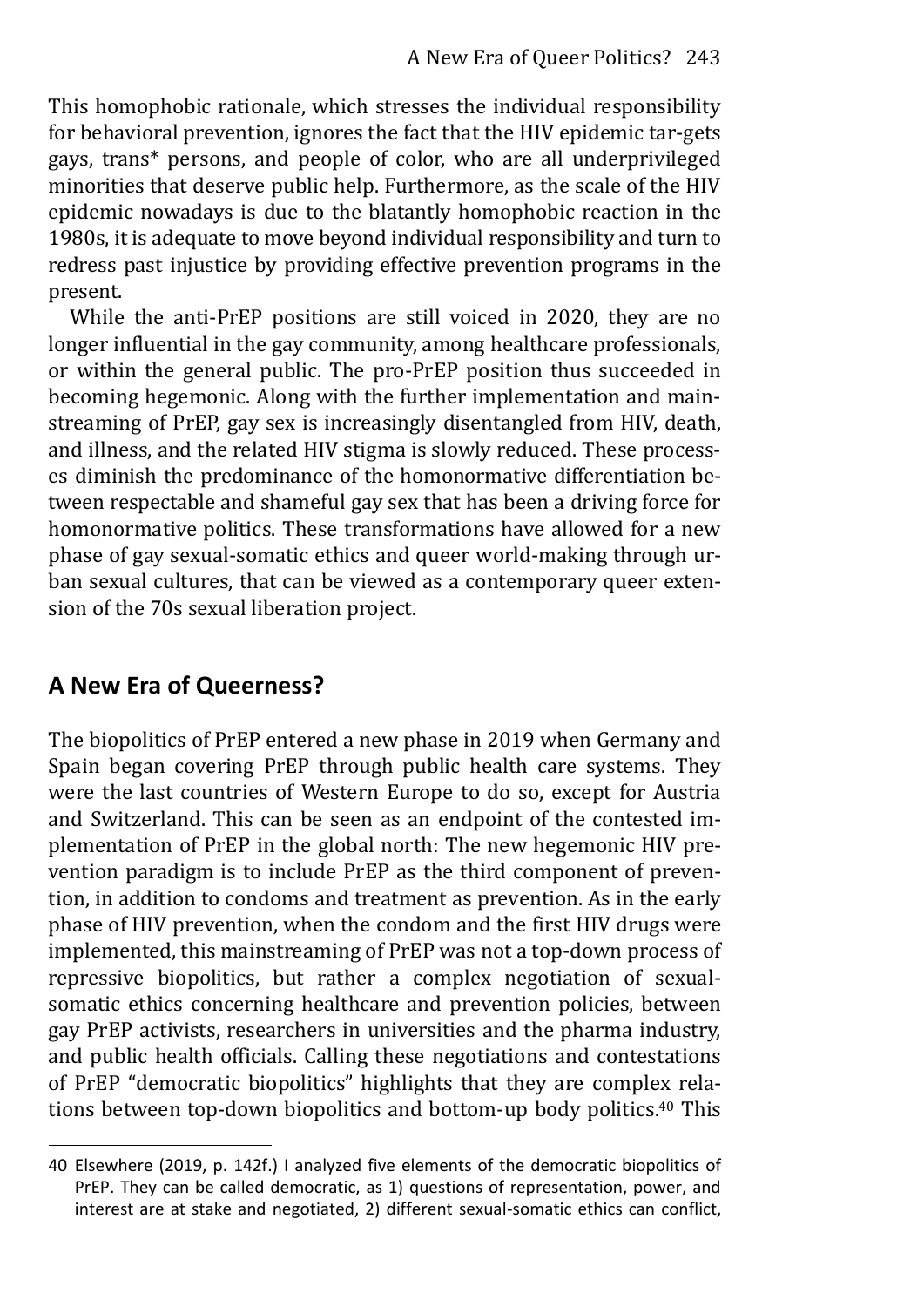use of the term democratic biopolitics is both descriptive and normative, as it not only points at the agency of a variety of actors, especially gay activists, but also allows for criticism that demands further democratization.

Three points are central to the further democratization of the biopolitics of PrEP: First, the acknowledgment that desire is not given, but results from sexual subjectification through sexual-somatic ethics which are influenced by medical technologies and public health programs. If these processes occur unnoticed, negotiating them democratically is difficult. Making them explicit helps to further the deliberation of the biopolitical and body political side effects of different sexual-somatic ethics and their influence on sexual culture and subjectification. Second, the analysis showed that PrEP is not the result of top-down biopolitics, but of the complex involvement of a variety of actors, yet although (potential) PrEP users are the most important stakeholders in its implementation and regulation, their position is weak. The voices of the gay community should be strengthened in the biopolitical and body political implementation processes of medical technology in gay sexual-somatic ethics. This necessitates an intersectional and queer approach that is attentive to the internal homonormative exclusions of gay politics and strengthens the representation of marginalized gays, such as poor, migrant, or trans gays. Strengthening the representation of marginalized and vulnerable groups, of course, is also important for other communities with regard to PrEP implementation. The groups that could profit from PrEP and whose sexual-somatic ethics would be influenced by PrEP include trans\*persons, Blacks and especially Black MSM in the United States, and often other racialized minorities in many countries as well as migrants, sex workers of all genders, people who are living in countries with generally high HIV rates, as well as heterosexual women and men who are exposed to HIV in low-incidence countries. Finally, democratization would entail the renegotiation and minimization of costs and profits in the health sector, which are backed up by international patent law, to create globally affordable access to PrEP for those who need it. Today, only an estimated 2.2 million of the estimated 38 million people who live with HIV globally are living in Western Europe and North America, and HIV disproportionally affects poor and marginal-

so there is an element of agonism typical for democracy, 3) the boundaries of the legitimate discourse, such as the hate speech analyzed above, are negotiated within that discourse, 4) how PrEP and sexual-somatic ethics are negotiated is a matter of institutions, such as sexual education in schools, discussions in community organizations, or representation in health politics, 5) the biopolitics of PrEP confirm democratic theories that do not limit legitimate arguments to a narrow concept of reason, but show how important affect and desire are.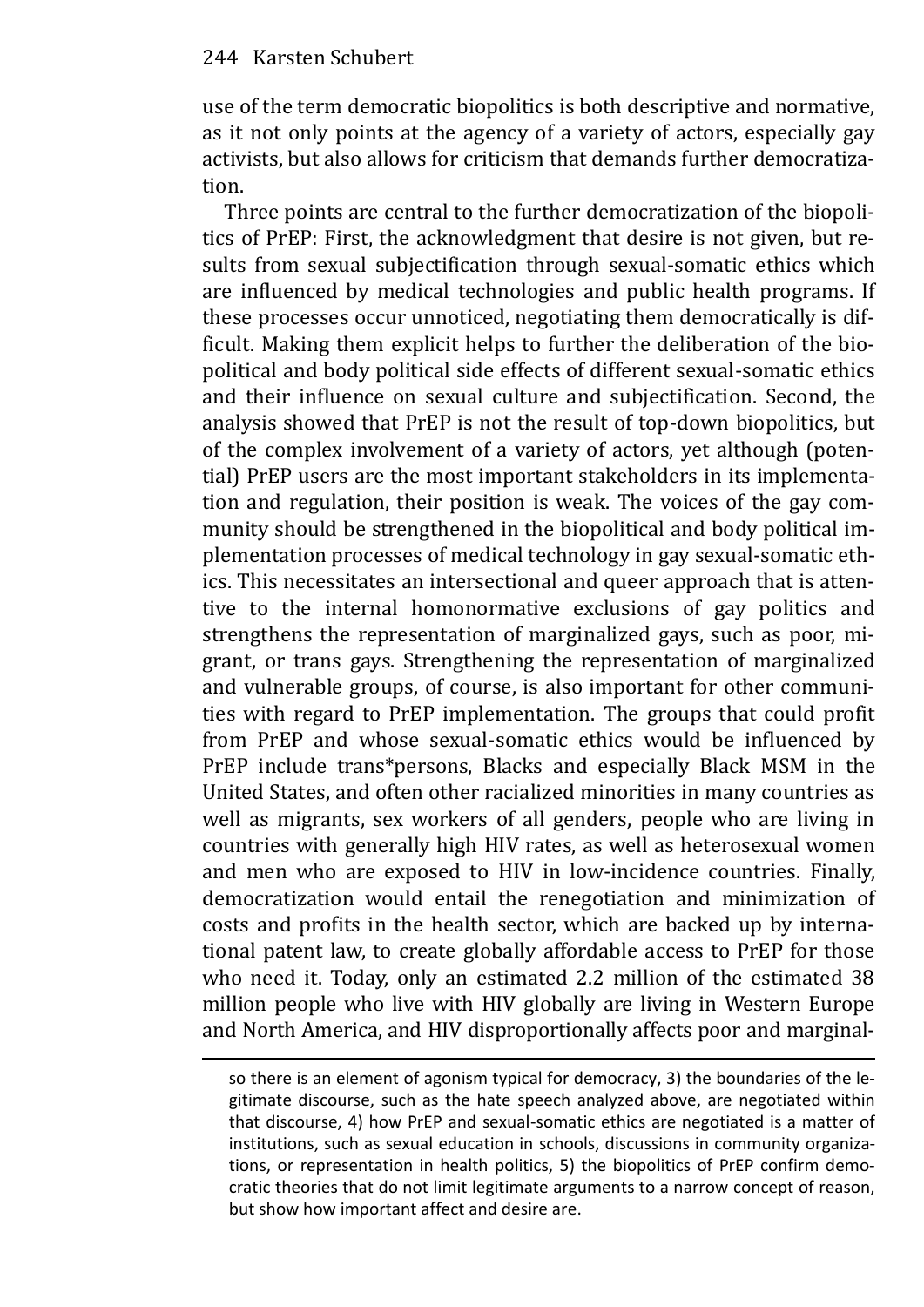ized populations worldwide, having limited access to antiretroviral therapy (UN AIDS 2020).

The mainstream gay civil rights activism is for the most part ignorant of the global biocapitalist exploitation and of the enforcement of pathopolitics through the global patent law, that limits access to healthcare and HIV treatment and prevention of many vulnerable people (Atuk 2020). This ignorance is aligned with the general homonormative orientation of gay politics, and the lack of queer radical critique and politics of solidarity that go beyond narrow homonormative interests, such as gay marriage and the right to adoption. Through the historical analysis, I traced the genealogy of homonormativity and showed how it is linked with HIV-related stigma, among other factors.<sup>41</sup> The radical queer project of gay world-making through the sexual liberation ethics of the 70s lost its appeal because of the homophobic HIV stigma that reinforced the desire of many gays to be included in equal bourgeois citizenship and to set themselves apart from queer gays. Homonormative, that is, conservative, gay politics are reinforced through HIV stigma and the difference between healthy and respectable sex and risky and shameful sex.

If PrEP, as shown, can work towards dismantling this stigma and the connected homonormative differentiation between respectable and shameful sex, there is hope that it is opening possibilities for a renewal of a radical queer project of gay world-making. Such queer politics do not aim to adapt to the given bourgeois lifestyle but to criticize heteroand homonormativity and systems of sexual, racial, and economic oppression that come along with them. The new sexual liberation through PrEP can thus lead to the development of new queer solidarities that go beyond the narrow scope of gay interest politics, thereby potentially tackling the injustices of the current biopolitics of PrEP: for example, solidaristic politics that demand the dismantling of the current biocapitalist structures of patent law and pharma profit. Thus, sexual-somatic ethics is of major importance for gay identity politics and the queer solidarities it can foster.

To be sure, the argument is not that this strategic shift from homonormative politics back to radical queer politics takes place automatically because of the introduction of PrEP.42 This would be an overly simplistic technological determinism. The point of the introduction of the term sexual-somatic ethics is rather to highlight how sexual subjectification, medical

<sup>41</sup> Central are austerity politics and gentrification, online-dating, and the progress of gay rights.

<sup>42 &</sup>quot;Back" to queer politics, because despite tremendous differences in politics and theories, the radicality of current queer projects can be seen as continuing the 70s radical gay liberation project.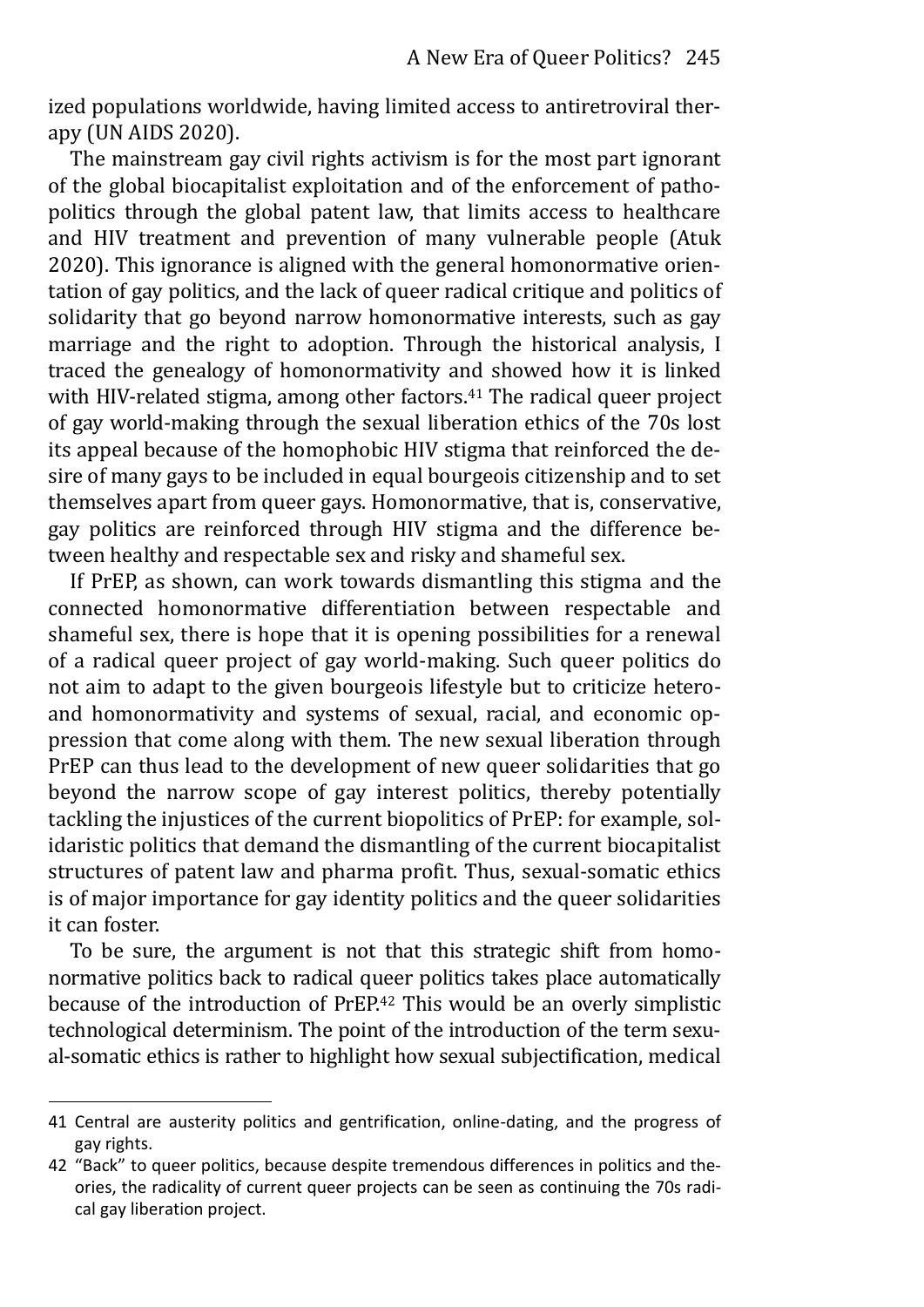technology, social stigma, ethical lifestyles, and political strategies are fundamentally interconnected, without positioning any single one of these elements as fundamental. This means that there is no "natural" sex, but that sex is always-already mediated through culture, politics, and technology. In this framework, the argument for the possibility of a renewal of queer politics through PrEP is a negative one: By changing sexual subjectification and ethics, PrEP removes a key driver of homonormative politics, that is, a key obstacle for critical and queer politics. This alone does not guarantee the renewal of queer radical gay politics of social criticism and solidarity.43 On the contrary, homonormativity could shift to accommodate pharmaceutic sexual-somatic ethics and the digitally mediated urban sexual cultures, independently of its continuous commitment to otherwise conservative politics. This would be a narrow version of individual and private sexual liberation as the mere negative removal of stigma, disregarding aspirations to queer world-making. Thus, a new era of queerness will not come about from sex alone but would be constructed upon the existing resources and traditions of critical queer politics and theories. The potential for removing the barriers for emancipative politics is thus a fourth dimension of sexual liberation, next to its negative, ethical, and democratic dimensions that I introduced above. This fourth, *political* dimension of sexual liberation might also be supported by the democratic dimension: a critical awareness of social power and how it structures norms and subjectivities could be fostered by further politicizing sexual-somatic ethics through the deliberation of sexual subjectification. Such critical reflection might help to reconnect sexuality with queer solidarity through new queer identity politics. Given the deep historical and socio-psychological entanglement of gay politics with HIV, the impact of the implementation of PrEP for gay identity politics is likely to be fundamental, but how it will influence the strategic debate between homonormativity and queer critique remains to be seen.

Following Foucault's infamous critique of the Freudo-Marxist theories of sexual liberation and their "repression hypothesis" (Foucault 1978), which were *en vogue* in the 1970s, readers of Foucault tend to believe that sexual liberation, especially as a means to broader political emancipation, is dead and fundamentally incompatible with Foucauldian thinking.44 The bio- and body politics of PrEP as reconstructed in this article

<sup>43</sup> Such politics would be based on what I called "critical subjectification" elsewhere, cf. Schubert (2020a, 2018).

<sup>44</sup> Presenting early versions of this paper, I received such "Foucauldian" critique. There is no Foucauldian account of sexual liberation so far, even though Foucault's interest in ethics and the 1970s gay sex culture can be read as such, see Halperin (1995). For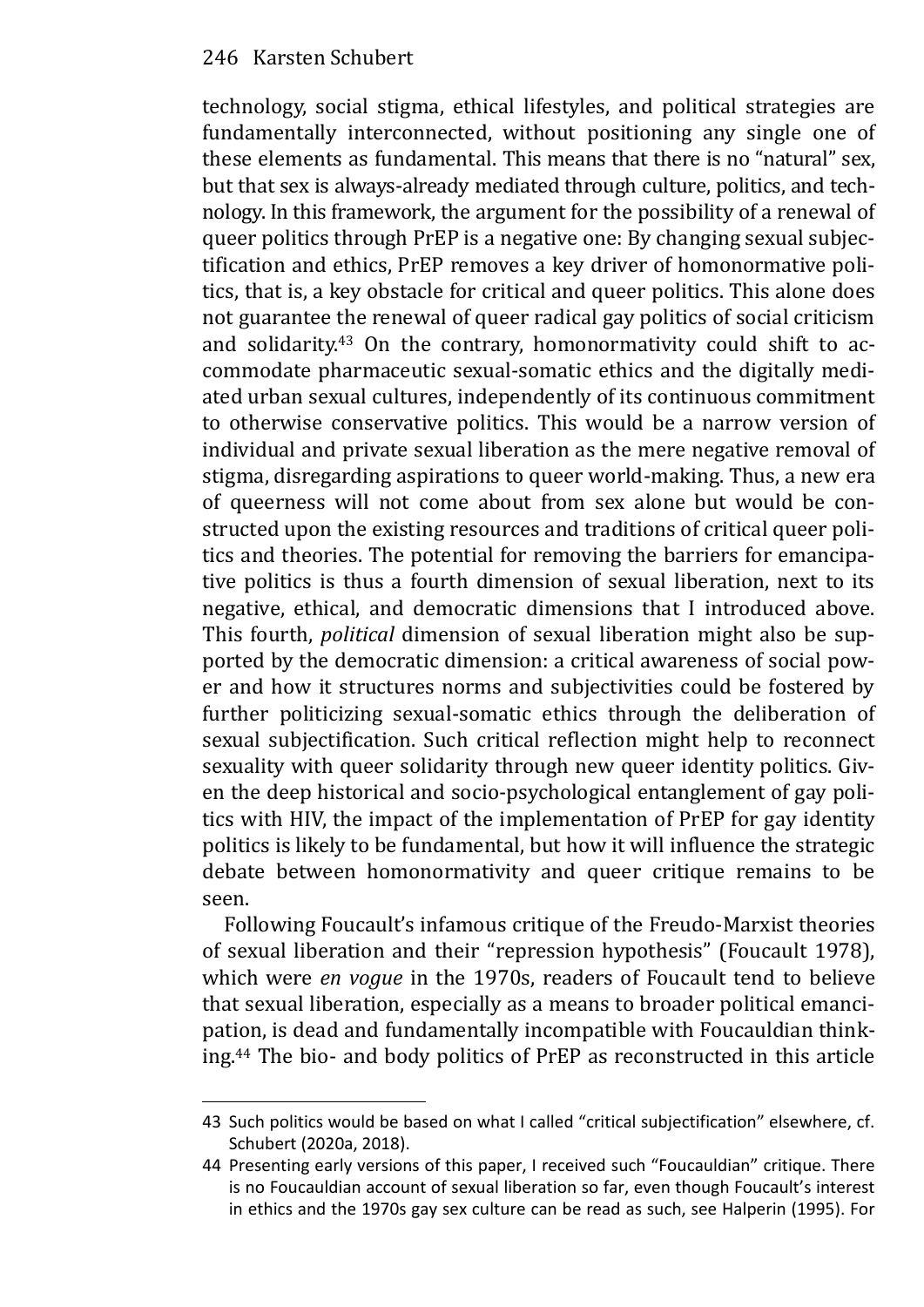should convince them that a Foucauldian analysis of sexuality allows for sexual liberation. The case of PrEP confirms Foucault's constructivist and ethical approach to sexuality as a practice and his concept of subjectification, showing that it matters how we design sexual cultures. While there is no essence of sex beneath power that could be uncovered and liberated, different sexual-somatic ethics lead to diverse subjectivities and pleasures. They can either follow unquestioned and repressive norms or constitute an active creation of body political agency in sexual subcultures. Sexual liberation in this constructivist paradigm is the queer creation of non-normative sexual counter cultures, just like the gay sexual culture of the 1970s and the renewed contemporary urban gay sex culture that relies on medical technology such as PrEP. Of course, such an understanding of sexual liberation starts from the premise that sex is a matter of power, normalization, government, and biopolitics, and therefore points out that sexual liberation is not about not being governed, but rather about being governed in a specific way (Foucault 1997b): ethically and through democratic biopolitics. Such sexual liberation does affect politics beyond sexuality, as the connection between sexual stigma, homonormativity, and conservative politics on the one hand, and the potential connection between sexual liberation, queer sexual-somatic ethics, and critical queer solidarity on the other hand shows.

In light of Foucault's *History of Sexuality*, which traces how the Christian hyper-attention to sexuality played a major role in the constitution of modern subjectivity, governmentality, and law, it is hardly surprising that sexual-somatic ethics fundamentally frame broader political struggles, however unrelated they seem to sexuality at first sight (Foucault 1978, 2021). The gay democratic biopolitics of PrEP serves as a burning glass for this relation between sexual liberation, social critique and solidarity. As stigma and repressive norms govern sexuality beyond gayness, it can be assumed that this connection holds for Christian-influenced societies in general. Thus, independent of outdated Freudo-Marxist theories and relying on a Foucauldian constructivist approach to sexuality, there is reason to conceptualize sexual liberation in relation to broader political emancipation. To sum up, the proposed concept of sexual liberation has four components: Negatively, the liberation from repressive norms and stigma; ethically, the development of new sexual cultures and pleasures; democratically, the active, critical, and conscious deliberation of the ambivalent power effects of sexual-somatic ethics; and politically, the potential development of broader social critique and solidarity.

an earlier critique of such rejection of sexual liberation by Foucault and his readers, defending Marcuse, see Horowitz (1987).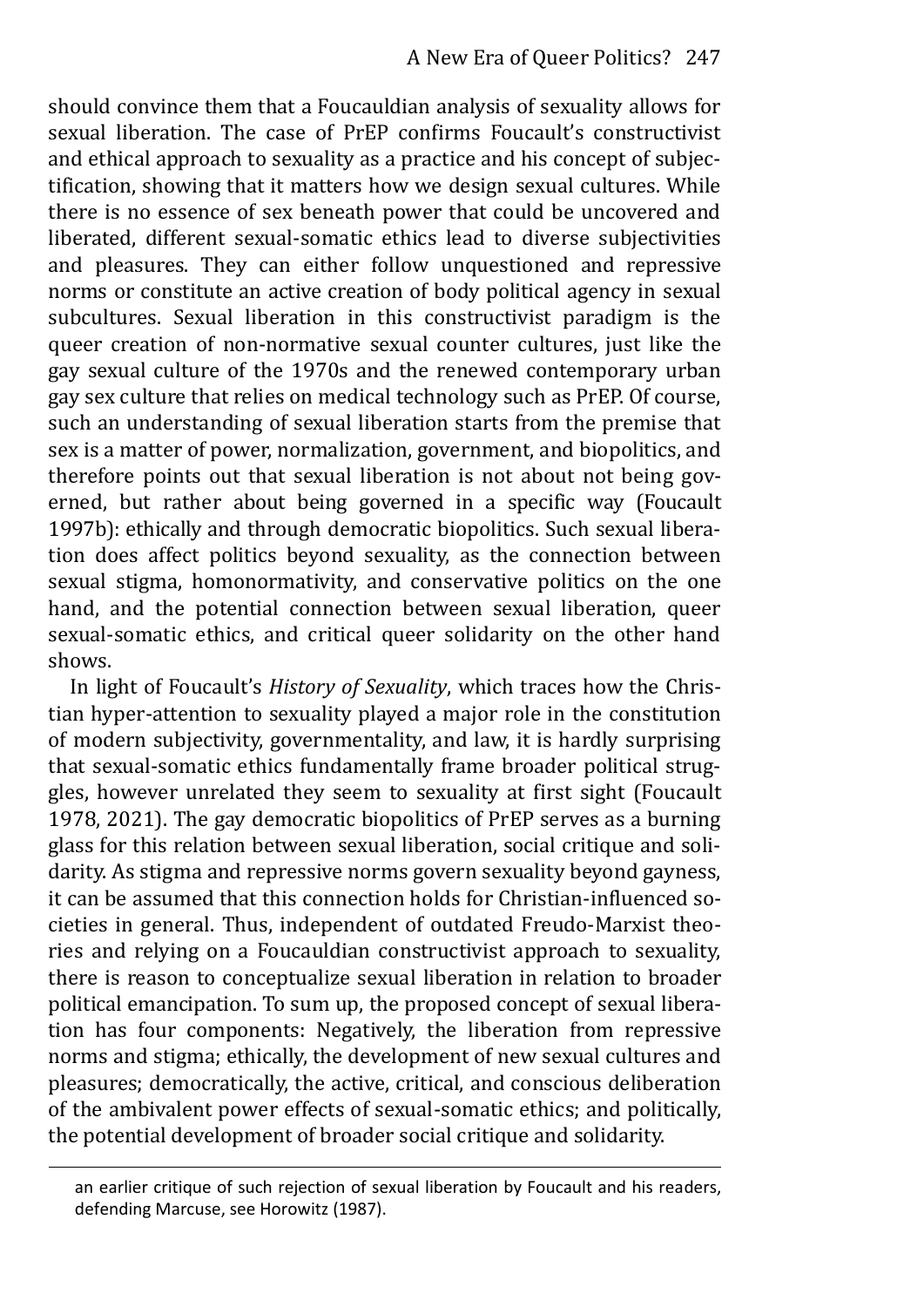Such sexual liberation and regeneration of queer identity politics is urgently required today: our present political situation is marked by new global contestations of gender and queer rights. Right-wing and conservative forces aim to dismantle the progress that has been made in the last 30 years and to aggressively reinforce repressive heteronormativity. This conservative restoration is a real danger to the lives of queer people. The social basis for this homophobia has not been successfully combated by the assimilationist homonormative strategies, which does not come as a surprise from the perspective of queer critique. Beneath the surface of legal progress for privileged gays and lesbians, a "war on sex" (Halperin and Hoppe 2017) that targets all non-normative forms of sexuality took place even before the rise to power of Trump and AfD. The current Coronavirus crisis comprises an additional force of retraditionalization: Due to lockdown measures, the spaces of gay and queer life, such as bars, clubs, community organizations, and sex spaces, are forced to close and face severe financial burdens. The Coronavirus might have similar negative impacts on gay urban infrastructure to those suffered following the HIV/AIDS crisis. While homonormative politics is not particularly interested in defending subcultural spaces, for example by demanding considerable public funding for their support, a queer strategy deems such spaces and the subjectifications they enable necessary for gay and queer life (Ludigs 2020a, 2020b; Trott 2020). Whether conservative anti-genderism can be defied in the future will depend not least upon whether gay identity politics, in fact, shift towards a queer strategy, a possibility that has become more likely thanks to PrEP.

# **References**

- Adam, Barry D. 2011. Epistemic fault lines in biomedical and social approaches to HIV prevention. *Journal of the International AIDS Society* 14 (Suppl 2): 1–9.
- Andersson, Johan. 2019. Homonormative aesthetics: AIDS and 'de-generational unremembering' in 1990s London. *Urban Studies* 56 (14): 2993–3010. doi: 10.1177/0042098018806149.
- Ashford, Chris. 2015. Bareback sex, queer legal theory, and evolving socio-legal contexts. *Sexualities* 18 (1-2): 195–209. doi: 10.1177/1363460715569130.
- Atuk, Tankut. 2020. Pathopolitics: Pathologies and Biopolitics of PrEP. *Frontiers in Sociology* 5: 40. doi: 10.3389/fsoc.2020.00053.
- Auerbach, Judith D., and Trevor A. Hoppe. 2015. Beyond "getting drugs into bodies": Social science perspectives on pre-exposure prophylaxis for HIV. *Journal of the International AIDS Society* 18 (4 Suppl 3): 19983. doi: 10.7448/IAS.18.4.19983.
- AVAC. 2018. DISCOVER Trial Factsheet. AVAC. https://www.avac.org/discover-trialfactsheet. Accessed 14 August 2018.
- Ayala, George, Keletso Makofane, Glenn-Milo Santos, Jack Beck, Tri D. Do, Pato Hebert, Patrick A. Wilson, Thomas Pyun, and Sonya Arreola. 2013. Access to Basic HIV-Related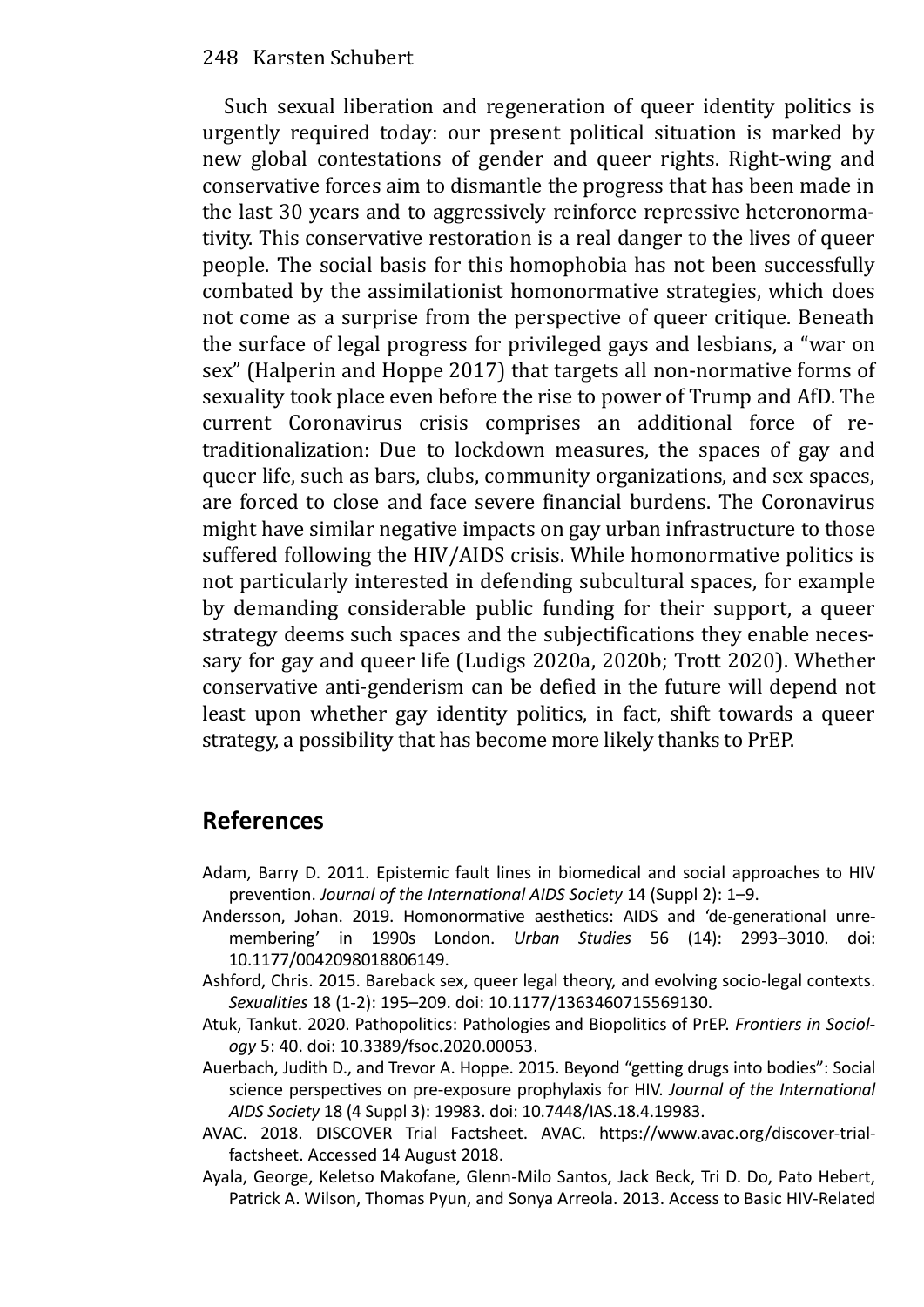Services and PrEP Acceptability among Men Who Have sex with Men Worldwide: Barriers, Facilitators, and Implications for Combination Prevention. *Journal of sexually transmitted diseases* 2013: 953123. doi: 10.1155/2013/953123.

- Baeten, Jared M., Deborah Donnell, Patrick Ndase, Nelly R. Mugo, James D. Campbell, Jonathan Wangisi, Jordan W. Tappero, Elizabeth A. Bukusi, Craig R. Cohen, Elly Katabira, Allan Ronald, Elioda Tumwesigye, Edwin Were, Kenneth H. Fife, James Kiarie, Carey Farquhar, Grace John-Stewart, Aloysious Kakia, Josephine Odoyo, Akasiima Mucunguzi, Edith Nakku-Joloba, Rogers Twesigye, Kenneth Ngure, Cosmas Apaka, Harrison Tamooh, Fridah Gabona, Andrew Mujugira, Dana Panteleeff, Katherine K. Thomas, Lara Kidoguchi, Meighan Krows, Jennifer Revall, Susan Morrison, Harald Haugen, Mira Emmanuel-Ogier, Lisa Ondrejcek, Robert W. Coombs, Lisa Frenkel, Craig Hendrix, Namandjé N. Bumpus, David Bangsberg, Jessica E. Haberer, Wendy S. Stevens, Jairam R. Lingappa, and Connie Celum. 2012. Antiretroviral prophylaxis for HIV prevention in heterosexual men and women. *The New England journal of medicine* 367 (5): 399–410. doi: 10.1056/NEJMoa1108524.
- Bänziger, Peter-Paul. 2014. Vom Seuchen- zum Präventionskörper?: Aids und Körperpolitik im deutschsprachigen Raum der 1980er Jahre. *Body Politics* 2 (3): 179-214.
- Behnke, Nils, Michael Retterath, Todd Sangster, and Ashish Singh. 2014. New Paths to Value Creation in Pharma: In a changing industry, survival increasingly depends on leading in categories and distinctive business capabilities. Bain & Company. https://www.bain.com/insights/new-paths-to-value-creation-in-pharma/. Accessed 14 August 2018.
- Beiker, Clara. 2017. Hate crimes against homosexuals on the rise in Germany: 09.08.2017. Deutsche Welle. https://www.dw.com/en/hate-crimes-againsthomosexuals-on-the-rise-in-germany/a-40028141. Accessed 10 August 2018.
- Beljan, Magdalena. 2014. *Rosa Zeiten?: Eine Geschichte der Subjektivierung männlicher Homosexualität in den 1970er und 1980er Jahren der BRD.* Bielefeld: transcript-Verl.
- Berkowitz, Richard. 2003. *Stayin' alive: The invention of safe sex; a personal history.* Boulder Colo., Oxford: Westview.
- Berlant, Lauren, and Michael Warner. 1998. Sex in Public. *Critical Inquiry* 24 (2): 547–566.
- Bersani, Leo. 1987. Is the Rectum a Grave? October 43, *AIDS: Cultural Analysis/Cultural Activism:* 197–222.
- Blech, Norbert. 2021. Warum Thierse mehr, nicht weniger Widerspruch braucht. https://www.queer.de/detail.php?article\_id=38338. Accessed 17 March 2021.
- Bochow, Michael. 2013a. Dreißig Jahre Aidshilfen: Von schwulen Gründungsjahren in eine queere Zukunft? In Q*ueer, Macht, Politik: Schauplätze gesellschaftlicher Veränderung,* ed. Barbara Höll, Klaus Lederer and Bodo Niedel, 41–55. Hamburg: Männerschwarm-Verl.
- Bochow, Michael. 2013b. Hat AIDS die soziale Situation schwuler Männer in Deutschland verändert?: Entwicklungen in den 1980er und 1990er Jahren. In *Zwischen Autonomie und Integration: Schwule Politik und Schwulenbewegung der 1980er und 1990er Jahre,* ed. Andreas Pretzel and Volker Weiß, 161–170. Hamburg: Männerschwarm Verlag.
- Bochow, Michael. 2019. Vom Safer Sex zur Präexpositionsprophylaxe (PrEP): Kurze Formeln für lange Wege. In *Psychoanalyse und männliche Homosexualität: Beiträge zu einer sexualpolitischen Debatte,* ed. Patrick Henze, Aaron Lahl and Victoria Preis, 259– 278. Gießen: Psychosozial-Verl.
- bones, pup. 2014. I am a Truvada Whore. My PrEP experience. http://myprepexperience.blogspot.com/2014/03/i-am-truvada-whore.html. Accessed 11 August 2018.
- Bordogna, Mara Tognetti. 2014. From Medicalisation to Pharmaceuticalisation A Sociological Overview. New Scenarios for the Sociology of Health. *Social Change Review* 12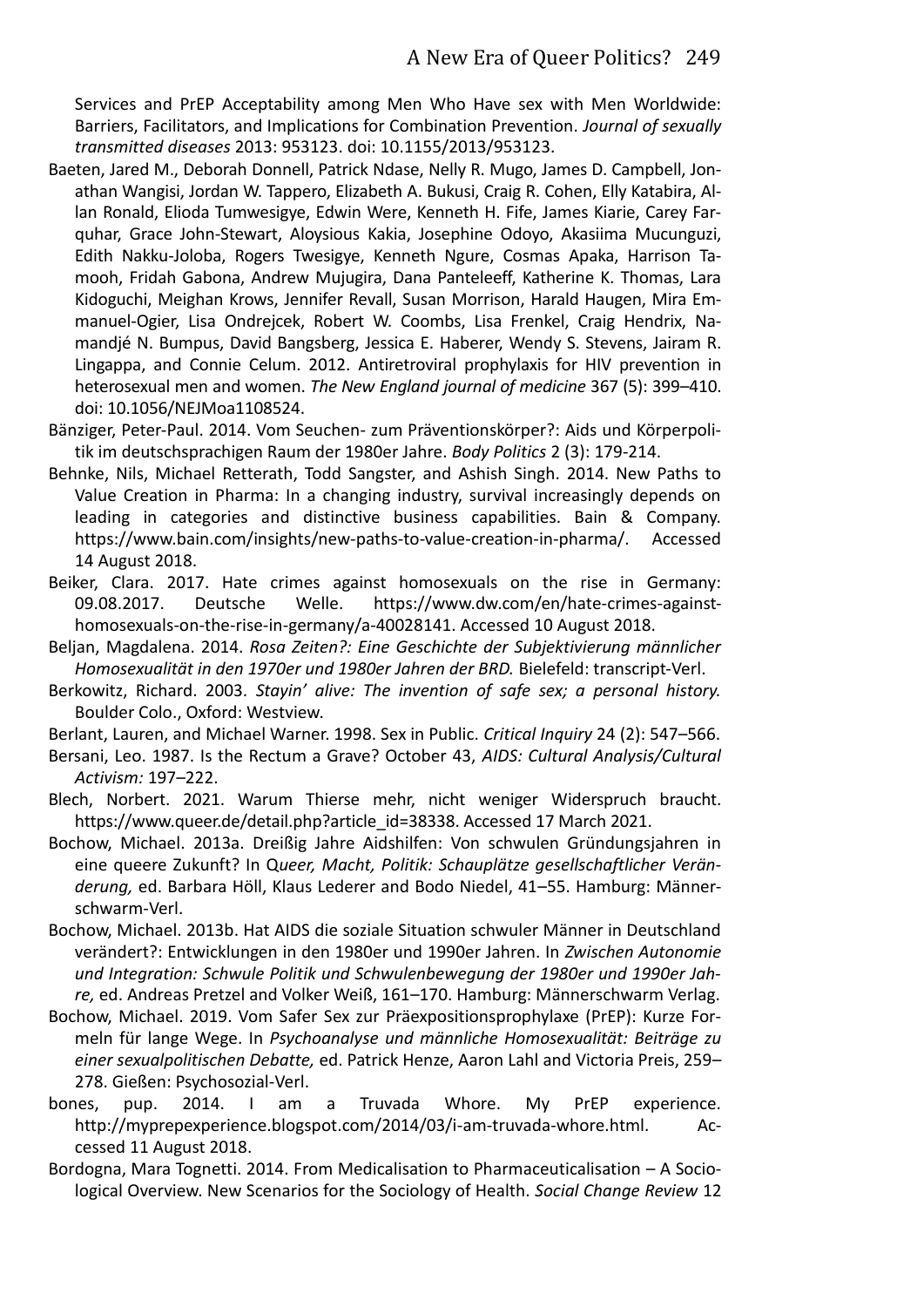(2): 119–140. doi: 10.1515/scr-2015-0002.

- Boston Women's Health Book Collective. 2011. *Our bodies, ourselves,* 40th edn. New York, London, Toronto, Sydney, New Delhi: Simon & Schuster.
- Boulet, Pascale. 2018. Will the European Court of Justice put a stop to the evergreening of Truvada patents? Medicines Law & Policy. https://medicineslawandpolicy.org/ 2018/05/will-the-european-court-of-justice-put-a-stop-to-the-evergreening-of-truvadapatents/. Accessed 21 August 2018.
- Brier, Jennifer. 2009. *Infectious ideas: U.S. political responses to the AIDS crisis.* Chapel Hill: University of North Carolina Press.
- Bröckling, Ulrich, Susanne Krasmann, and Thomas Lemke, eds. 2011b. *Governmentality: Current issues and future challenges.* New York, NY: Routledge.
- Bröckling, Ulrich, Susanne Krasmann, and Thomas Lemke. 2011a. From Foucault's Lec‐ tures at the Collège de France to Studies of Governmentality: An Introduction. In *Governmentality: Current issues and future challenges,* ed. Ulrich Bröckling, Susanne Krasmann and Thomas Lemke, 1–33. New York, NY: Routledge.
- Bröckling, Ulrich. 2013. *Das unternehmerische Selbst: Soziologie einer Subjektivierungsform,* 5th edn. Frankfurt a. M.: Suhrkamp.
- Brooks, Ronald A., Alejandra Cabral, Omar Nieto, Anne Fehrenbacher, and Amanda Landrian. 2019. Experiences of Pre-Exposure Prophylaxis Stigma, Social Support, and Information Dissemination Among Black and Latina Transgender Women Who Are Using Pre-Exposure Prophylaxis. *Transgender health* 4 (1): 188–196. doi: 10.1089/trgh.2019.0014.
- Burchell, Graham, Colin Gordon, Peter Miller, eds. 1991. The Foucault effect: Studies in governmentality: With two lectures by and an interview with Michael Foucault. London: Harvester Wheatsheaf.
- Butler, Judith. 1999. *Gender trouble: Feminism and the subversion of identity,* 2nd edn. New York: Routledge.
- Butler, Judith. 2011. *Bodies that matter: On the discursive limits of "sex".* London [u.a.]: Routledge.
- Cacchioni, Thea, and Leonore Tiefer. 2012. Why medicalization? Introduction to the special issue on the medicalization of sex. *Journal of sex research* 49 (4): 307–310. doi: 10.1080/00224499.2012.690112.
- Cain, Matt. 2017. Sex without fear my experiment with the HIV-prevention drug PrEP. *The Guardian 22 (06)*.
- Cairns, Gus P., Kane Race, and Pedro Goicochea. 2016. PrEP: Controversy, agency and ownership. *Journal of the International AIDS Society* 19 (7; Suppl 6): 21120. doi: 10.7448/IAS.19.7.21120.
- Calabrese, Sarah K. 2020. Understanding, Contextualizing, and Addressing PrEP Stigma to Enhance PrEP Implementation. *Current HIV/AIDS reports* 17 (6): 579–588. doi: 10.1007/s11904-020-00533-y.
- Calabrese, Sarah K., and Kristen Underhill. 2015. How Stigma Surrounding the Use of HIV Preexposure Prophylaxis Undermines Prevention and Pleasure: A Call to Destigmatize "Truvada Whores". *American journal of public health* 105 (10): 1960–1964. doi: 10.2105/AJPH.2015.302816.
- Cambiano, Valentina, Alec Miners, David Dunn, Sheena McCormack, Koh Jun Ong, O. Noel Gill, Anthony Nardone, Monica Desai, Nigel Field, Graham Hart, Valerie Delpech, Gus Cairns, Alison Rodger, and Andrew N. Phillips. 2018. Cost-effectiveness of pre-exposure prophylaxis for HIV prevention in men who have sex with men in the UK: A modelling study and health economic evaluation. *The Lancet Infectious Diseases* 18 (1): 85–94. doi: 10.1016/S1473-3099(17)30540-6.
- CDC. 2016. Lifetime Risk of HIV Diagnosis: Half of black gay men and a quarter of Latino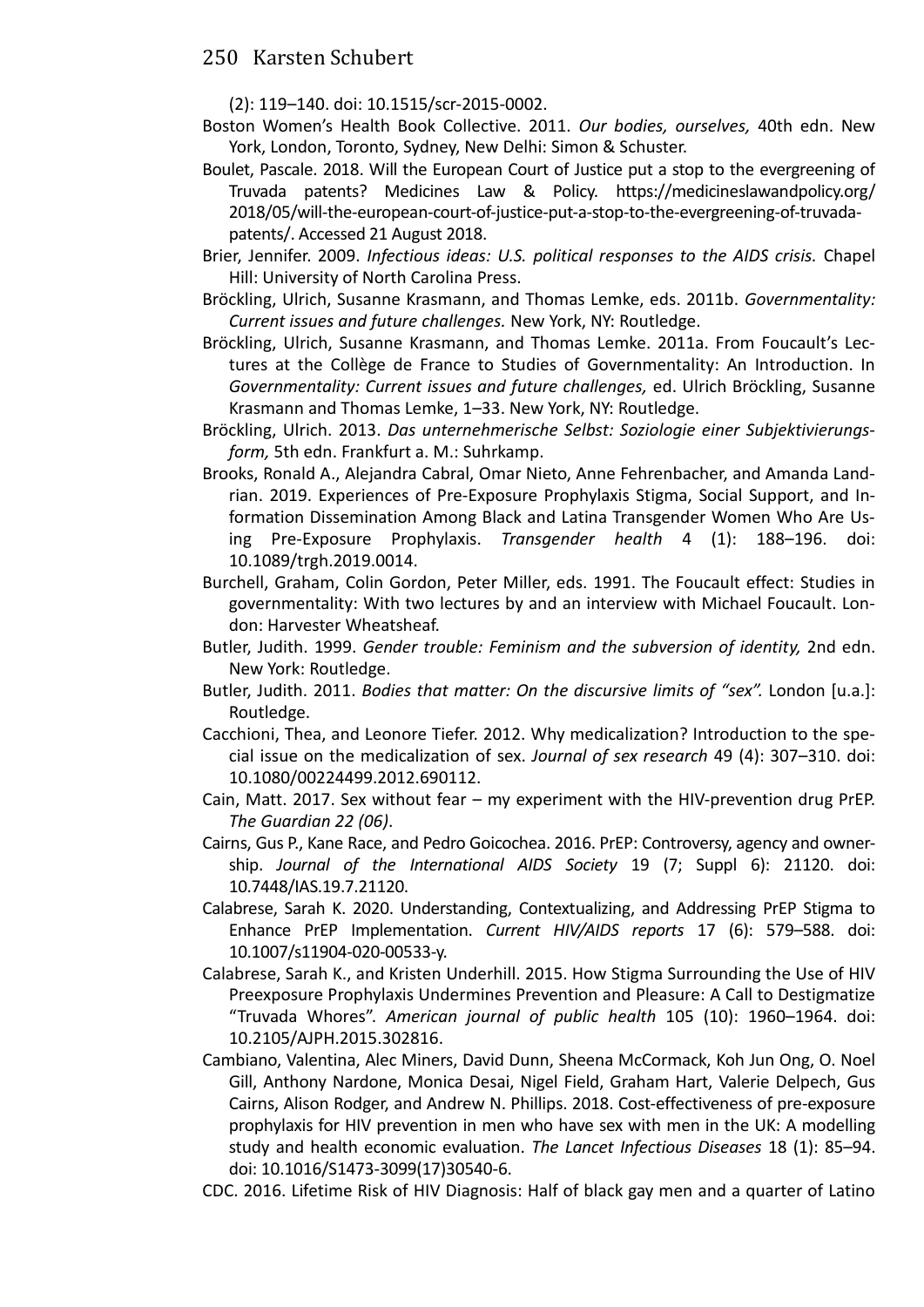gay men projected to be diagnosed within their lifetime. CDC. Centers for Disease Control and Prevention. https://www.cdc.gov/nchhstp/newsroom/2016/croi-pressrelease-risk.html. Accessed 12 August 2018.

- Closson, Elizabeth F., Jennifer A. Mitty, Jowanna Malone, Kenneth H. Mayer, and Matthew J. Mimiaga. 2018. Exploring strategies for PrEP adherence and dosing preferences in the context of sexualized recreational drug use among MSM: A qualitative study. *AIDS care* 30 (2): 191–198. doi: 10.1080/09540121.2017.1360992.
- Cohen, Myron S., M. Kumi Smith, Kathryn E. Muessig, Timothy B. Hallett, Kimberly A. Powers, and Angela D. Kashuba. 2013. Antiretroviral treatment of HIV-1 prevents transmission of HIV-1: Where do we go from here? *The Lancet* 382 (9903): 1515– 1524. doi: 10.1016/S0140-6736(13)61998-4.
- Cohen, Myron S., Marybeth McCauley, and Theresa R. Gamble. 2012. HIV treatment as prevention and HPTN 052. *Current opinion in HIV and AIDS* 7 (2): 99–105. doi: 10.1097/COH.0b013e32834f5cf2.
- Collins, Shane P., Vanessa M. McMahan, and Joanne D. Stekler. 2016. The Impact of HIV Pre-exposure Prophylaxis (PrEP) Use on the Sexual Health of Men Who Have Sex with Men: A Qualitative Study in Seattle, WA. *International Journal of Sexual Health* 29 (1): 55–68. doi: 10.1080/19317611.2016.1206051.
- Cousins, Sophie. 2017. PrEP on demand reduces HIV infections, study finds. *BMJ* j3619. doi: 10.1136/bmj.j3619.
- Crenshaw, Kimberlé Williams. 2008. Mapping the Margins: Intersectionality, Identity Politics, and Violence against Women of Color. In *The Feminist Philosophy Reader,* ed. Alison Bailey and Chris J. Cuomo, 279–308. Boston: McGraw-Hill.
- Crimp, Douglas. 1987. How to have promiscuity in a pandemic. October 43, *AIDS: Cultural Analysis/Cultural Activism:* 237-271.
- Cvetkovich, Ann. 2003. AIDS Activism and Public Feedlings: Documenting ACT UP's Lesbians. In *An archive of feelings*, ed. Ann Cvetkovich.
- Danan, Emmanuel. 2018. Conversation about contemporary politics of PrEP. Berlin.
- Dannecker, Martin. 1991. *Der homosexuelle Mann im Zeichen von Aids.* Hamburg: Klein.
- Dannecker, Martin. 2010. Der glühende Wunsch nach Anerkennung 231 und die Affirmation der Differenz - Von den Homophilen der Nachkriegszeit zur Schwulenbewegung der 1970er Jahre. In *Ohnmacht und Aufbegehren: Homosexuelle Männer in der frühen Bundesrepublik*, ed. Andreas Pretzel and Volker Weiß, 231–241. Hamburg: Männerschwarm Verlag.
- Dannecker, Martin. 2012. Gegen die Verleugnung der Differenzen. In *Rosa Radikale: Die Schwulenbewegung der 1970er Jahre,* ed. Andreas Pretzel and Volker Weiß, 29–32. Hamburg: Männerschwarm Verlag.
- Dannecker, Martin. 2019a. *Fortwährende Eingriffe.* Berlin: DAH.
- Dannecker, Martin. 2019b. Rede zum Gedenken an Hans Peter Hauschild 2003 –. In *Fortwährende Eingriffe,* 148–154. Berlin: DAH.
- Das, Stuti. 2020. Queer Methodologies and Social Science. In *Companion to sexuality studies*, ed. Nancy A. Naples. Hoboken, NJ: Wiley Blackwell.
- Davis, Oliver. 2015. A special issue of Sexualities: Bareback sex and queer theory across three national contexts (France, UK, USA). *Sexualities* 18 (1-2): 120–126. doi: 10.1177/1363460715569144.
- Dean, Mitchell. 1999. *Governmentality: Power and rule in modern society.* London: Sage.
- Dean, Tim. 2009. *Unlimited Intimacy: Reflections on the subculture of barebacking.* Chicago, London: University of Chicago Press.
- Dean, Tim. 2012. The Biopolitics of Pleasure. *South Atlantic Quarterly* 111 (3): 477–496. doi: 10.1215/00382876-1596245.
- Dean, Tim. 2015a. Mediated intimacies: Raw sex, Truvada, and the biopolitics of chemo-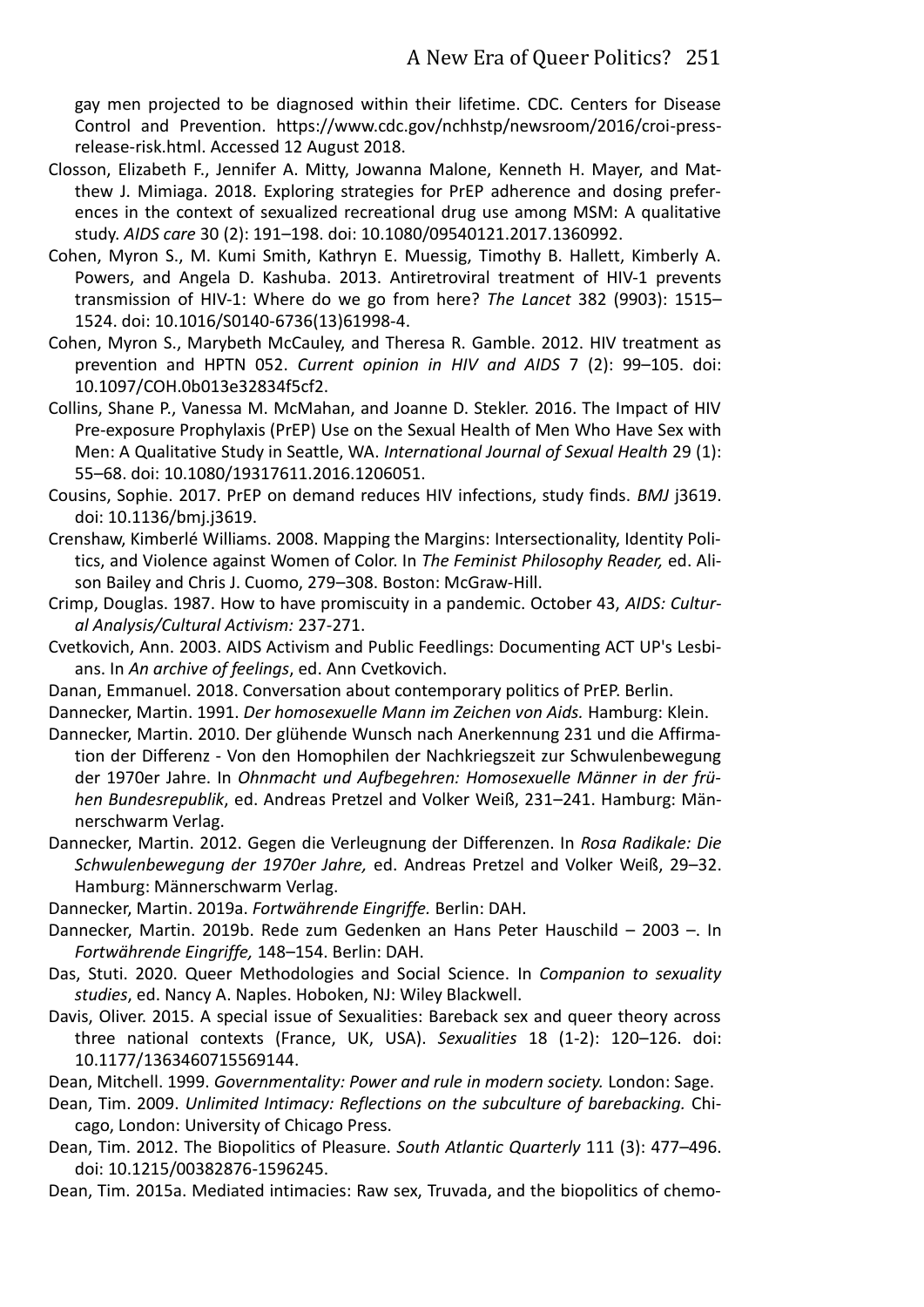prophylaxis. *Sexualities* 18 (1–2): 224–246. doi: 10.1177/1363460715569137.

- Dean, Tim. 2015b. No Sex Please, We're American. *American Literary History* 27 (3): 614– 624. doi: 10.1093/alh/ajv030.
- Decker, Oliver, and Johannes Kiess, eds. 2016. *Die enthemmte Mitte: Autoritäre und rechtsextreme Einstellung in Deutschland: die Leipziger Mitte-Studie 2016*. Gießen: Psychosozial-Verlag.
- Delaugerre, Constance, Christophe Rodriguez, Catherine Capitant, Marie-Laure Nere, Mélanie Mercier-Darty, Diane Carette, Gilles Pialoux, Laurent Cotte, Isabelle Charreau, and Jean-Michel Molina. 2018. Drug resistance among patients who acquired HIV infection in a PrEP trial. *AIDS (London, England).* doi: 10.1097/QAD.0000000000001960.
- Des Jarlais, Don C. 1989. HIV-1 Infection Among Intravenous Drug Users in Manhattan, New York City, From 1977 Through 1987. *JAMA: The Journal of the American Medical Association* 261 (7): 1008. doi: 10.1001/jama.1989.03420070058030.
- Dietze, Gabriele. 2019. *Sexueller Exzeptionalismus: Überlegenheitsnarrative in Migrationsabwehr und Rechtspopulismus.* Bielefeld: transcript.
- Dobler, Jens. 2012. *Schwule Lesben. In Rosa Radikale: Die Schwulenbewegung der 1970er Jahre,* ed. Andreas Pretzel and Volker Weiß, 113–132. Hamburg: Männerschwarm Verlag.
- Duggan, Lisa. 2002. The New Homonormativity. In *Materializing Democracy*, ed. Russ Castronovo, Dana D. Nelson, Donald E. Pease, Joan Dayan, and Richard R. Flores, 175–194: Duke University Press.
- Duran, David. 2012. Truvada Whores? Huffpost. https://www.huffingtonpost.com/davidduran/truvada-whores\_b\_2113588.html. Accessed 11 August 2018.
- Duran, David. 2014. An Evolved Opinion on Truvada. 2017. Huffpost. https://www.huffingtonpost.com/david-duran/truvadawhore-an-evolvedo\_b\_5030285.html?guccounter=2. Accessed 11 August 2018.
- Elopre, Latesha, Kachina Kudroff, Andrew O. Westfall, Edgar T. Overton, and Michael J. Mugavero. 2017. Brief Report: The Right People, Right Places, and Right Practices: Disparities in PrEP Access Among African American Men, Women, and MSM in the Deep South. *Journal of acquired immune deficiency syndromes (1999)* 74 (1): 56–59. doi: 10.1097/QAI.0000000000001165.
- Epstein, Steven. 1998. *Impure science: AIDS, activism, and the politics of knowledge.*  Berkeley, Calif.: Univ. of California Press.
- Epstein, Steven. 2016. The politics of health mobilization in the United States: The promise and pitfalls of "disease constituencies". *Social science & medicine (1982)* 165: 246–254. doi: 10.1016/j.socscimed.2016.01.048.
- Fassin, Didier. 2009. Another Politics of Life is Possible. *Theory, Culture & Society* 26 (5): 44–60. doi: 10.1177/0263276409106349.
- Feddersen, Jan. 2013. Queer leben ist das schon politisch?: Anmerkungen zur Bürgerrechtlichkeit, Queer Politics und anders sexuellen Performativitäten. In *Queer, Macht, Politik: Schauplätze gesellschaftlicher Veränderung,* ed. Barbara Höll, Klaus Lederer and Bodo Niedel, 232–249. Hamburg: Männerschwarm-Verl.
- Florêncio, João. 2020. *Bareback porn, porous masculinities, queer futures: The ethics of becoming-pig.* Abingdon, Oxon, New York, NY: Routledge.
- Flores, Jayson. 2017. Everything You Need to Know About Homonormativity. *Pride.* https://www.pride.com/firstperson/2017/10/12/what-homonormativity. Accessed 18 July 2018.
- Forsyth, Andrew D., and Ronald O. Valdiserri. 2012. Reaping the prevention benefits of highly active antiretroviral treatment: Policy implications of HIV Prevention Trials Network 052. *Current opinion in HIV and AIDS* 7 (2): 111–116. doi: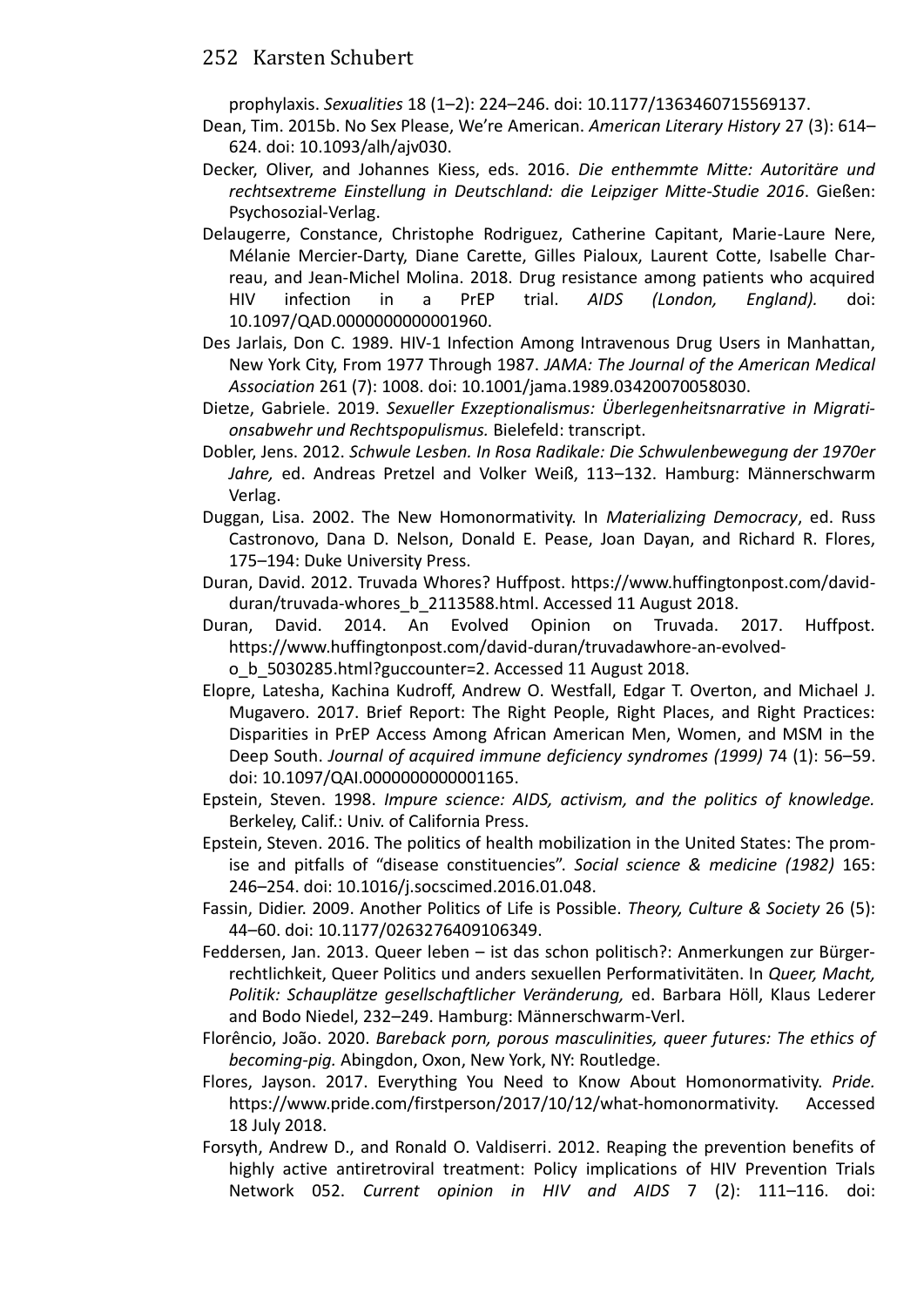10.1097/COH.0b013e32834fcff6.

- Foucault, Michel. 1971. Orders of discourse. *Social Science Information* 10 (2): 7–30. doi: 10.1177/053901847101000201.
- Foucault, Michel. 1977. *Discipline and punish: The birth of the prison.* London/New York: Penguin Books.
- Foucault, Michel. 1978. *The history of sexuality,* Vol. I. New York: Pantheon Books.
- Foucault, Michel. 1997a. Sex, Power, and the Politics of Identity. In *Ethics, Subjectivity and Truth: Essential Works*, ed. Paul Rabinow, 163–173. New York: New Press.
- Foucault, Michel. 1997b. What is Critique? In *The Politics of Truth*, 41–81. New York: Semiotext(e).
- Foucault, Michel. 2003. *Society must be defended: Lectures at the Collège de France, 1975–76*, eds. Mauro Bertani and Alessandro Fontana. New York: Picador.
- Foucault, Michel. 2007. *Security, Territory, Population: Lectures at the Collège de France, 1977–78,* ed. Michel Senellart. Basingstoke: Palgrave Macmillan.
- Foucault, Michel. 2010. *The birth of biopolitics: Lectures at the Collège de France, 1978– 79*, ed. Michel Senellart. Basingstoke: Palgrave Macmillan.
- Foucault, Michel. 2021. *Confessions of the Flesh:* Pantheon Books.
- Galinsky, Adam D., Cynthia S. Wang, Jennifer A. Whitson, Eric M. Anicich, Kurt Hugenberg, and Galen V. Bodenhausen. 2013. The reappropriation of stigmatizing labels: The reciprocal relationship between power and self-labeling. *Psychological science* 24 (10): 2020–2029. doi: 10.1177/0956797613482943.
- Gammerl, Benno. 2012. Mit von der Partie oder auf Abstand?: Biographische Perspektiven schwuler Männer und lesbischer Frauen auf die Emanzipationsbewegungen der 1970er Jahre. In *Rosa Radikale: Die Schwulenbewegung der 1970er Jahre*, ed. Andreas Pretzel and Volker Weiß, 161–176. Hamburg: Männerschwarm Verlag.
- Garcia, Christien. 2013. Limited intimacy: Barebacking and the imaginary. *Textual Practice* 27 (6): 1031–1051. doi: 10.1080/0950236X.2013.830828.
- Giami, Alain, and Christophe Perrey. 2012. Transformations in the medicalization of sex: HIV prevention between discipline and biopolitics. *Journal of sex research* 49 (4): 353–361. doi: 10.1080/00224499.2012.665510.
- Gilbert, Sky. 2018. Gay men: Finally, sex without fear. The Conversation. http://theconversation.com/gay-men-finally-sex-without-fear-100638. Accessed 14 August 2018.
- Gilead. 2020. U.S. Food and Drug Administration Approves Descovy® for HIV Pre-Exposure Prophylaxis (PrEP). https://www.gilead.com/news-and-press/press-room/pressreleases/2019/10/us-food-and-drug-administration-approves-descovy-for-hivpreexposure-prophylaxis-prep. Accessed 21 November 2020.
- GLADT. 2009. Redebeitrag bei der "Demonstration gegen antimuslimischen Rassismus". 2009-10-03.
- Golub, Sarit A., Corina Lelutiu-Weinberger and Anthony Surace. 2018. Experimental Investigation of Implicit HIV and Preexposure Prophylaxis Stigma: Evidence for Ancillary Benefits of Preexposure Prophylaxis Use. *Journal of acquired immune deficiency syndromes (1999)* 77 (3): 264–271. doi: 10.1097/QAI.0000000000001592.
- Gonzalez, Octavio R. 2019. HIV-Pre-Exposure Prophylaxis (PrEP), "The Truvada Whore," and the New Gay Sexual Revolution. In *Raw: Prep, pedagogy, and the politics of barebacking,* ed. Ricky Varghese, 47–70. London: Zed Books.
- Gould, Deborah B. 2009. The Shame of Gay Pride in Early AIDS Activism. In *Gay Shame,* ed. David M. Halperin and Valerie Traub, 221–255. Chicago: Univ. of Chicago Pr.
- Grace, Daniel, Jody Jollimore, Paul MacPherson, Matthew J. P. Strang, and Darrell H. S. Tan. 2018. The Pre-Exposure Prophylaxis-Stigma Paradox: Learning from Canada's First Wave of PrEP Users. *AIDS patient care and STDs* 32 (1): 24–30. doi: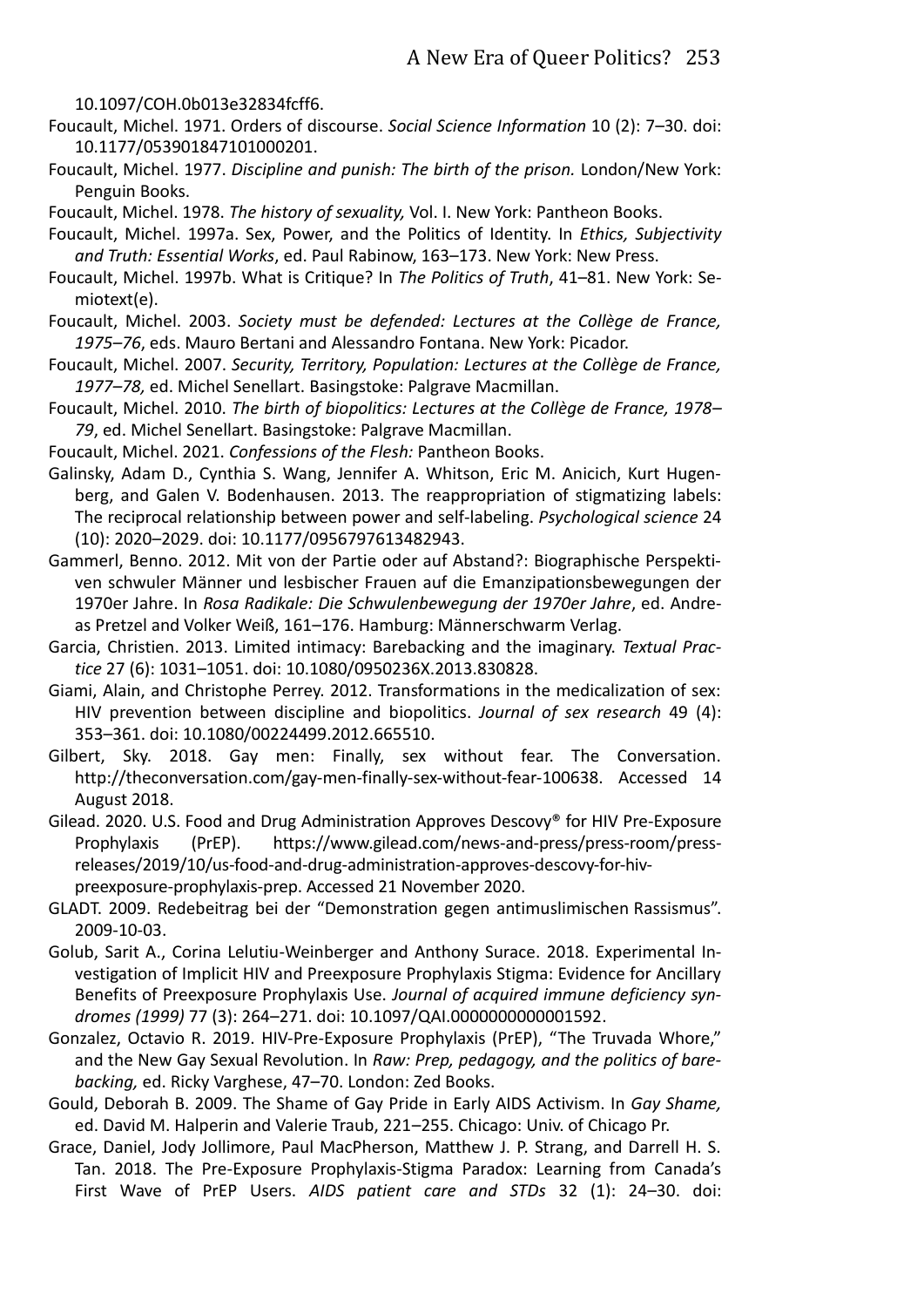10.1089/apc.2017.0153.

- Grant, Robert M., Javier R. Lama, Peter L. Anderson, Vanessa McMahan, Albert Y. Liu, Lorena Vargas, Pedro Goicochea, Martín Casapía, Juan Vicente Guanira-Carranza, Maria E. Ramirez-Cardich, Orlando Montoya-Herrera, Telmo Fernández, Valdilea G. Veloso, Susan P. Buchbinder, Suwat Chariyalertsak, Mauro Schechter, Linda-Gail Bekker, Kenneth H. Mayer, Esper Georges Kallás, K. Rivet Amico, Kathleen Mulligan, Lane R. Bushman, Robert J. Hance, Carmela Ganoza, Patricia Defechereux, Brian Postle, Furong Wang, J. Jeff McConnell, Jia-Hua Zheng, Jeanny Lee, James F. Rooney, Howard S. Jaffe, Ana I. Martinez, David N. Burns, and David V. Glidden. 2010. Preexposure Chemoprophylaxis for HIV Prevention in Men Who Have Sex with Men. *New England Journal of Medicine* 363(27): 2587–2599. doi: 10.1056/NEJMoa1011205.
- Griffiths, Craig. 2012. Konkurrierende Pfade de Emanziation: Der Tuntenstreit (1973- 1975) und die Frage des "respektablen Auftretens". In *Rosa Radikale: Die Schwulenbewegung der 1970er Jahre,* ed. Andreas Pretzel and Volker Weiß. Hamburg: Männerschwarm Verlag.
- Haberer, Jessica E. 2016. Current concepts for PrEP adherence in the PrEP revolution: From clinical trials to routine practice. *Current opinion in HIV and AIDS* 11 (1): 10–17. doi: 10.1097/COH.0000000000000220.
- Hakim, Jamie, and Kane Race. 2020. The gay scientist: Kane Race on the unexpected possibilities of experimental intimacies. *Sexualities* 136346072093239. doi: 10.1177/1363460720932392.
- Hakim, Jamie. 2018. The rise of chemsex: Queering collective intimacy in neoliberal London. *Cultural Studies* 33 (2): 249–275. doi: 10.1080/09502386.2018.1435702.
- Halberstam, Judith. 2018. *Trans\*: A quick and quirky account of gender variability.* Oakland, California: University of California Press.
- Halkitis, Perry N. 2000. Masculinity in the Age of AIDS: HIV-Seropositive Gay Men and the "Buff Agenda". In *Gay Masculinities Gay masculinities,* ed. Peter Nardi, 130–151. Thousand Oaks: SAGE Publications, Inc.
- Halperin, David M. 1995. *Saint Foucault: Towards a gay hagiography.* New York: Oxford Univ. Pr.
- Halperin, David M. 2007. *What Do Gay Men Want? An Essay on Sex, Risk, and Subjectivity: An Essay on Sex, Risk, and Subjectivity.* Ann Arbor: University of Michigan Press.
- Halperin, David M. 2012. *How to be gay.* Cambridge, Mass.: Belknap Press of Harvard Univ. Press.
- Halperin, David M. 2016. The Biopolitics of HIV Prevention Discourse. In *Biopower: Foucault and beyond*, ed. Vernon W. Cisney and Nicolae Morar, 199–227. Chicago/London: University of Chicago Press.
- Halperin, David M., and Trevor Hoppe, eds. 2017. *The War on Sex.* Durham: Duke University Press.
- Halperin, David M., and Valerie Traub, eds. 2009. *Gay Shame.* Chicago: University of Chicago Press.
- Hammack, Phillip L., Erin E. Toolis, Bianca D. M. Wilson, Richard C. Clark, and David M. Frost. 2019. Making Meaning of the Impact of Pre-Exposure Prophylaxis (PrEP) on Public Health and Sexual Culture: Narratives of Three Generations of Gay and Bisexual Men. *Archives of sexual behavior* 48 (4): 1041–1058. doi: 10.1007/s10508-019- 1417-6.
- Hark, Sabine, and Paula-Irene Villa, eds. 2015. *Anti-Genderismus: Sexualität und Geschlecht als Schauplätze aktueller politischer Auseinandersetzungen*. Bielefeld: transcript.
- Hartmann, Christoph. 2017. PrEP-Post. https://www.facebook.com/ophtopic/posts/ 10213252029390502. Accessed 14 August 2018.
- Haunss, Sebastian. 2012. Von der sexuellen Revolution zur Normalität: Das Ende der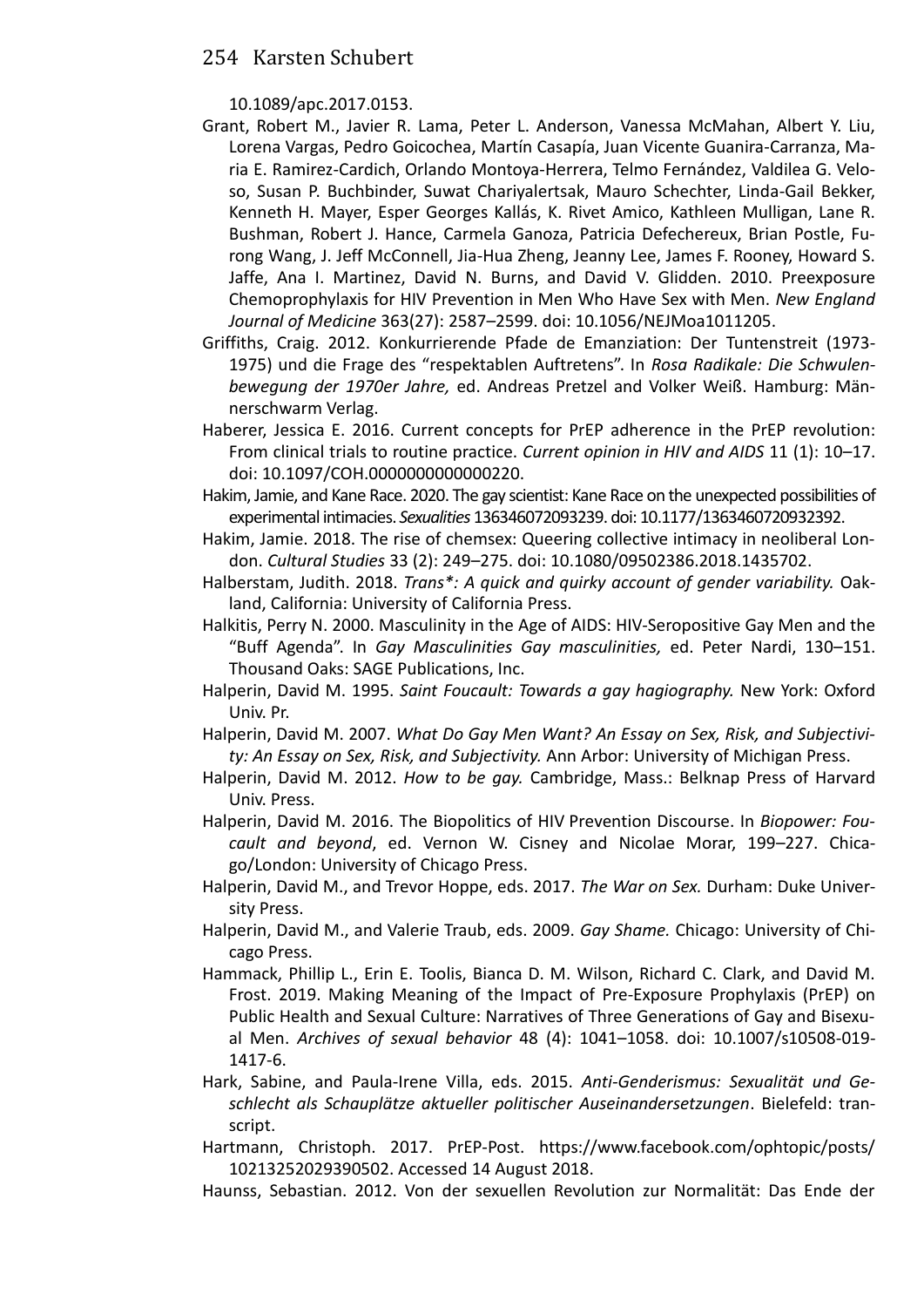zweiten deutschen Schwulenbewegung. In *Rosa Radikale: Die Schwulenbewegung der 1970er Jahre,* ed. Andreas Pretzel and Volker Weiß, 199–212. Hamburg: Männerschwarm Verlag.

- Hequembourg, Amy L., and Ronda L. Dearing. 2013. Exploring shame, guilt, and risky substance use among sexual minority men and women. *Journal of Homosexuality* 60 (4): 615–638. doi: 10.1080/00918369.2013.760365.
- Hildebrandt, Timothy, Leticia Bode, and Jessica S. C. Ng. 2020. Responsibilization and Sexual Stigma Under Austerity: Surveying Public Support for Government-Funded PrEP in England. *Sexuality Research and Social Policy* 17 (4): 643–653. doi: 10.1007/s13178-019-00422-z.
- Holt, Martin, Toby Lea, Limin Mao, Johann Kolstee, Iryna Zablotska, Tim Duck, Brent Allan, Michael West, Evelyn Lee, Peter Hull, Andrew Grulich, John de Wit, and Garrett Prestage. 2018. Community-level changes in condom use and uptake of HIV preexposure prophylaxis by gay and bisexual men in Melbourne and Sydney, Australia: Results of repeated behavioural surveillance in 2013–17. *The Lancet HIV* 5 (8): e448 e456. doi: 10.1016/S2352-3018(18)30072-9.
- Holy, Michael. 2012. Jenseits von Stonewall: Rückblicke auf die Schwulenbewegung in der BRD 1969-1980. In *Rosa Radikale: Die Schwulenbewegung der 1970er Jahre,* ed. Andreas Pretzel and Volker Weiß, 39–79. Hamburg: Männerschwarm Verlag.
- Horowitz, Gad. 1987. The Foucaultian Impasse: No Sex, No Self, No Revolution. *Political Theory* 15 (1): 61–80.
- House Committee on Oversight and Reform. 2019. Committee to Hold Hearing on Gilead's Exorbitant Price for HIV Prevention Drug. https://oversight.house.gov/news/pressreleases/committee-to-hold-hearing-on-gilead-s-exorbitant-price-for-hiv-preventiondrug. Accessed 21 November 2020.
- irb/dpa. 2017. HIV-Schutz mit Medikamenten: "Die Leute können sich das nicht leis‐ ten". Spiegel Online. http://www.spiegel.de/gesundheit/diagnose/hiv-schutz-mitmedikamenten-die-leute-koennen-sich-das-nicht-leisten-a-1131570.html. Accessed 15 August 2018.
- Juusola, Jessie L., Margaret L. Brandeau, Douglas K. Owens, and Eran Bendavid. 2012. The cost-effectiveness of preexposure prophylaxis for HIV prevention in the United States in men who have sex with men. *Annals of internal medicine* 156 (8): 541–550. doi: 10.7326/0003-4819-156-8-201204170-00001.
- Kagan, Dion. 2018. *Positive images: Gay men & HIV/AIDS in the culture of 'post crisis'.* London, New York, NY: I.B. Tauris & Co. Ltd.
- Koester, Kimberly, Rivet K. Amico, Hailey Gilmore, Albert Liu, Vanessa McMahan, Kenneth Mayer, Sybil Hosek, and Robert Grant. 2017. Risk, safety and sex among male PrEP users: Time for a new understanding. *Culture, health & sexuality* 19 (12): 1301–1313. doi: 10.1080/13691058.2017.1310927.
- Kramer, Larry. 2011. *The normal heart.* New York, N.Y.: Samuel French.
- Kraushaar, Elmar. 2012. Höhenflug und Absturz: Von Homolulu am Rhein nach Bonn in die Beethovenhalle. In *Rosa Radikale: Die Schwulenbewegung der 1970er Jahre,* ed. Andreas Pretzel and Volker Weiß, 80–90. Hamburg: Männerschwarm Verlag.
- Kuhar, Roman, and David Paternotte, eds. 2017. *Anti-gender campaigns in Europe: Mobilizing against equality.* London/New York: Rowman & Littlefield International.
- l'Amour laLove, Patsy. 2012. "Die lückenlose Kette zwischen Politik und Schwul-Sein aufzeigen": Aktivismus und Debatten der Homosexuellen Aktion Westberlin zwischen 1971 und 1973. In *Rosa Radikale: Die Schwulenbewegung der 1970er Jahre,* ed. Andreas Pretzel and Volker Weiß. Hamburg: Männerschwarm Verlag.
- Land, Emily. 2017. PrEP and reaching people of color, trans women, and young people. BETA. https://betablog.org/prep-reaching-people-color-trans-women-young-people/.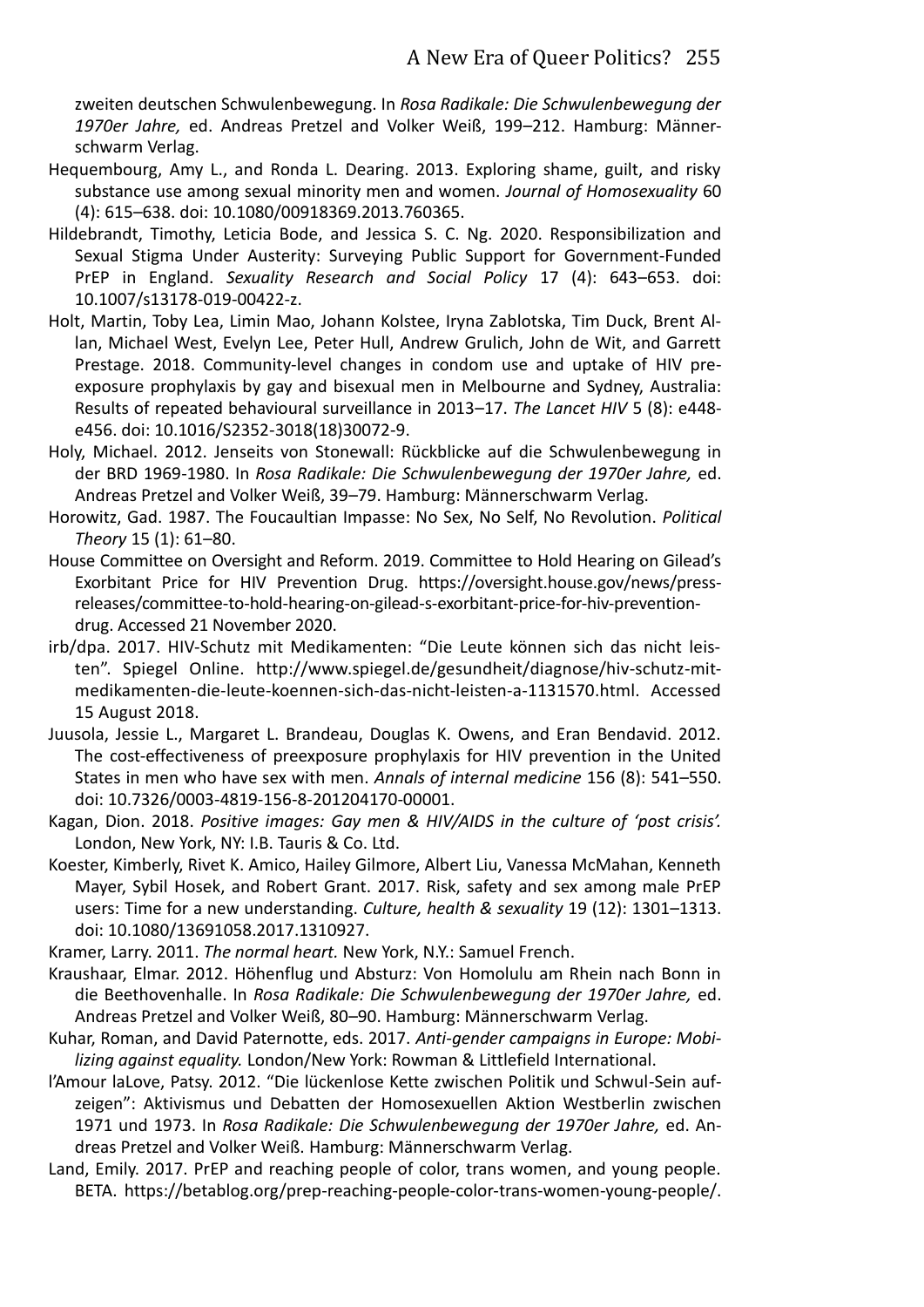Accessed 15 August 2018.

- Latour, Bruno. 2007. *Reassembling the social: An introduction to Actor-Network-Theory.* Oxford: Oxford Univ. Pr. Sonstige, 3-WS0607, Diskurswerkstatt, XI.
- Laufenberg, Mike. 2014. *Sexualität und Biomacht: Vom Sicherheitsdispositiv zur Politik der Sorge.* Bielefeld: transcript.
- Laufenberg, Mike. 2016. Sexuelle Immunologik: Heteronormativität als biopolitischer Sicherheitsmechanismus. In *Über Heteronormativität: Auseinandersetzungen um gesellschaftliche Verhältnisse und konzeptuelle Zugänge,* ed. María Teresa Herrera Vivar, Petra Rostock, Uta Schirmer and Karen Wagels, 51–69. Münster: Westfälisches Dampfboot.
- Lee, Byron. 2014. It's a question of breeding: Visualizing queer masculinity in bareback pornography. *Sexualities* 17 (1-2): 100–120. doi: 10.1177/1363460713511099.
- Lemke, Thomas. 2008. *Gouvernementalität und Biopolitik*, 2nd edn. Wiesbaden: VS Verlag für Sozialwissenschaften.
- Lemke, Thomas. 2011. *Biopolitics*. *An Advanced Introduction*. New York: NYU Press.
- Lengwiler, Martin (ed.). 2010. *Das präventive Selbst: Eine Kulturgeschichte moderner Gesundheitspolitik.* Bielefeld: transcript.
- LSVD. 2017. Ergebnisse des ersten Vernetzungstreffen, 21. Oktober 2017, Leipzig: LSVD-Projekt "Miteinander stärken, Rechtspopulismus entgegenwirken".
- LSVD. n. d. AfD eine unberechenbare Alternative. LSVD. https://www.lsvd.de/politik/ rechtspopulismus-entgegentreten/afd-eine-unberechenbare-alternative.html. Accessed 4 October 2018.
- Ludigs, Dirk. 2020a. Die Heteronormativität der schönen neuen Covid-Welt. https://www.siegessaeule.de/magazin/die-heteronormativit%C3%A4t-dersch%C3%B6nen-neuen-covid-welt/. Accessed 30 November 2020.
- Ludigs, Dirk. 2020b. Queersein in Zeiten von Corona. https://www.siegessaeule.de/ magazin/queersein-zeiten-von-corona/. Accessed 30 November 2020.
- McCormack, Sheena, David T. Dunn, Monica Desai, David I. Dolling, Mitzy Gafos, Richard Gilson, Ann K. Sullivan, Amanda Clarke, Iain Reeves, Gabriel Schembri, Nicola Mackie, Christine Bowman, Charles J. Lacey, Vanessa Apea, Michael Brady, Julie Fox, Stephen Taylor, Simone Antonucci, Saye H. Khoo, James Rooney, Anthony Nardone, Martin Fisher, Alan McOwan, Andrew N. Phillips, Anne M. Johnson, Brian Gazzard, and Owen N. Gill. 2016. Pre-exposure prophylaxis to prevent the acquisition of HIV-1 infection (PROUD): Effectiveness results from the pilot phase of a pragmatic open-label randomised trial. *The Lancet* 387 (10013): 53–60. doi: 10.1016/S0140-6736(15)00056-2.
- Medical Express. 2018. EU door opens for generic version of AIDS medicine Truvada. Medical Express. https://medicalxpress.com/news/2018-07-eu-door-version-aidsmedicine.html. Accessed 21. August 2018.
- Mercer, John. 2017. *Gay pornography: Representations of sexuality and masculinity.* London, New York: I.B. Tauris.
- Meulemann, Heiner. 2005. Die Natur und das Leben: Naturalismus in Weltbildern und als Einstellung zur Biotechnik in der deutschen Bevölkerung. In *Biopolitik*, ed. Wolfgang van den Daele, 155–175. Wiesbaden: VS Verlag für Sozialwissenschaften.
- Mills, Catherine. 2018. *Biopolitics.* Abingdon, Oxon/New York, NY: Routledge.
- Molina, Jean-Michel, Catherine Capitant, Bruno Spire, Gilles Pialoux, Laurent Cotte, Isabelle Charreau, Cecile Tremblay, Jean-Marie Le Gall, Eric Cua, Armelle Pasquet, François Raffi, Claire Pintado, Christian Chidiac, Julie Chas, Pierre Charbonneau, Constance Delaugerre, Marie Suzan-Monti, Benedicte Loze, Julien Fonsart, Gilles Peytavin, Antoine Cheret, Julie Timsit, Gabriel Girard, Nicolas Lorente, Marie Préau, James F. Rooney, Mark A. Wainberg, David Thompson, Willy Rozenbaum, Veronique Doré, Lucie Marchand, Marie-Christine Simon, Nicolas Etien, Jean-Pierre Aboulker, Laurence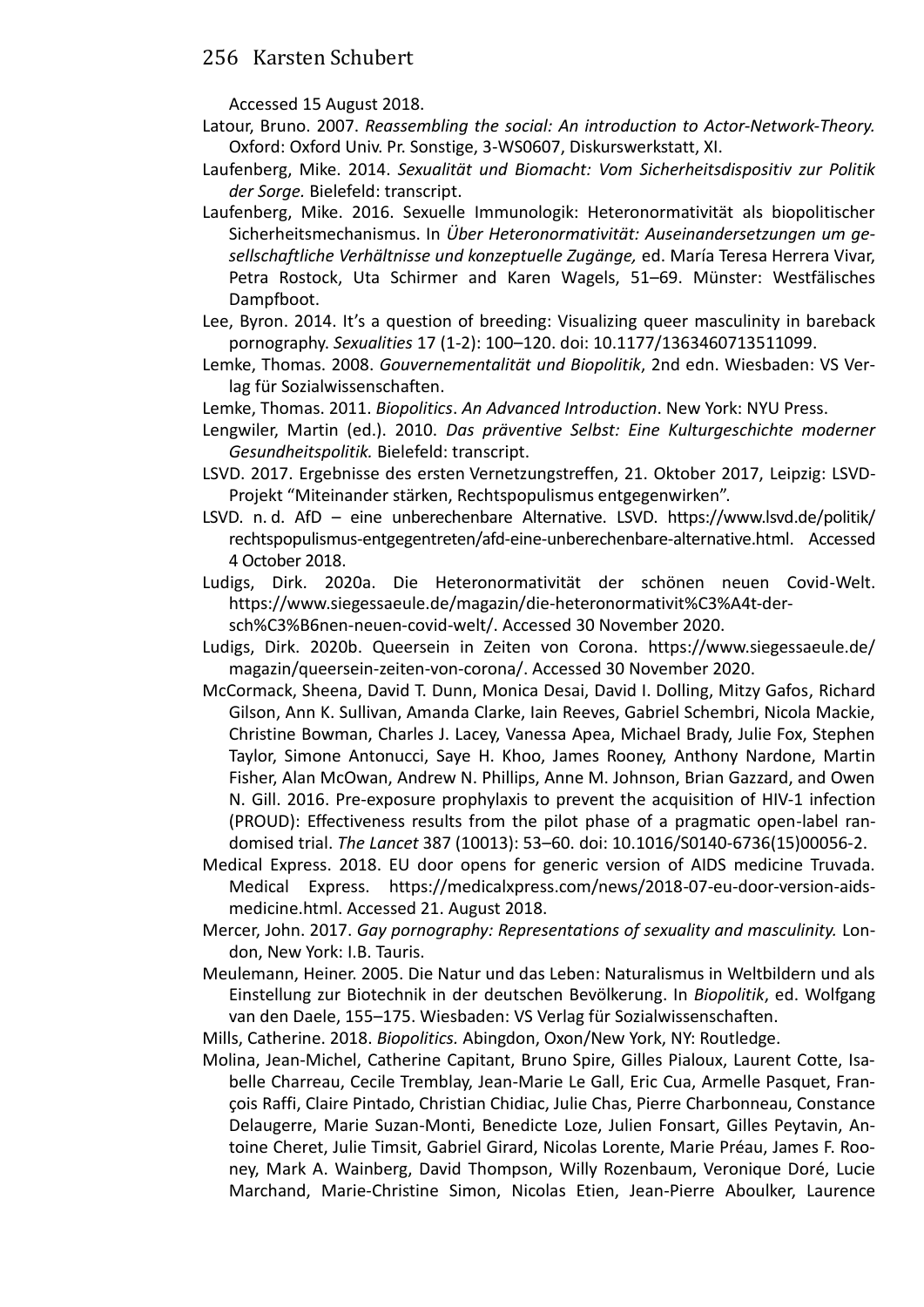Meyer, and Jean-François Delfraissy. 2015. On-Demand Preexposure Prophylaxis in Men at High Risk for HIV-1 Infection. *The New England journal of medicine* 373 (23): 2237–2246. doi: 10.1056/NEJMoa1506273.

- Møller, Kristian, and Chase Ledin. Viral hauntology: Specters of AIDS in infrastructures of gay sexual sociability. *In Affects, Interfaces, Events* (2021), doi: 10.31235/osf.io/ypgsv.
- Møller, Kristian. 2020. Hanging, blowing, slamming and playing: Erotic control and overflow in a digital chemsex scene. *Sexualities* 33 (2): 136346072096410. doi: 10.1177/1363460720964100.
- Montano, Michalina A., Julia C. Dombrowski, Lindley A. Barbee, Matthew R. Golden, and Christine M. Khosropour. 2017. *Changes in Sexual Behavior and STI Diagnoses Among MSM using PREP in Seattle, WA: Abstract Number: 979,* Washington, Seattle, 13 February 2017. CROI. http://www.croiconference.org/sessions/changes-sexual-behaviorand-sti-diagnoses-among-msm-using-prep-seattle-wa. Accessed 9 February 2019.
- Mowlabocus, Sharif. 2020. 'What a skewed sense of values': Discussing PreP in the Brit‐ ish press. *Sexualities* 23 (8): 1343–1361. doi: 10.1177/1363460719872726.
- Muñoz, José Esteban. 2009a. *Cruising utopia: The then and there of queer futurity*. New York, London: New York Univ. Pr.
- Muñoz, José Esteban. 2009b. *Disidentifications: Queers of color and the performance of politics*, 6th edn. Minneapolis, London: University of Minnesota Press.
- Murphy, Kevin P., Jason Ruiz, and David Serlin, eds. 2008. Queer Futures. *Radical History 100*.
- Nealon, Jeffrey Thomas. 2008. *Foucault beyond Foucault: Power and its intensifications since 1984.* Stanford, Calif: Stanford University Press.
- Nguyen, Vinh-Kim, Zoë R. Greenwald, Helen Trottier, Martha Cadieux, Alexandre Goyette, Mariève Beauchemin, Louise Charest, Danièle Longpré, Stéphane Lavoie, Hermione Gbego Tossa, and Réjean Thomas. 2018. Incidence of sexually transmitted infections before and after preexposure prophylaxis for HIV. *AIDS (London, England)* 32 (4): 523–530. doi: 10.1097/QAD.0000000000001718.
- Niedel, Bodo. 2012. *Queere Politik Mit Moral gegen Rassismus und Staat? In Queer zur Norm: Leben jenseits einer schwulen oder lesbischen Identität,* ed. Bodo Niendel, 65– 80. Hamburg: Männerschwarm-Verl.
- Niedel, Bodo. 2013. Den gerissene Faden wieder verknüpfen: Anmerkungen zu Queer. In *Queer, Macht, Politik: Schauplätze gesellschaftlicher Veränderung,* ed. Barbara Höll, Klaus Lederer and Bodo Niedel. Hamburg: Männerschwarm-Verl.
- Nilsson, Jakob, ed. 2013. *Foucault, biopolitics, and governmentality.* Huddinge: Södertörns Högskola.
- Novas, Carlos. 2016. Patient Activism and Biopolitis. In *Biopower: Foucault and beyond*, ed. Vernon W. Cisney and Nicolae Morar, 184–198. Chicago/London: University of Chicago Press.
- Orne, Jason, and James Gall. 2019. Converting, Monitoring, and Policing PrEP Citizenship: Biosexual Citizenship and the PrEP Surveillance Regime. *Surveillance & Society* 17 (5): 641–661. doi: 10.24908/ss.v17i5.12945.
- P., Michael. 2015. "Without the constant fear of HIV infection, I can engage in sex with the love of my life." My PrEP experience. http://myprepexperience.blogspot.com/2015/05/michaelwithout-constant-fear-of-hiv.html. Accessed 14 August 2018.
- Page, Kathleen R., Omar Martinez, Karen Nieves-Lugo, Maria Cecilia Zea, Suzanne Dolwick Grieb, Thespina J. Yamanis, Kaitlin Spear, and Wendy W. Davis. 2017. Promoting Preexposure Prophylaxis to Prevent HIV Infections Among Sexual and Gender Minority Hispanics/Latinxs. *AIDS education and prevention: official publication of the International Society for AIDS Education* 29 (5): 389–400. doi: 10.1521/aeap.2017.29.5.389.
- Patton, Cindy, and Hye Jin Kim. 2012. The cost of science: Knowledge and ethics in the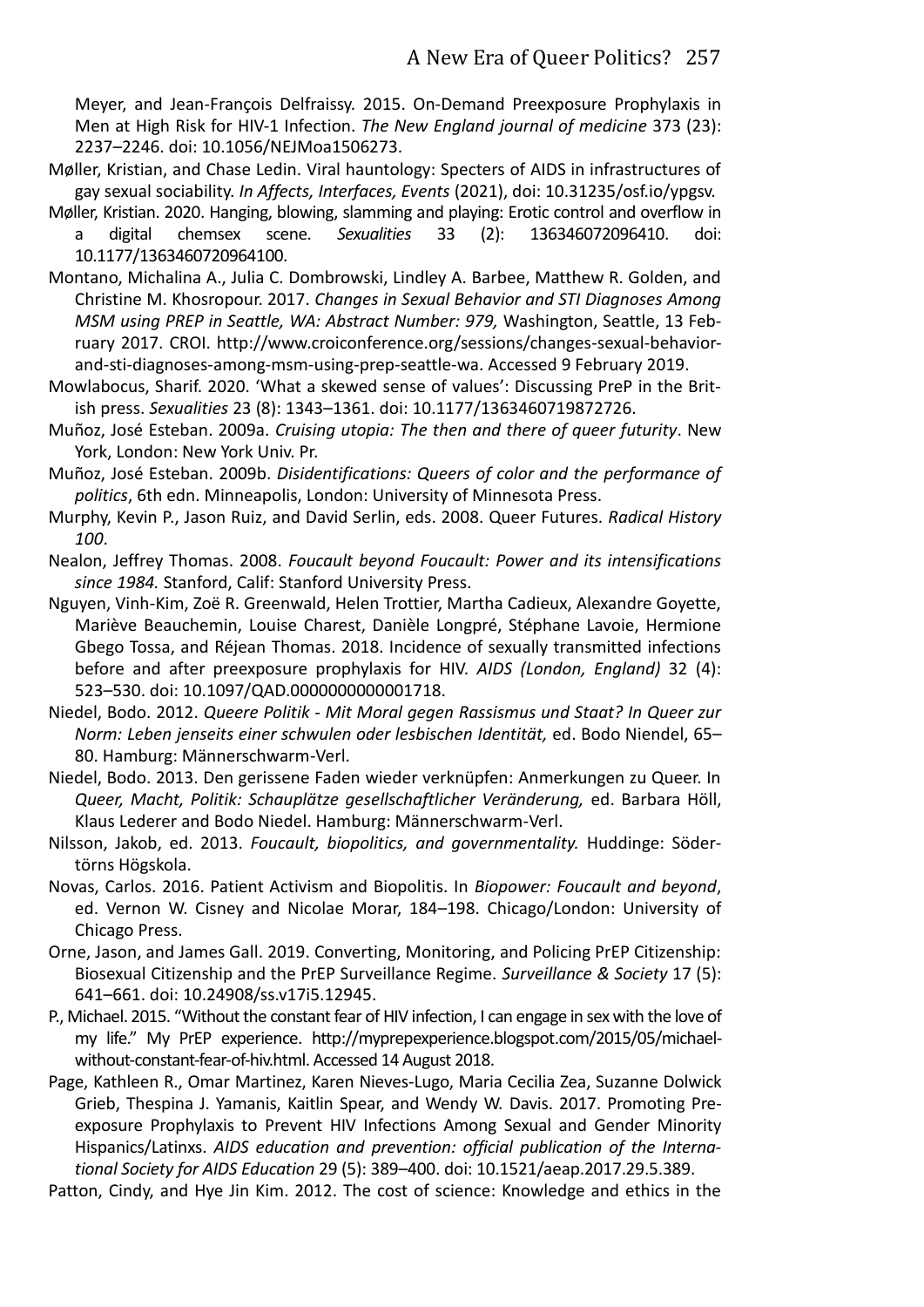HIV pre-exposure prophylaxis trials. *Journal of bioethical inquiry* 9 (3): 295–310. doi: 10.1007/s11673-012-9383-x.

Patton, Cindy. 1985. *Sex and germs: The politics of AIDS.* Boston, Mass.: South End Pr.

- Pretzel, Andreas, and Volker Weiß, eds. 2010. *Ohnmacht und Aufbegehren: Homosexuelle Männer in der frühen Bundesrepublik.* Hamburg: Männerschwarm Verlag.
- Pretzel, Andreas, Volker Weiß, and Detlef Stoffel. 2012. Das ist doch schon lange vorbei…?: Detlef Stoffel im Gespräch. In *Rosa Radikale: Die Schwulenbewegung der 1970er Jahre,* ed. Andreas Pretzel and Volker Weiß, 91–100. Hamburg: Männerschwarm Verlag.
- Prozorov, Sergej. 2019. *Democratic biopolitics: Popular sovereignty and the power of life.*  Edinburgh: Edinburgh University Press.
- Puar, Jasbir K. 2007. *Terrorist assemblages: Homonationalism in queer times.* Durham: Duke Univ. Press.
- Queer.de. 2018. Aids-Hilfe kritisiert "diskriminierenden" Kommentar in Magdeburger "Volksstim‐ me": Hat sich Jens Spahn nur für die Kostenübernahme der PrEP eingesetzt, weil er selbst schwul ist? Das deutet der Chefredakteur einer angesehenen Zeitung an. Die Aids-Hilfe Sachsen-Anhalt protestiert heftig. Queer.de. https://www.queer.de/detail.php?article\_id=31603. Accessed 15 August 2018.
- Quinn, K., J. Dickson-Gomez, M. Zarwell, B. Pearson, and M. Lewis. 2019. "A Gay Man and a Doctor are Just like, a Recipe for Destruction": How Racism and Homonegativity in Healthcare Settings Influence PrEP Uptake Among Young Black MSM. *AIDS and behavior* 23 (7). doi: 10.1007/s10461-018-2375-z.
- Rabinow, Paul. 1999. *French DNA: Trouble in purgatory.* Chicago, IL: University of Chicago Press.
- Rabinow, Paul. 2005. Artificiality and Enlightenment: From Sociobiology to Biosociality. In *Anthropologies of modernity: Foucault, governmentality, and life politics*, ed. Jonathan Xavier Inda, 181–193. Malden, MA: Blackwell Publishers.
- Race, Kane. 2012. Framing responsibility: HIV, biomedical prevention, and the performativity of the law. *Journal of bioethical inquiry* 9 (3): 327–338. doi: 10.1007/s11673- 012-9375-x.
- Race, Kane. 2015a. 'Party and Play': Online hook-up devices and the emergence of PNP practices among gay men. *Sexualities* 18 (3): 253–275. doi: 10.1177/1363460714550913.
- Race, Kane. 2015b. Speculative pragmatism and intimate arrangements: online hook-up devices in gay life. *Culture, health & sexuality* 17 (4).
- Race, Kane. 2016. Reluctant Objects. *GLQ: A Journal of Lesbian and Gay Studies* 22 (1): 1– 31. doi: 10.1215/10642684-3315217.
- Race, Kane. 2017. *The Gay Science: Intimate Experiments with the Problem of HIV.* Milton: Taylor and Francis.
- Rehberg, Peter. 2018*. Hipster Porn.* Berlin: b-books.
- Reichert, Martin. 2018. *Die Kapsel: Aids in der Bundesrepublik.* Berlin: Suhrkamp Verlag.
- Riley, Benjamin. 2020. PrEP as an Intervention into Gay Men's Embodied Experiences of AIDS Cultural Memory: Panel - PrEP & Masculine Subjectivities, Viral Masculinities Conference, Exeter, 3 September 2020. https://www.youtube.com/watch?v=YAJBmoljTA. Accessed 29 November 2020.
- Rose, Nikolas, and Paul Rabinow. 2016. Biopower Today. In *Biopower: Foucault and beyond*, eds. Vernon W. Cisney and Nicolae Morar, 297–325. Chicago,/London: University of Chicago Press.
- Rose, Nikolas. 2007a. Molecular Biopolitics, Somatic Ethics and the Spirit of Biocapital. *Social Theory & Health* 5 (1): 3–29. doi: 10.1057/palgrave.sth.8700084.
- Rose, Nikolas. 2007b. *The politics of life itself: Biomedicine, power, and subjectivity in the twenty-first century*. Princeton, NJ: Princeton University Press.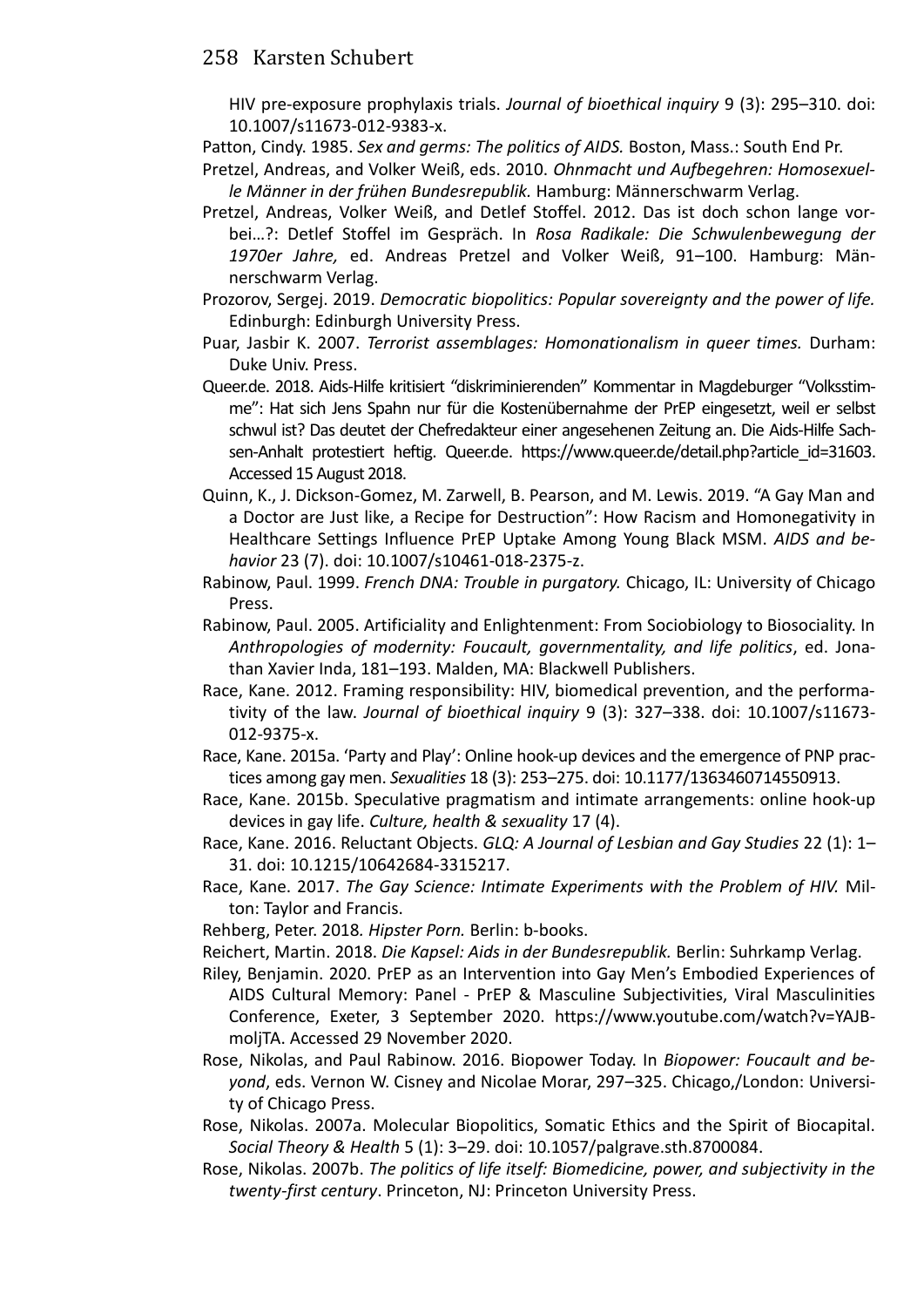- Rubin, Gayle S. 2011. Thinking Sex. In *Deviations: A Gayle Rubin Reader.* Durham, London: Duke Univ. Press.
- Ryan, Benjamin. 2015. How Well Do Condoms and PrEP Prevent HIV Among Gay and Bi Men?: CDC researchers have estimated how well condoms and PrEP prevent HIV in gay and bisexual men. How much faith can be placed in these figures? February 4, 2015. POZ. https://www.poz.com/article/condom-PrEP-efficacy-26766-8889. Accessed 18 July 2018.
- Saar, Martin. 2007. *Genealogie als Kritik: Geschichte und Theorie des Subjekts nach Nietzsche und Foucault*. Frankfurt a. M.: Campus.
- Schaffar, Wolfram. 2020. Solidarische Biopolitik: Kondome, Masken und die Parallelen zwischen HIV- und Corona-Pandemie. https://www.zeitschrift-luxemburg.de/solidarischebiopolitik-kondome-masken-und-die-parallelen-zwischen-hiv-und-corona-pandemie/. Accessed 27 November 2020.
- Schmincke, Inke. 2019. Body Politic Biopolitik Körperpolitik. Eine begriffsgeschichtliche Rekonstruktion der Body Politics. *Body Politics* 7 (11): 15–40.
- Schneider, Karen, Richard T. Gray, and David P. Wilson. 2014. A cost-effectiveness analysis of HIV preexposure prophylaxis for men who have sex with men in Australia. *Clinical infectious diseases: an official publication of the Infectious Diseases Society of America* 58 (7): 1027–1034. doi: 10.1093/cid/cit946.
- Schöne-Seifert, Bettina. 2005. Von der Medizin zur Humantechnologie? Ärztliches Handeln zwischen medizinischer Indikation und Patientenwunsch. In *Biopolitik*, ed. Wolfgang van den Daele. Wiesbaden: VS Verlag für Sozialwissenschaften.
- Schubert, Karsten. 2018. *Freiheit als Kritik: Sozialphilosophie nach Foucault.* Bielefeld: transcript.
- Schubert, Karsten. 2019. The Democratic Biopolitics of PrEP. In *Biopolitiken – Regierungen des Lebens heute,* ed. Helene Gerhards and Kathrin Braun, 121–153. Wiesbaden: Springer Fachmedien Wiesbaden. doi: 10.1007/978-3-658-25769-9\_5.
- Schubert, Karsten. 2020a. Freedom as critique: Foucault beyond anarchism. *Philosophy & Social Criticism* 1–26. doi: 10.1177/0191453720917733.
- Schubert, Karsten. 2020b. Queere und schwule Theorie. In *Foucault-Handbuch: Leben – Werk – Wirkung,* 2nd edn, ed. Clemens Kammler, Rolf Parr and Ulrich Johannes Schneider, 503–509. Stuttgart: J.B. Metzler.
- Scott, Hyman M., and Jeffrey D. Klausner. 2016. Sexually transmitted infections and preexposure prophylaxis: Challenges and opportunities among men who have sex with men in the US. *AIDS research and therapy* 13: 5. doi: 10.1186/s12981-016-0089-8.
- Sedgwick, Eva Kosofsky. 1990. *Epistemology of the Closet.* Berkeley: Univ. of California Press.
- Sevelius, Jae M., JoAnne Keatley, Nikki Calma, and Emily Arnold. 2016. , I am not a man': Trans-specific barriers and facilitators to PrEP acceptability among transgender women. *Global public health* 11 (7-8): 1060–1075. doi: 10.1080/17441692.2016.1154085.
- Shen, Mingwang, Yanni Xiao, Libin Rong, Lauren Ancel Meyers, and Steven E. Bellan. 2018. The cost-effectiveness of oral HIV pre-exposure prophylaxis and early antiretroviral therapy in the presence of drug resistance among men who have sex with men in San Francisco. *BMC medicine* 16 (1): 58. doi: 10.1186/s12916-018-1047-1.
- Shield, Andrew D. J. 2019. *Immigrants on Grindr: Race, Sexuality and Belonging Online.*  London: Palgrave Macmillan.
- Siegel, Scott. 2017. Friend or Foe? The LGBT Community in the Eyes of Right-Wing Populism. *EuropeNow*. https://www.europenowjournal.org/2017/07/05/friend-or-foe-thelgbt-community-in-the-eyes-of-right-wing-populism/. Accessed 09 February 2019.
- Singh, Jerome A., and Edward J. Mills. 2005. The abandoned trials of pre-exposure prophylaxis for HIV: What went wrong? *PLoS medicine* 2 (9): e234. doi: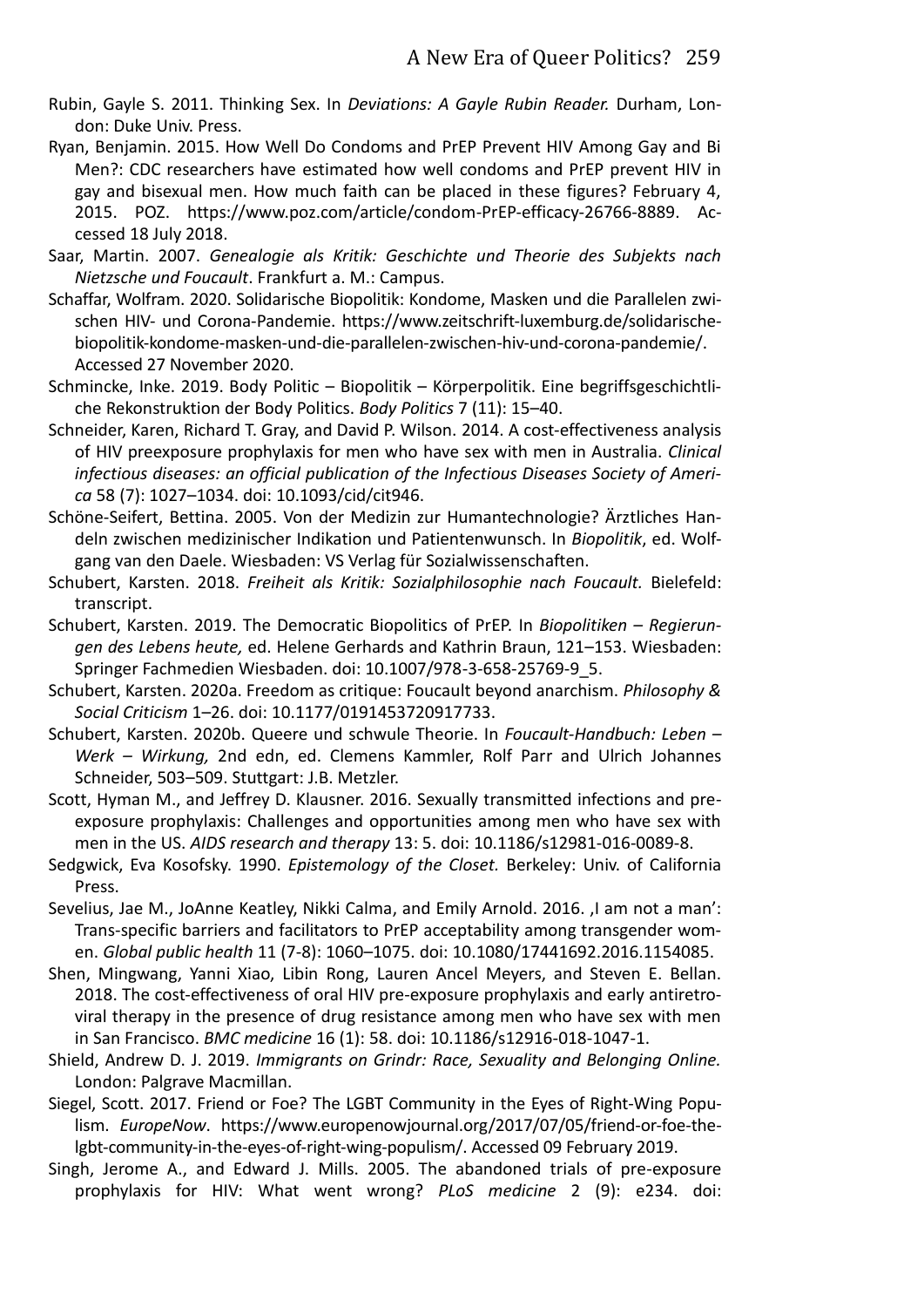10.1371/journal.pmed.0020234.

- Smith, Dawn K., Jeffrey H. Herbst, Xinjiang Zhang, and Charles E. Rose. 2015. Condom effectiveness for HIV prevention by consistency of use among men who have sex with men in the United States. *Journal of acquired immune deficiency syndromes (1999)* 68 (3): 337–344. doi: 10.1097/QAI.0000000000000461.
- Spinner, Christoph D., Christoph Boesecke, Alexander Zink, Heiko Jessen, Hans-Jürgen Stellbrink, Jürgen Kurt Rockstroh, and Stefan Esser. 2016. HIV pre-exposure prophylaxis (PrEP): A review of current knowledge of oral systemic HIV PrEP in humans. *Infection* 44 (2): 151–158. doi: 10.1007/s15010-015-0850-2.
- Strong, Thomas. 2020. Group' 2: Polysemous: Panel On Group Sex and Gay Sociality, Exeter, 10 September 2020. https://www.youtube.com/watch?v=pjbtl\_gBb5A. Accessed 29 November 2020.
- Sultan, Binta, Paul Benn, and Laura Waters. 2014. Current perspectives in HIV postexposure prophylaxis. *HIV/AIDS (Auckland, N.Z.)* 6:147–158. doi: 10.2147/HIV.S46585.
- Summers, Daniel. 2018. The Battle for Truvada: A pharmaceutical company charges thousands of dollars for a drug that could halt the AIDS epidemic. Does it have an obligation to value patients over profit? SLATE. https://slate.com/humaninterest/2018/05/act-up-is-challenging-gilead-to-make-truvada-moreaccessible.html. Accessed 15 August 2018.
- Tas, Hakan, and Bodo Niedel. 2013. Zur sexuellen und kulturellen Vielfalt: Für Interkulturalität streiten. In *Queer, Macht, Politik: Schauplätze gesellschaftlicher Veränderung,* ed. Barbara Höll, Klaus Lederer and Bodo Niedel, 95–106. Hamburg: Männerschwarm-Verl.
- Telge, Dieter. 2013. Krise als Chance: AIDS-Selbsthilfebewegungen in Wechselwirkung mit schwulen Emanzipationsbestrebungen der 1980er Jahre. In *Zwischen Autonomie und Integration: Schwule Politik und Schwulenbewegung der 1980er und 1990er Jahre,* ed. Andreas Pretzel and Volker Weiß, 153–160. Hamburg: Männerschwarm Verlag.
- Thissen, Elvira. 2014. Focus on pharma: Creating a market for disease prevention. GreenBiz. https://www.greenbiz.com/article/focus-pharma-creating-market-diseaseprevention. Accessed 14 August 2018.
- Tietz, Lüder. 2012. Queer Pride? Zwischen Heteronormativitätskritik und Homonormativität. In *Queer zur Norm: Leben jenseits einer schwulen oder lesbischen Identität,* ed. Bodo Niendel, 40–64. Hamburg: Männerschwarm-Verl.
- Trachman, Mathieu, and Gabriel Girard. 2018. *Targeting fallible men. Communication strategies and moral issues in a pre-exposure prophylaxis trial* (unpublished manuscript. Paris).
- Trott, Ben. 2016. Same-Sex Marriage and the Queer Politics of Dissensus. *South Atlantic Quarterly* 115 (2): 411–423. doi: 10.1215/00382876-3488513.
- Trott, Ben. 2020. Queer Berlin and the Covid-19 crisis: a politics of contact and ethics of care. *Interface: A journal for and about social movements* 12 (1): 88–108.
- van Doorn, Niels. 2013. Treatment is Prevention. *Cultural Studies* 27 (6): 901–932. doi: 10.1080/09502386.2012.727010.
- Varghese, Ricky (ed.). 2019. *Raw: Prep, pedagogy, and the politics of barebacking.* London: Zed Books.
- Villarosa, Linda. 2017. America's Hidden H.I.V. Epidemic: Why do America's black gay and bisexual men have a higher H.I.V. rate than any country in the world? New York Times Magazine. https://www.nytimes.com/2017/06/06/magazine/americas-hidden-hiv-epidemic.html. Accessed 12 August 2018.
- Vogelmann, Frieder. 2014. *Im Bann der Verantwortung.* Frankfurt, M.: Campus.
- Watney, Simon. 1997. *Policing Desire: Pornography, AIDS and the Media.* Minneapolis: University of Minnesota Press.